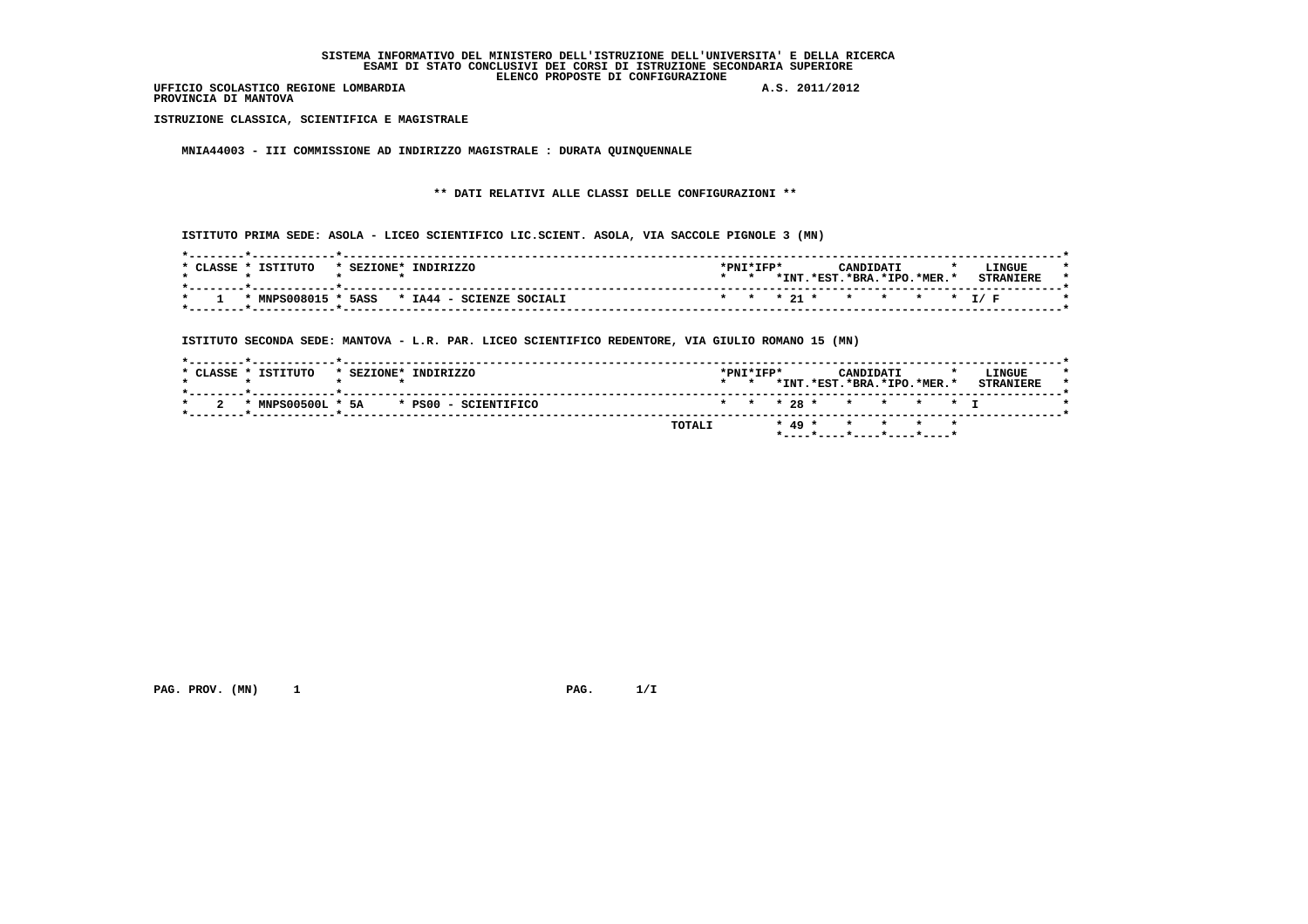**PROVINCIA DI MANTOVA**

 **ISTRUZIONE CLASSICA, SCIENTIFICA E MAGISTRALE**

 **MNPS00004 - IV COMMISSIONE AD INDIRIZZO SCIENTIFICO**

# **\*\* DATI RELATIVI ALLE CLASSI DELLE CONFIGURAZIONI \*\***

 **ISTITUTO PRIMA SEDE: ASOLA - LICEO SCIENTIFICO LIC.SCIENT. ASOLA, VIA SACCOLE PIGNOLE 3 (MN)**

| *PNI*IFP*<br>LINGUE<br>CANDIDATI<br>$\cdot$           |
|-------------------------------------------------------|
| *INT.<br>$.*EST.*BRA.*IPO.*MER.*$<br><b>CTDANTPDF</b> |
| * x * * 28 * * * * * * I                              |
|                                                       |

 **ISTITUTO SECONDA SEDE: ASOLA - LICEO SCIENTIFICO LIC.SCIENT. ASOLA, VIA SACCOLE PIGNOLE 3 (MN)**

| *PNI*IFP*<br>* CLASSE * ISTITUTO<br>LINGUE<br>* SEZIONE* INDIRIZZO<br>CANDIDATI<br>*INT.*EST.*BRA.*IPO.*MER.*<br><b>STRANTERE</b><br>$\star$ $\star$<br>* MNPS008015 *<br>5ES<br>$* x * * 23 * 1 * * * * * * 1$<br>* PS00 - SCIENTIFICO | TOTALI | $*$ 51 $*$ 1 $*$ $*$ $*$ $*$ |  |  |
|-----------------------------------------------------------------------------------------------------------------------------------------------------------------------------------------------------------------------------------------|--------|------------------------------|--|--|
|                                                                                                                                                                                                                                         |        |                              |  |  |
|                                                                                                                                                                                                                                         |        |                              |  |  |

 **PAG. PROV. (MN) 2 2 2/1 PAG. 2/I**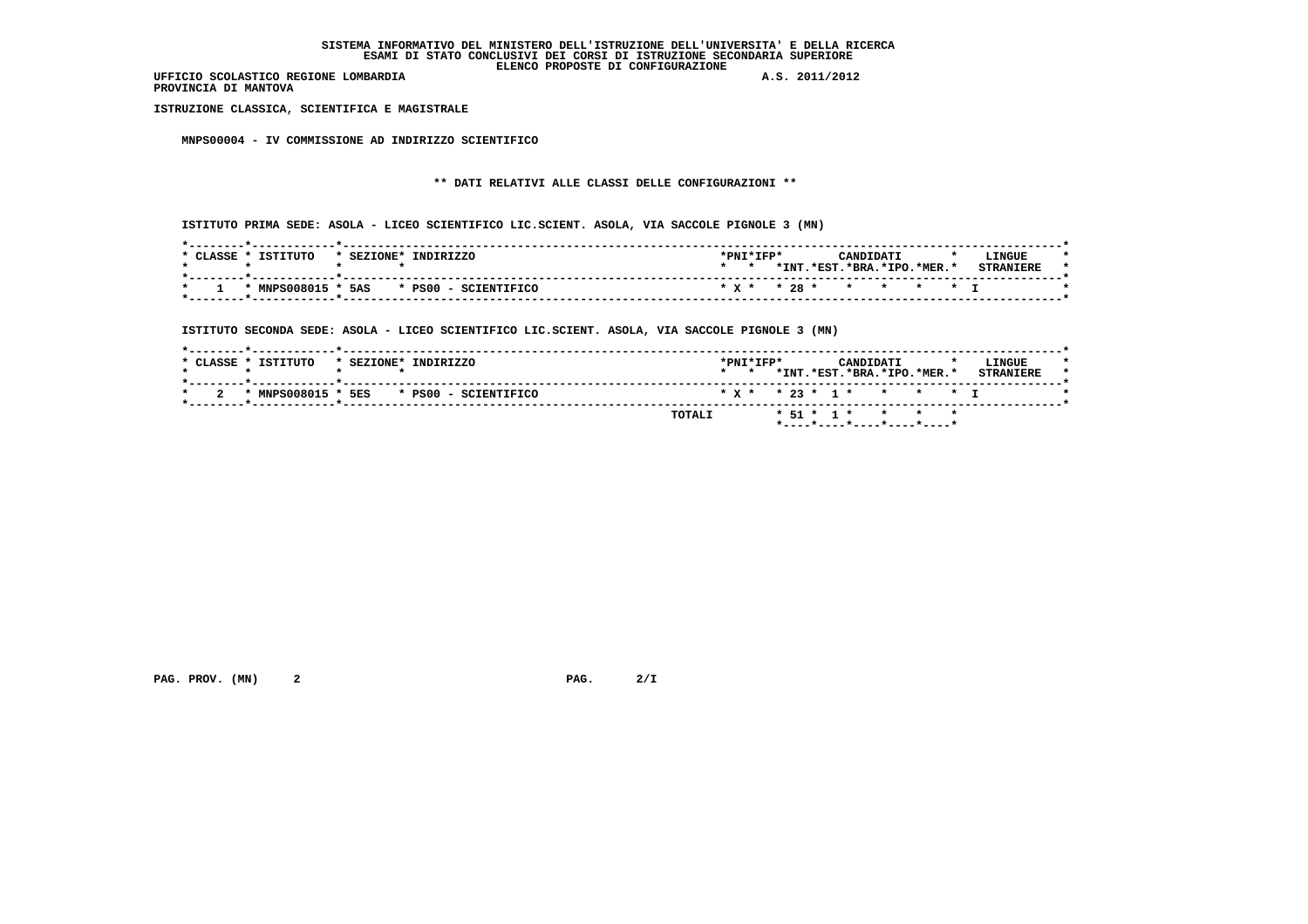**PROVINCIA DI MANTOVA**

 **ISTRUZIONE TECNICA**

 **MNTD14002 - II COMMISSIONE AD INDIRIZZO TECNICO : RAGIONIERE PERITO COMMERCIALE E PROGRAMMATORE**

 **\*\* DATI RELATIVI ALLE CLASSI DELLE CONFIGURAZIONI \*\***

 **ISTITUTO PRIMA SEDE: ASOLA - ISTITUTO TECNICO COMMERCIALE ITC ASOLA, VIA SACCOLE PIGNOLE 3 (MN)**

| CLASSE * | <b>TSTITUTO</b> | * SEZIONE* | TNDTRTZZO                                   |            | $*$ PNT $*$ TFP $*$ |  |            | CANDIDATI              |         |  | L TNGUE. |  |
|----------|-----------------|------------|---------------------------------------------|------------|---------------------|--|------------|------------------------|---------|--|----------|--|
|          |                 |            |                                             |            |                     |  | *INT.*EST. | $.*BRA.*IPO.*MER.*$    |         |  |          |  |
|          | * MNTD008011    |            | 5AMER * TD14 - PROGRAMMATORI PROG. MERCURIO |            |                     |  |            | * * * 11 * * * * * * T |         |  |          |  |
|          |                 | * 5ATESS   | TF54 - TESS.CON SPEC.PROD.TES.              | $* * * R*$ |                     |  |            | $\star$ $\star$        | * * * T |  |          |  |

 **ISTITUTO SECONDA SEDE: ASOLA - ISTITUTO TECNICO COMMERCIALE ITC ASOLA, VIA SACCOLE PIGNOLE 3 (MN)**

| * CLASSE * ISTITUTO | * SEZIONE* INDIRIZZO |                                        |  |        | $*$ PNT $*$ TFP $*$ |  | CANDIDATI | *INT.*EST.*BRA.*IPO.*MER.* | LINGUE<br><b>STRANTERE</b> |
|---------------------|----------------------|----------------------------------------|--|--------|---------------------|--|-----------|----------------------------|----------------------------|
| * MNTD008011 * 5B   |                      | * TD00 - GIURIDICO ECONOMICO AZIENDALE |  |        |                     |  |           |                            | * * * 21 * * * * * * I/F/T |
|                     |                      |                                        |  | TOTALI |                     |  |           | * 40 * * * * * *           |                            |

 **PAG. PROV. (MN) 3 PAG. 3/I**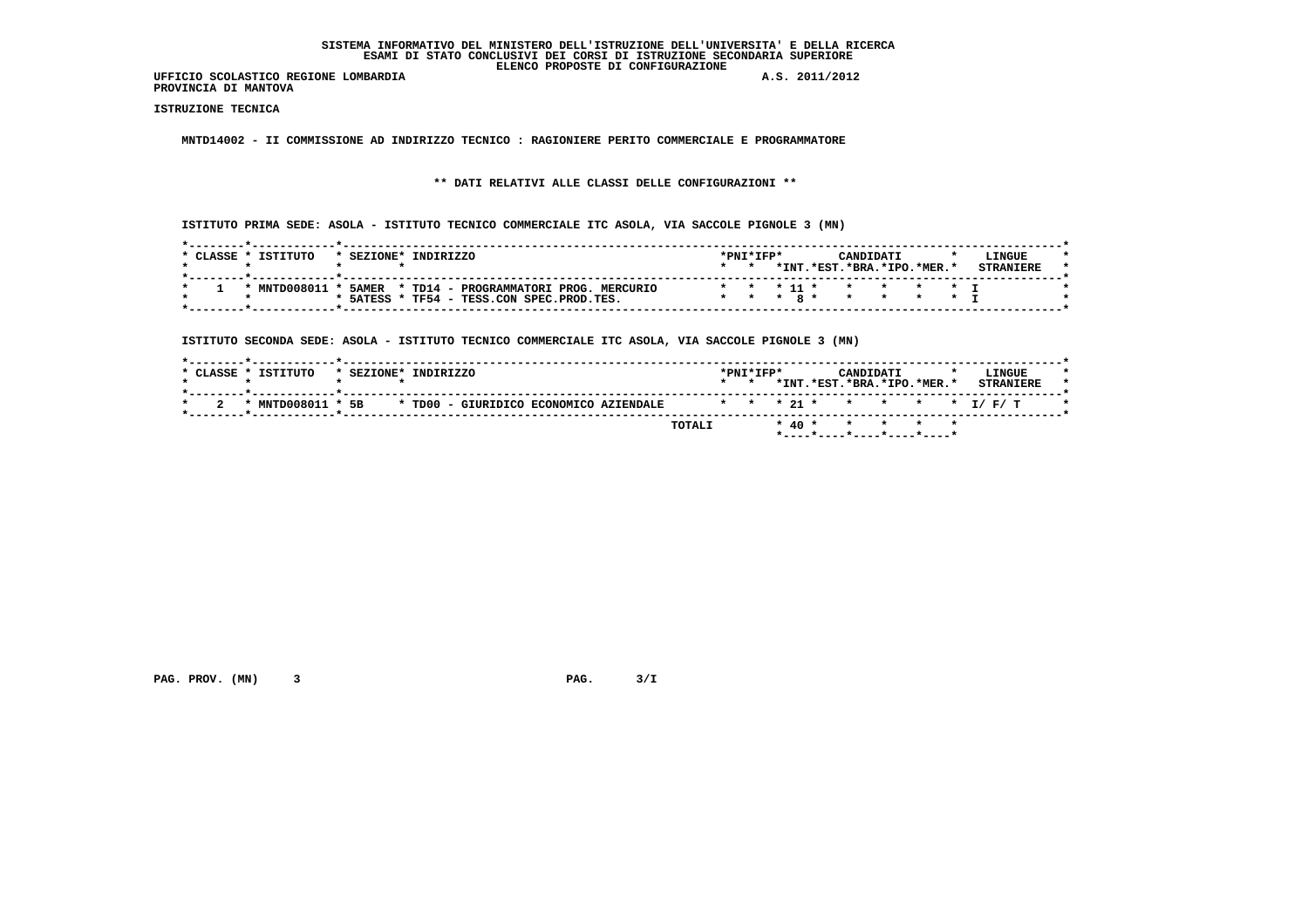**PROVINCIA DI MANTOVA**

 **ISTRUZIONE CLASSICA, SCIENTIFICA E MAGISTRALE**

 **MNISEX001 - I COMMISSIONE AD INDIRIZZO LINGUISTICO**

# **\*\* DATI RELATIVI ALLE CLASSI DELLE CONFIGURAZIONI \*\***

 **ISTITUTO PRIMA SEDE: CASTIGLIONE DELLE STIVIERE - LICEO SCIENTIFICO LIC.SCIENT. CASTIGLIONE STIV., VIA F/LLI LODRINI 32 (MN)**

| CLASSE | TSTTTITO | * SEZIONE* | TNDTRTZZO                                                 | $*$ DNT $*$ TFD $*$ |      |                        | CANDIDATI |  | <b>LINGUE</b>            |
|--------|----------|------------|-----------------------------------------------------------|---------------------|------|------------------------|-----------|--|--------------------------|
|        |          |            |                                                           |                     | *INT | .*EST.*BRA.*IPO.*MER.* |           |  | <b>STRANTERE</b>         |
|        |          |            | * MNPS003012 * 5AL * ISEX - LINGUISTICO PROGETTO "BROCCA" |                     |      |                        |           |  | * * * 23 * * * * * I/F/T |

 **ISTITUTO SECONDA SEDE: CASTIGLIONE DELLE STIVIERE - LICEO SCIENTIFICO LIC.SCIENT. CASTIGLIONE STIV., VIA F/LLI LODRINI 32 (MN)**

|                     |            |                       |  | TOTALI |                 |                     |  | * 55 * * * * *             |  |                  |  |
|---------------------|------------|-----------------------|--|--------|-----------------|---------------------|--|----------------------------|--|------------------|--|
| * MNPS003012 *      |            | 3AC * PC00 - CLASSICO |  |        |                 |                     |  | * * * 32 * * * * * T       |  |                  |  |
|                     |            |                       |  |        | $\star$ $\star$ |                     |  | *INT.*EST.*BRA.*IPO.*MER.* |  | <b>STRANIERE</b> |  |
| * CLASSE * ISTITUTO | * SEZIONE* | INDIRIZZO             |  |        |                 | $*$ PNT $*$ TFP $*$ |  | CANDIDATI                  |  | LINGUE           |  |
|                     |            |                       |  |        |                 |                     |  |                            |  |                  |  |

 **PAG. PROV.** (MN) 4 **PAG. PAG.**  $4/\text{I}$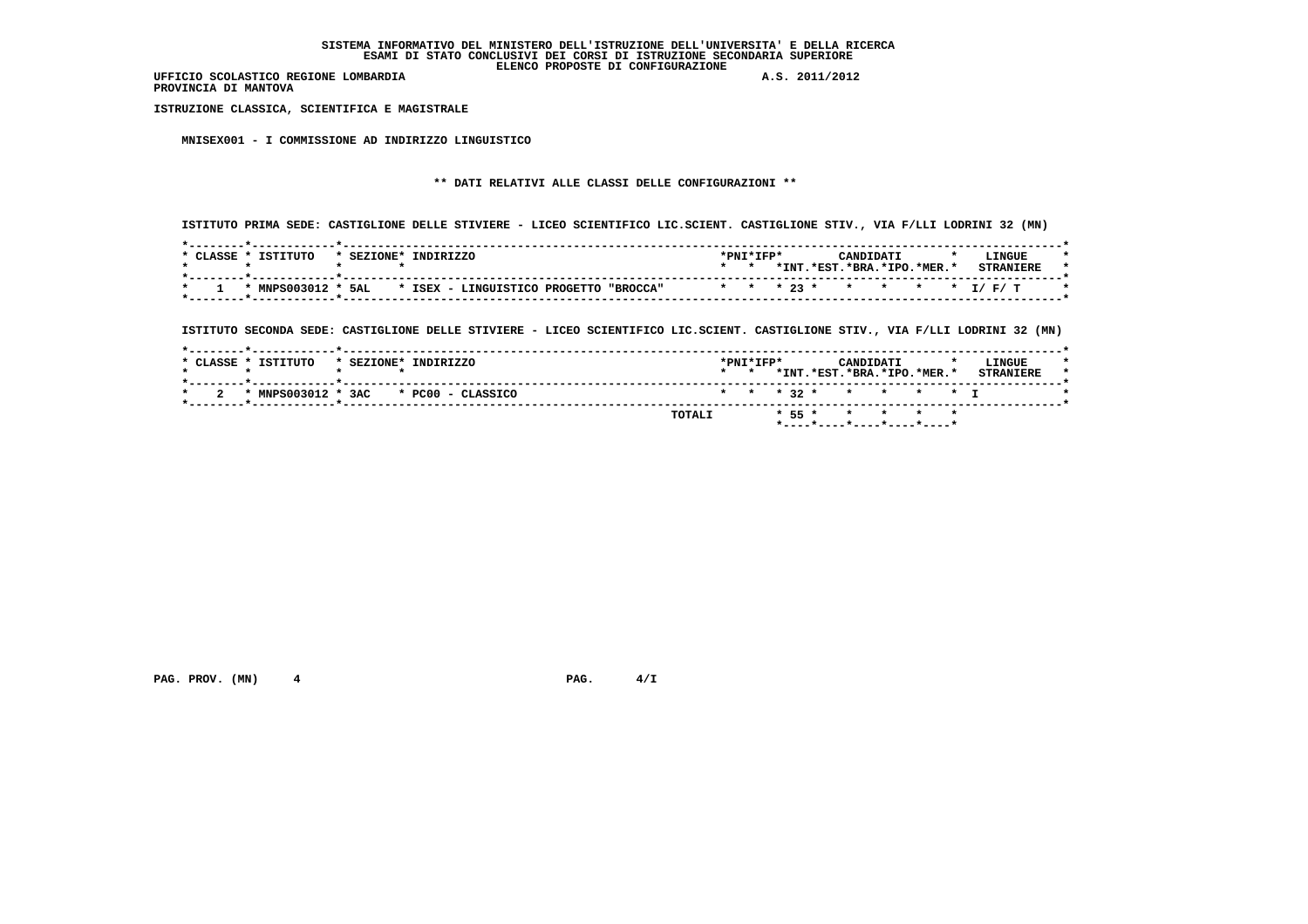**PROVINCIA DI MANTOVA**

 **ISTRUZIONE CLASSICA, SCIENTIFICA E MAGISTRALE**

 **MNPS00005 - V COMMISSIONE AD INDIRIZZO SCIENTIFICO**

# **\*\* DATI RELATIVI ALLE CLASSI DELLE CONFIGURAZIONI \*\***

 **ISTITUTO PRIMA SEDE: CASTIGLIONE DELLE STIVIERE - LICEO SCIENTIFICO LIC.SCIENT. CASTIGLIONE STIV., VIA F/LLI LODRINI 32 (MN)**

| CLASSE * | ISTITUTO | * SEZIONE* | INDIRIZZO                                     | *PNI*IFP* |       | CANDIDATI                |  | LINGUE |  |
|----------|----------|------------|-----------------------------------------------|-----------|-------|--------------------------|--|--------|--|
|          |          |            |                                               |           | * INT | .*EST.*BRA.*IPO.*MER.*   |  |        |  |
|          |          |            | $*$ MNPS003012 $*$ 5AN $*$ PS00 - SCIENTIFICO |           |       | * * * 18 * 2 * * * * * I |  |        |  |

 **ISTITUTO SECONDA SEDE: CASTIGLIONE DELLE STIVIERE - LICEO SCIENTIFICO LIC.SCIENT. CASTIGLIONE STIV., VIA F/LLI LODRINI 32 (MN)**

|                |         |                      |  | $\star$ $\star$ |  | *INT.*EST.*BRA.*IPO.*MER.*   | CANDIDATI |  | LINGUE<br><b>STRANIERE</b> |
|----------------|---------|----------------------|--|-----------------|--|------------------------------|-----------|--|----------------------------|
| * MNPS003012 * | 5BN     | * PS00 - SCIENTIFICO |  |                 |  | * * * 16 * * * * * * I       |           |  |                            |
|                | $*$ 5BI | * PS00 - SCIENTIFICO |  |                 |  | $* x * * 12 * * * * * * * T$ |           |  |                            |

 **PAG. PROV. (MN) 5 PAG. 5/I**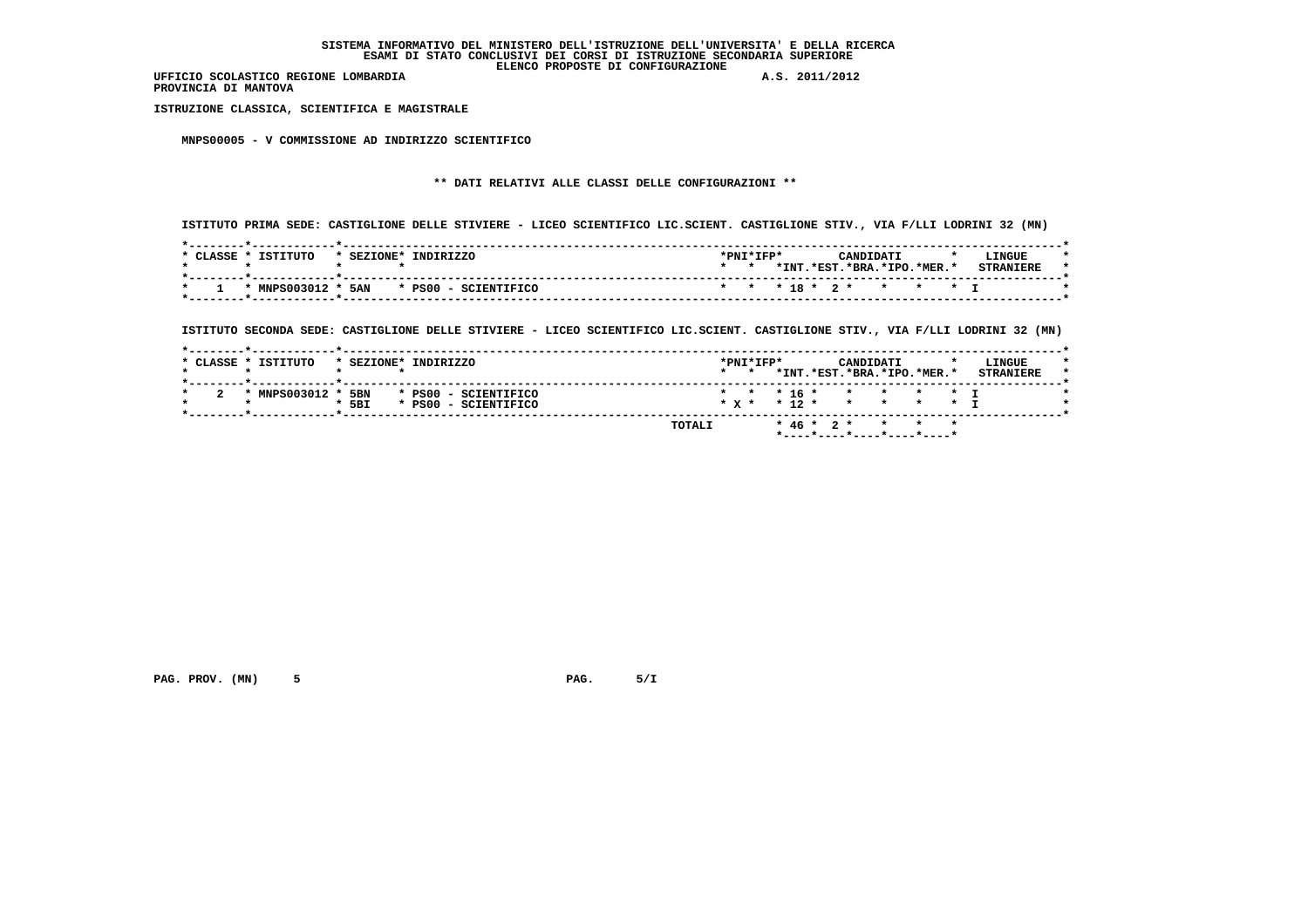**PROVINCIA DI MANTOVA**

 **ISTRUZIONE TECNICA**

 **MNTD14003 - III COMMISSIONE AD INDIRIZZO TECNICO : RAGIONIERE PERITO COMMERCIALE E PROGRAMMATORE**

# **\*\* DATI RELATIVI ALLE CLASSI DELLE CONFIGURAZIONI \*\***

 **ISTITUTO PRIMA SEDE: CASTIGLIONE DELLE STIVIERE - ISTITUTO TECNICO COMMERCIALE ITC CASTIGLIONE STIV., VIA FRATELLI LODRINI 32**

| CLASSE. | TSTTTITO       | * SEZIONE* | TNDTRTZZO                                       | *PNI*IFP* |       |                        | CANDIDATI |  | LINGUE           |
|---------|----------------|------------|-------------------------------------------------|-----------|-------|------------------------|-----------|--|------------------|
|         |                |            |                                                 |           | *INT. | .*EST.*BRA.*IPO.*MER.* |           |  | <b>CTDANTFDF</b> |
|         | * MNTD00301T * | 5BR        | * TD14 - PROGRAMMATORT PROG.<br><b>MERCURTO</b> |           |       | * * * 19 * * * * * * T |           |  |                  |

 **ISTITUTO SECONDA SEDE: CASTIGLIONE DELLE STIVIERE - ISTITUTO TECNICO COMMERCIALE ITC CASTIGLIONE STIV., VIA FRATELLI LODRINI 3**

|                     |                           |                      |                                              |                                      |                 |                     |              |           | LINGUE<br><b>STRANIERE</b>                                                                     |
|---------------------|---------------------------|----------------------|----------------------------------------------|--------------------------------------|-----------------|---------------------|--------------|-----------|------------------------------------------------------------------------------------------------|
|                     |                           |                      |                                              |                                      |                 |                     |              |           |                                                                                                |
|                     |                           |                      |                                              |                                      |                 |                     |              |           |                                                                                                |
|                     |                           |                      |                                              |                                      |                 |                     |              |           |                                                                                                |
|                     |                           |                      |                                              |                                      |                 |                     |              |           |                                                                                                |
|                     |                           |                      | TOTALI                                       |                                      |                 |                     |              |           |                                                                                                |
| * CLASSE * ISTITUTO | * MNTD00301T *<br>* 5ARIT | * SEZIONE* INDIRIZZO | 5ARIF * TD00 - GIURIDICO ECONOMICO AZIENDALE | TD00 - GIURIDICO ECONOMICO AZIENDALE | $\star$ $\star$ | $*$ PNT $*$ TFP $*$ | $* 37 * 1 *$ | CANDIDATI | *INT.*EST.*BRA.*IPO.*MER.*<br>* * * 12 * 1 * * * * * 1/ F<br>* * * 6 * * * * * * T/ T<br>* * * |

 **PAG. PROV. (MN) 6 PAG. 6/I**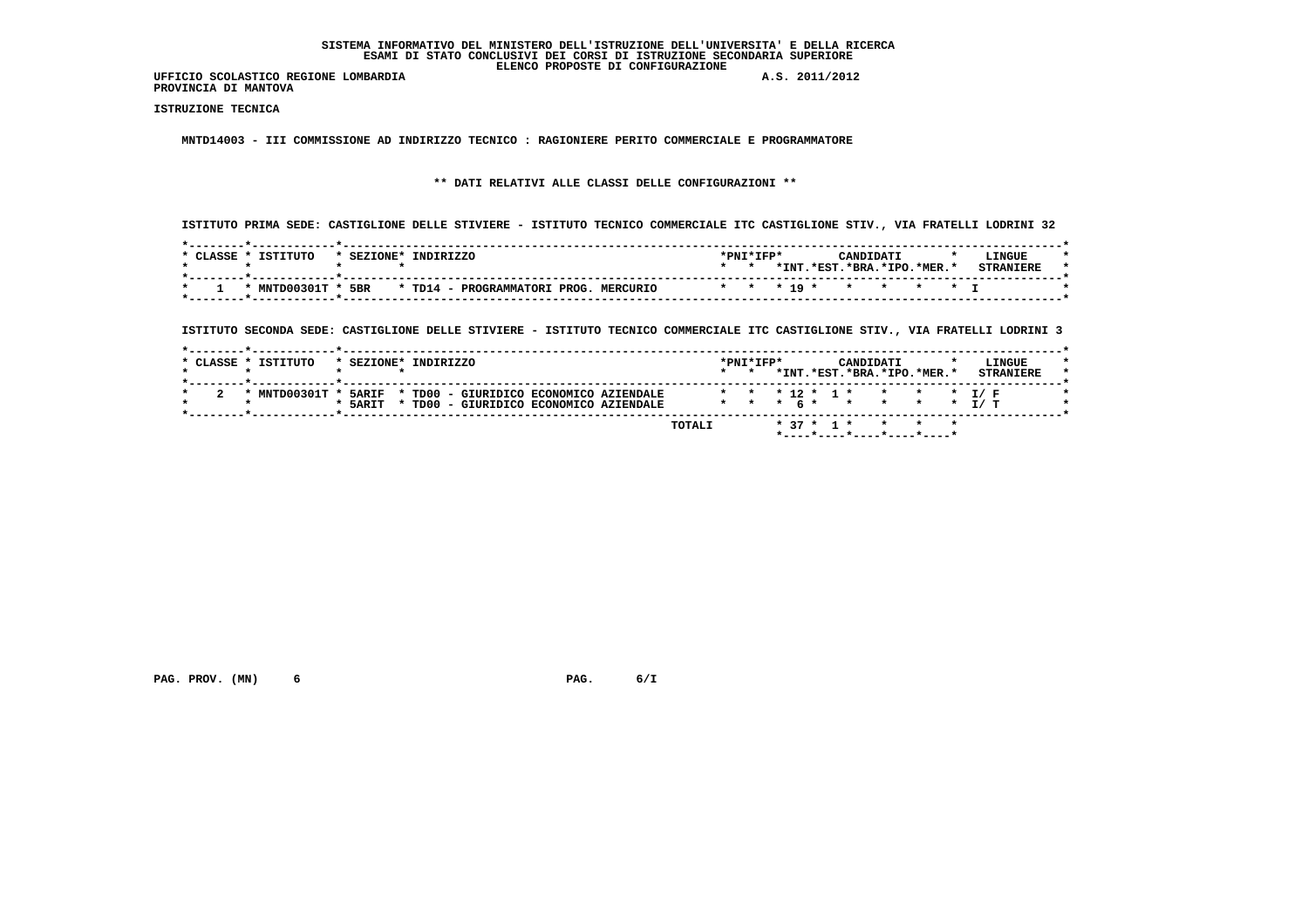**PROVINCIA DI MANTOVA**

 **ISTRUZIONE PROFESSIONALE**

 **MNRRCY001 - I COMMISSIONE AD INDIRIZZO PROFESSIONALE : AGROTECNICO**

# **\*\* DATI RELATIVI ALLE CLASSI DELLE CONFIGURAZIONI \*\***

 **ISTITUTO PRIMA SEDE: GAZOLDO DEGLI IPPOLITI - IST PROF PER L'AGRICOLTURA E L'AMBIENTE IPA GAZOLDO IPP., VIA DELL'ARTIGIANATO,**

| CLASSE * | ISTITUTO            | * SEZIONE* | INDIRIZZO |                                          | *PNI*IFP* |       |                          | <b>CANDIDAT1</b> |  | LINGUE |  |
|----------|---------------------|------------|-----------|------------------------------------------|-----------|-------|--------------------------|------------------|--|--------|--|
|          |                     |            |           |                                          |           | * INT | $.*EST.*BRA.*IPO.*MER.*$ |                  |  |        |  |
|          |                     |            |           |                                          |           |       |                          |                  |  |        |  |
|          | * MNRA00402C * 5 AG |            |           | * RRCY - AGROTECNICO (NUOVO ORDINAMENTO) |           |       | * * * 17 * * * * * * T   |                  |  |        |  |
|          |                     |            |           |                                          |           |       |                          |                  |  |        |  |

 **ISTITUTO SECONDA SEDE: GAZOLDO DEGLI IPPOLITI - IST PROF PER L'AGRICOLTURA E L'AMBIENTE IPA GAZOLDO IPP., VIA DELL'ARTIGIANATO**

| * CLASSE * ISTITUTO |                |     | * SEZIONE* INDIRIZZO                               |        | $*$ PNT $*$ TFP $*$<br>$\star$ $\star$ |          | CANDIDATI<br>*INT.*EST.*BRA.*IPO.*MER.* |  | LINGUE<br><b>STRANIERE</b> |
|---------------------|----------------|-----|----------------------------------------------------|--------|----------------------------------------|----------|-----------------------------------------|--|----------------------------|
|                     |                |     |                                                    |        |                                        |          |                                         |  |                            |
|                     | * MNRA00402C * | 5AR | * RR9R - TECNICO SER. RISTOR.(NUOVO ORD)           |        |                                        |          | * * * 15 * * * * * * 1/ F               |  |                            |
|                     |                |     | * 5SPAOL * RR9R - TECNICO SER. RISTOR. (NUOVO ORD) |        |                                        |          | * * x * 15 * * * * * *                  |  |                            |
|                     |                |     |                                                    |        |                                        |          |                                         |  |                            |
|                     |                |     |                                                    | TOTALI |                                        | $* 47 *$ | * * * *                                 |  |                            |

 **PAG. PROV. (MN) 7 7 PAG. 7/I**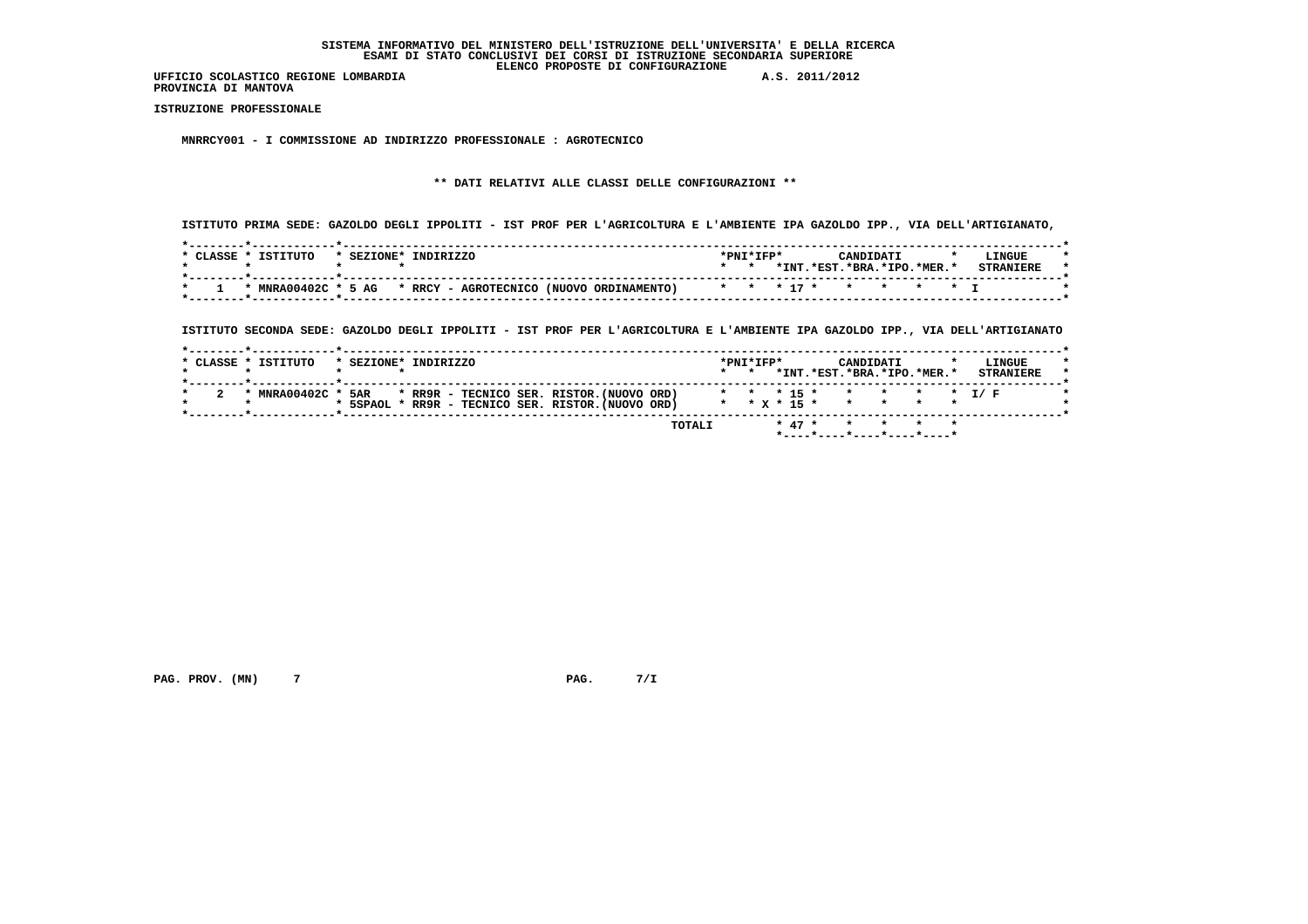**UFFICIO SCOLASTICO REGIONE LOMBARDIA A.S. 2011/2012 PROVINCIA DI MANTOVA**

 **ISTRUZIONE TECNICA**

 **MNTA07001 - I COMMISSIONE AD INDIRIZZO TECNICO : PERITO AGRARIO**

# **\*\* DATI RELATIVI ALLE CLASSI DELLE CONFIGURAZIONI \*\***

 **ISTITUTO PRIMA SEDE: GONZAGA - ISTITUTO TECNICO AGRARIO ITA STROZZI PALIDANO, VILLA BEGOZZO, 9 (MN)**

| CLASSE * | TSTTTITO     | * SEZIONE* | INDIRIZZO  |  |                                          | $*PNT*TFP*$   |  |         |          | CANDIDATI |                        | <b>LINGUE</b> |  |
|----------|--------------|------------|------------|--|------------------------------------------|---------------|--|---------|----------|-----------|------------------------|---------------|--|
|          |              |            |            |  |                                          |               |  | $*$ TNT | $.*EST.$ |           | $.*RRA.*TPO.*MFR.*$    |               |  |
|          |              |            |            |  |                                          |               |  |         |          |           |                        |               |  |
|          | * MNTA013012 | 5CAA       |            |  | * TA07 - CERERE UN.-MOD, AGRO-AMBIENTALE |               |  |         |          |           | * * * 10 * * * * * * T |               |  |
|          |              | $*$ 5CAI   | $*$ TA08 - |  | CERERE UN.-MOD. AGRO-INDUSTRIALE         | * * * * * 1 * |  |         |          |           |                        |               |  |
|          |              |            |            |  |                                          |               |  |         |          |           |                        |               |  |

 **ISTITUTO SECONDA SEDE: GONZAGA - ISTITUTO TECNICO AGRARIO ITA STROZZI PALIDANO, VILLA BEGOZZO, 9 (MN)**

| * CLASSE * ISTITUTO | * SEZIONE* INDIRIZZO        | $*$ PNT $*$ TFP $*$ |  |  | CANDIDATI | *INT.*EST.*BRA.*IPO.*MER.* | LINGUE<br><b>STRANTERE</b> |
|---------------------|-----------------------------|---------------------|--|--|-----------|----------------------------|----------------------------|
| * MNTA013012 * 5A   | * TA00 - INDIRIZZO GENERALE |                     |  |  |           | * * * 13 * 1 * * * *       |                            |
|                     | TOTALI                      |                     |  |  |           | $* 26 * 2 * * * * * *$     |                            |

 **PAG. PROV. (MN) 8 PAG. 8/I**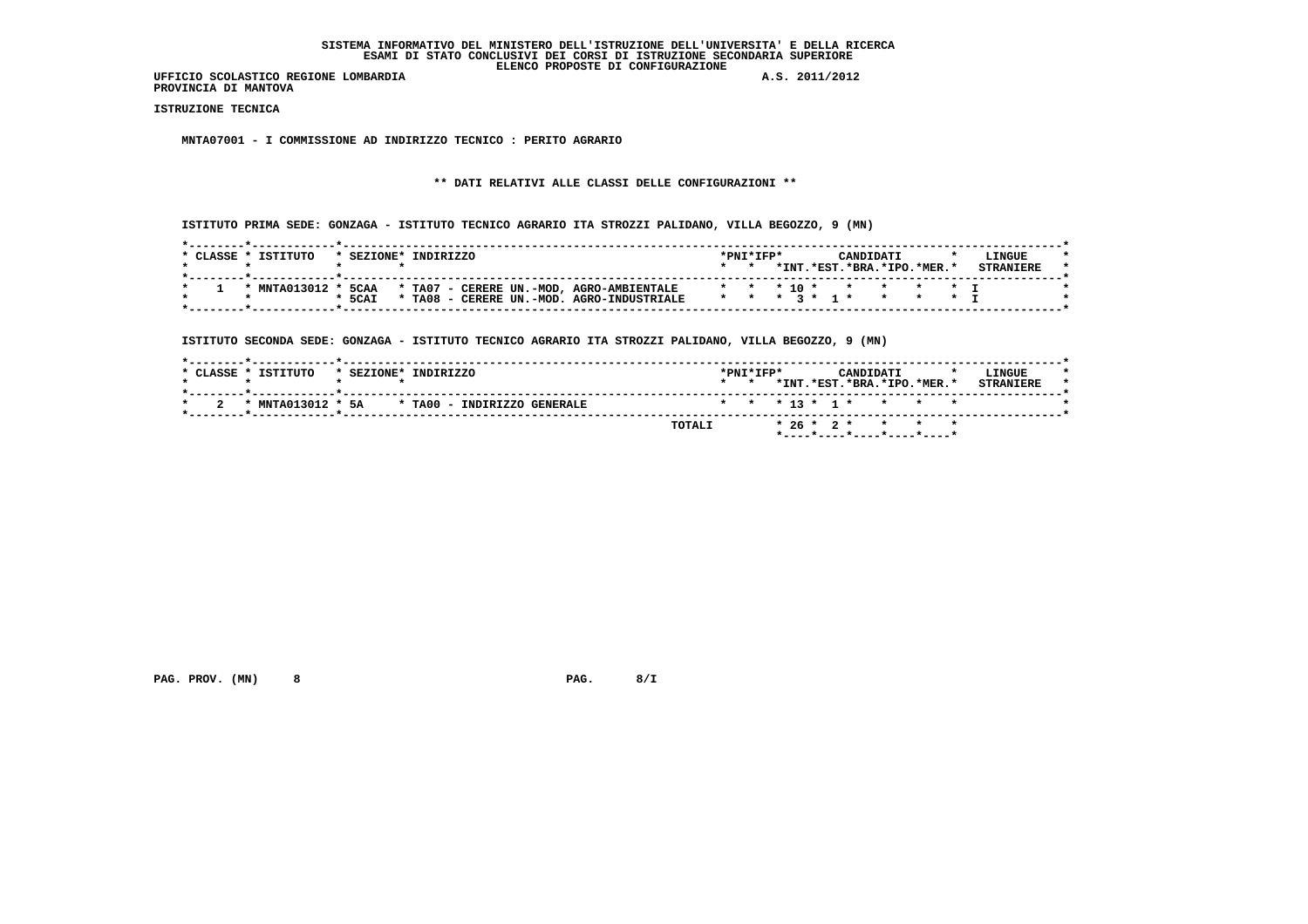**UFFICIO SCOLASTICO REGIONE LOMBARDIA A.S. 2011/2012 PROVINCIA DI MANTOVA**

 **ISTRUZIONE ARTISTICA**

 **MNC001001 - I COMMISSIONE AD INDIRIZZO ARTISTICO : ARTE APPL. - SEZ. ARTI GRAFICHE**

 **\*\* DATI RELATIVI ALLE CLASSI DELLE CONFIGURAZIONI \*\***

 **ISTITUTO PRIMA SEDE: GUIDIZZOLO - ISTITUTO D'ARTE IST.ARTE GUIDIZZOLO "A.DAL PRA, VIA ROMA 2 (MN)**

| * CLASSE * ISTITUTO | * SEZIONE*       | INDIRIZZO                             |        | $*$ PNT $*$ TFP $*$ |            | CANDIDATI<br>*INT.*EST.*BRA.*IPO.*MER.* |                 |  | LINGUE<br><b>STRANIERE</b> |
|---------------------|------------------|---------------------------------------|--------|---------------------|------------|-----------------------------------------|-----------------|--|----------------------------|
|                     |                  |                                       |        |                     |            |                                         |                 |  |                            |
| * MNSD012017 *      | 5AGR             | * C001 - GRAFICA(A008)-MICHELANGELO   |        |                     |            |                                         |                 |  |                            |
|                     | $*$ 5AARCH $*$ . | C006 - ARCHITET.E ARREDO-MICHELANGELO |        | $* * * 5*$          |            | $\star$                                 | $\star$ $\star$ |  |                            |
|                     |                  |                                       |        |                     |            |                                         |                 |  |                            |
|                     |                  |                                       | TOTALI |                     | $*$ 12 $*$ |                                         |                 |  |                            |

 **PAG. PROV. (MN) 9 PAG. 9/I**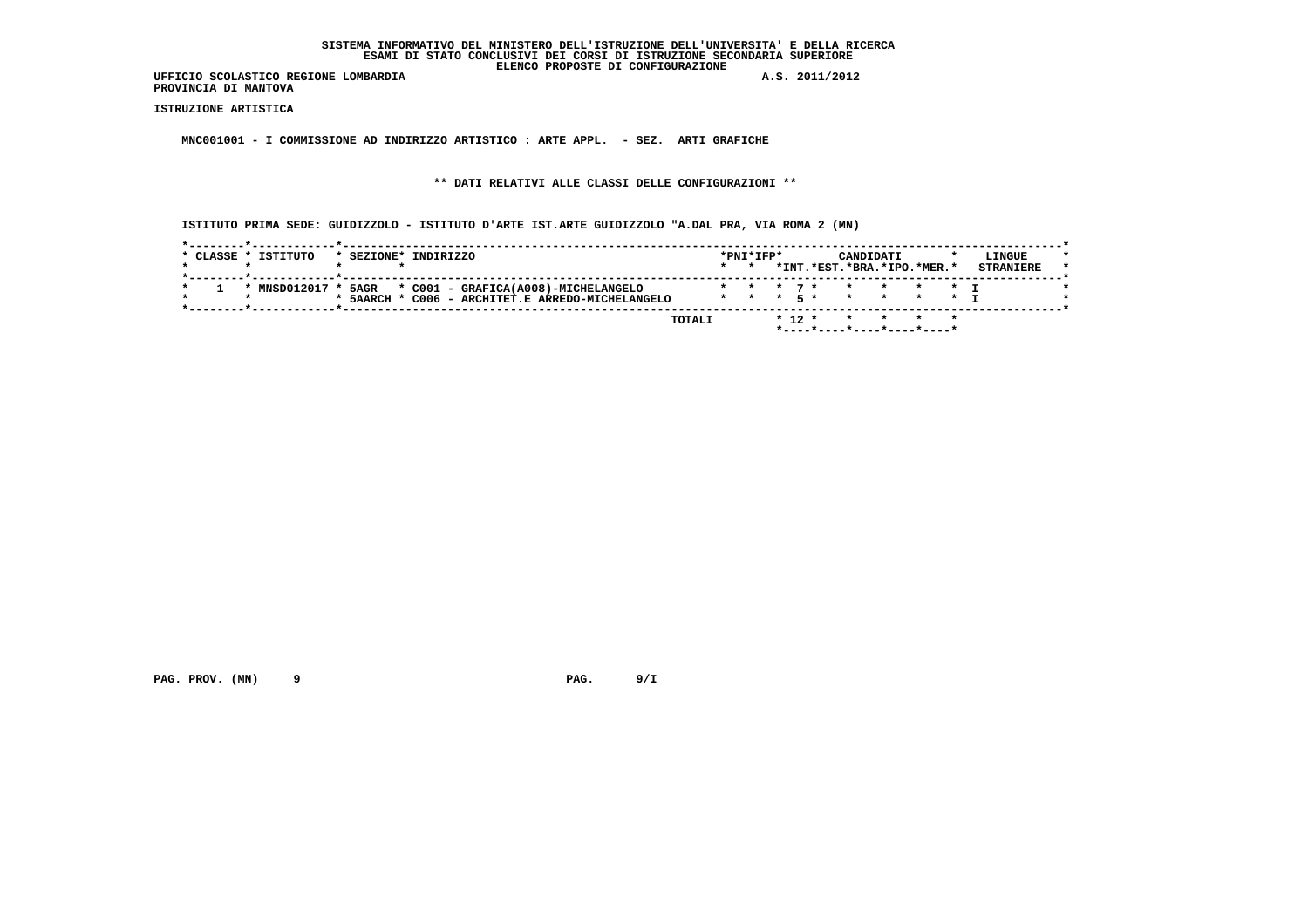**UFFICIO SCOLASTICO REGIONE LOMBARDIA A.S. 2011/2012 PROVINCIA DI MANTOVA**

 **ISTRUZIONE ARTISTICA**

 **MNSD23001 - I COMMISSIONE AD INDIRIZZO ARTISTICO : ARTE APPL. - SEZ. DECORAZIONE PITTORICA**

 **\*\* DATI RELATIVI ALLE CLASSI DELLE CONFIGURAZIONI \*\***

 **ISTITUTO PRIMA SEDE: GUIDIZZOLO - ISTITUTO D'ARTE IST.ARTE GUIDIZZOLO "A.DAL PRA, VIA ROMA 2 (MN)**

| CLASSE * | TSTTTITO       | * SEZIONE* | TNDTRTZZO                              | $*$ PNT $*$ TFP $*$ |  | CANDIDATI                  |  | LINGUE |  |
|----------|----------------|------------|----------------------------------------|---------------------|--|----------------------------|--|--------|--|
|          |                |            |                                        |                     |  | *INT.*EST.*BRA.*IPO.*MER.* |  |        |  |
|          | * MNSD012017 * | 5BDP       | * SD23 - DECORAZIONE PITTORICA         |                     |  | * * * 9 * * * * *          |  |        |  |
|          |                | 5BARR      | SD19 - DISEGNATORI DI ARCHIT, ARREDAM. |                     |  | * * * 6 * * * * * *        |  |        |  |

 **ISTITUTO SECONDA SEDE: GUIDIZZOLO - ISTITUTO D'ARTE IST.ARTE GUIDIZZOLO "A.DAL PRA, VIA ROMA 2 (MN)**

|                |            | * SEZIONE* INDIRIZZO                     | $*$ PNT $*$ TFP $*$<br>$\star$ $\star$ |  | CANDIDATI | *INT.*EST.*BRA.*IPO.*MER.* | LINGUE<br><b>STRANTERE</b> |
|----------------|------------|------------------------------------------|----------------------------------------|--|-----------|----------------------------|----------------------------|
|                |            |                                          |                                        |  |           |                            |                            |
| * MNSD012017 * | 5CDP       | * SD23 - DECORAZIONE PITTORICA           |                                        |  |           | * * * 9 * 1 * * * * *      |                            |
|                | $*$ 5 CARR | * SD19 - DISEGNATORI DI ARCHIT. ARREDAM. |                                        |  |           | * * * 7 * * * * *          |                            |
|                |            |                                          |                                        |  |           |                            |                            |
|                |            | <b>TOTALI</b>                            |                                        |  |           | $* 31 * 1 * * * * * * *$   |                            |

 **PAG. PROV. (MN) 10 PAG. 10/I**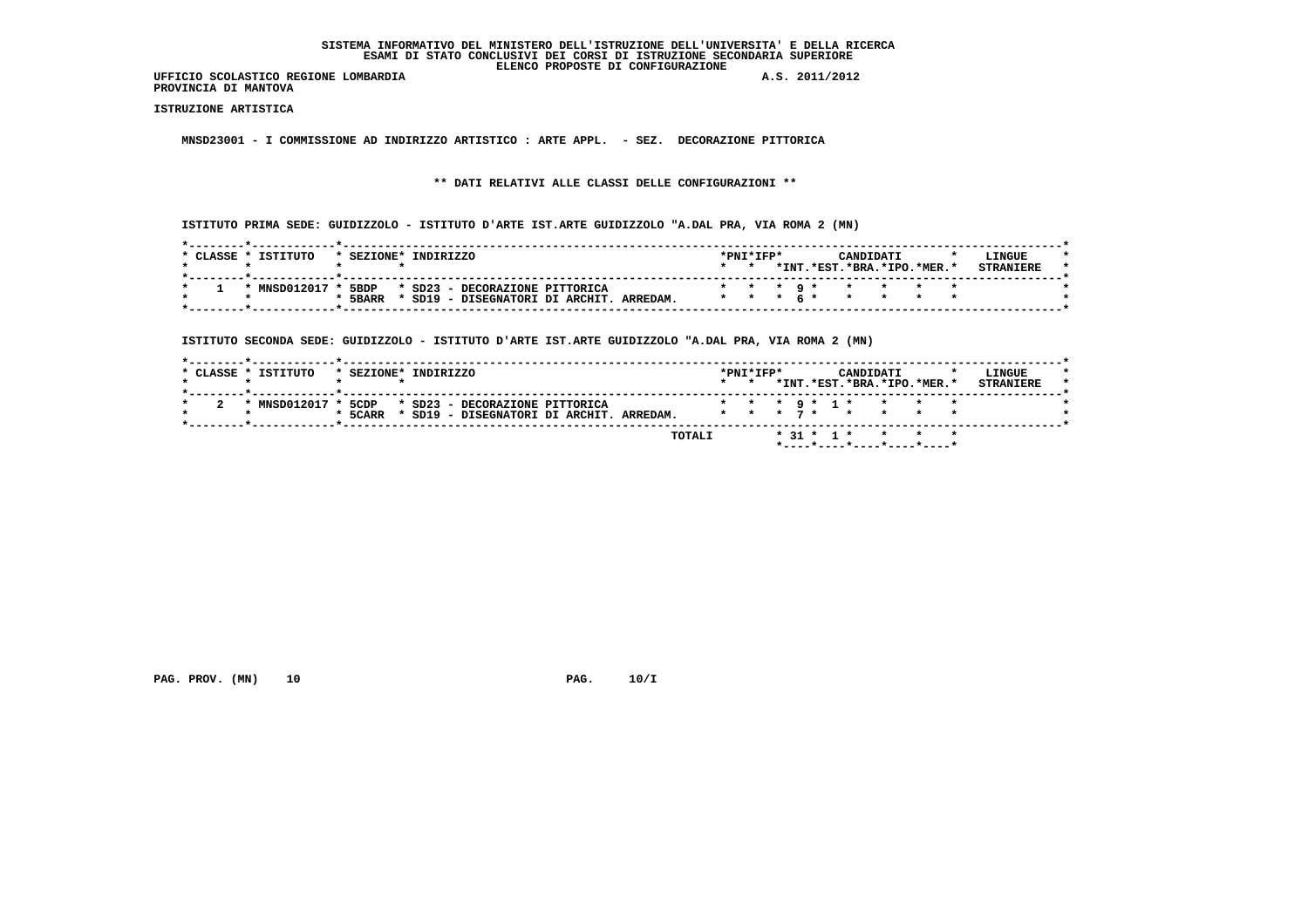**PROVINCIA DI MANTOVA**

 **ISTRUZIONE CLASSICA, SCIENTIFICA E MAGISTRALE**

 **MNISFU001 - I COMMISSIONE AD INDIRIZZO LINGUISTICO**

# **\*\* DATI RELATIVI ALLE CLASSI DELLE CONFIGURAZIONI \*\***

 **ISTITUTO PRIMA SEDE: MANTOVA - LICEO CLASSICO LC LIC.CLASS. VIRGILIO MN, VIA ARDIGO 13 (MN)**

| TSTTTITO<br>CLASSE | TNDTRTZZO<br>* SEZIONE*                       | $*$ PNT $*$ TFP $*$ |      | CANDIDATI |                        | LINGUE                     |
|--------------------|-----------------------------------------------|---------------------|------|-----------|------------------------|----------------------------|
|                    |                                               |                     | *INT |           | .*RST.*BRA.*TPO.*MER.* | <b>CTDANTEDE</b>           |
|                    | * MNPC02000G * 5AL * ISFU - LINGUISTICO CM 27 |                     |      |           |                        | * * * 25 * * * * * * I/S/F |

 **ISTITUTO SECONDA SEDE: MANTOVA - LICEO CLASSICO LC LIC.CLASS. VIRGILIO MN, VIA ARDIGO 13 (MN)**

|                                        | *INT.*EST.*BRA.*IPO.*MER.*<br>$\star$ $\star$<br>* * * 19 * * * * * * T | <b>STRANTERE</b> |
|----------------------------------------|-------------------------------------------------------------------------|------------------|
| * MNPC02000G * 3B<br>* PC00 - CLASSICO | <b>TOTALI</b><br>* 44 * * * * * *                                       |                  |

 **PAG. PROV. (MN) 11 PAG. 11/I**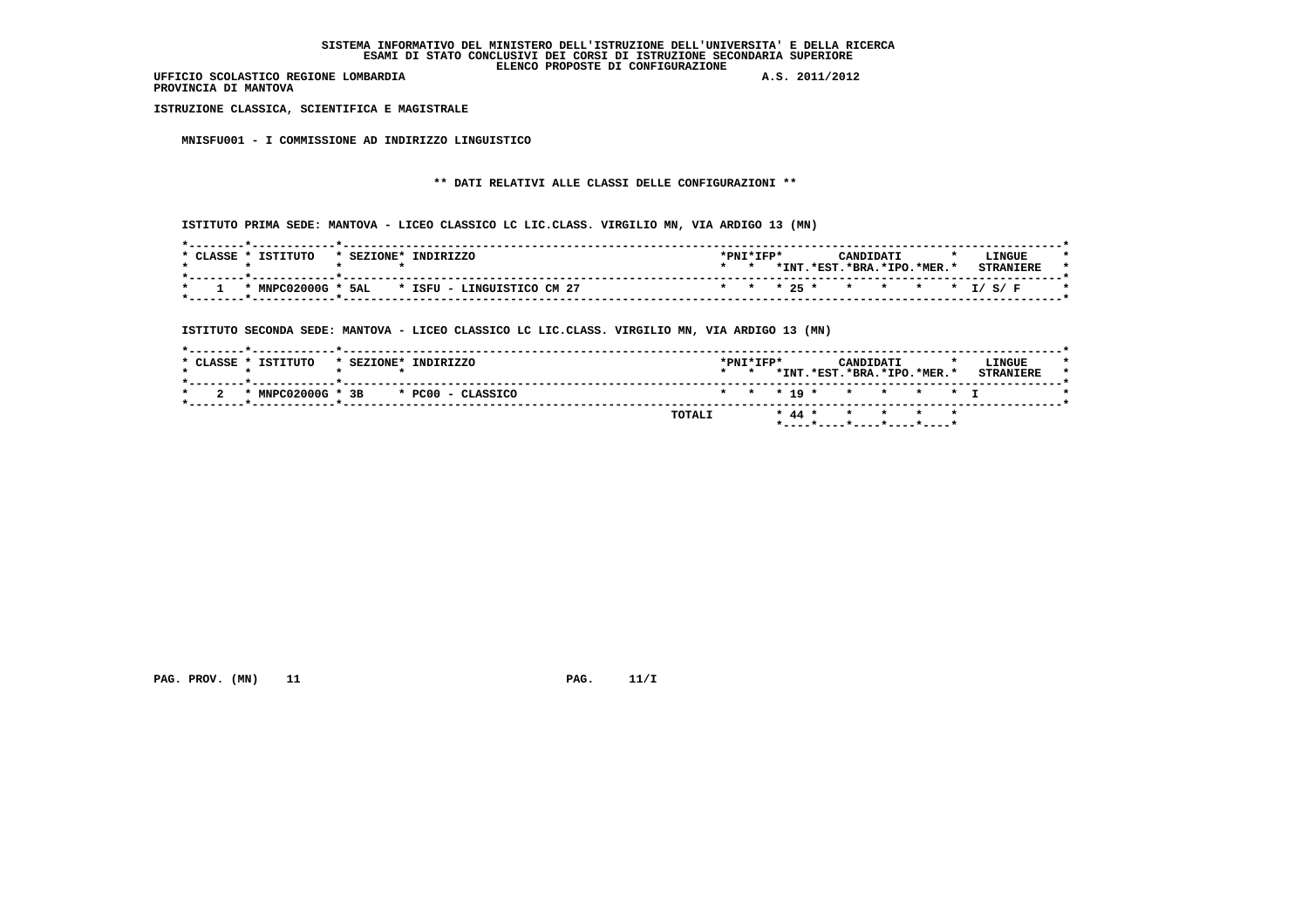**PROVINCIA DI MANTOVA**

 **ISTRUZIONE CLASSICA, SCIENTIFICA E MAGISTRALE**

 **MNISFU002 - II COMMISSIONE AD INDIRIZZO LINGUISTICO**

# **\*\* DATI RELATIVI ALLE CLASSI DELLE CONFIGURAZIONI \*\***

 **ISTITUTO PRIMA SEDE: MANTOVA - LICEO CLASSICO LC LIC.CLASS. VIRGILIO MN, VIA ARDIGO 13 (MN)**

|  | $*$ TNT         | .*EST. |  | $.*BRA.*IPO.*MER.*$ |  |                                             |
|--|-----------------|--------|--|---------------------|--|---------------------------------------------|
|  |                 |        |  |                     |  |                                             |
|  |                 |        |  |                     |  |                                             |
|  |                 |        |  |                     |  |                                             |
|  |                 |        |  |                     |  |                                             |
|  | $\star$ $\star$ |        |  | $*$ 11 $*$ $*$      |  | * * * 20 * 2 * * * * * I/F/T<br>* * * I/S/F |

 **ISTITUTO SECONDA SEDE: MANTOVA - LICEO CLASSICO LC LIC.CLASS. VIRGILIO MN, VIA ARDIGO 13 (MN)**

| * CLASSE * ISTITUTO | * SEZIONE* INDIRIZZO                            | $\star$ $\star$ | $*$ PNT $*$ TFP $*$ |  | CANDIDATI | *INT.*EST.*BRA.*IPO.*MER.* | LINGUE<br><b>STRANTERE</b>   |
|---------------------|-------------------------------------------------|-----------------|---------------------|--|-----------|----------------------------|------------------------------|
|                     | * MNPC02000G * 5CLFS * ISFU - LINGUISTICO CM 27 |                 |                     |  |           |                            | * * * 17 * * * * * * I/F/S   |
|                     | * 5CLSF * ISFU - LINGUISTICO CM 27              |                 |                     |  |           |                            | * * * 14 * 1 * * * * * I/S/F |

 **PAG. PROV. (MN) 12 PAG. 12/I**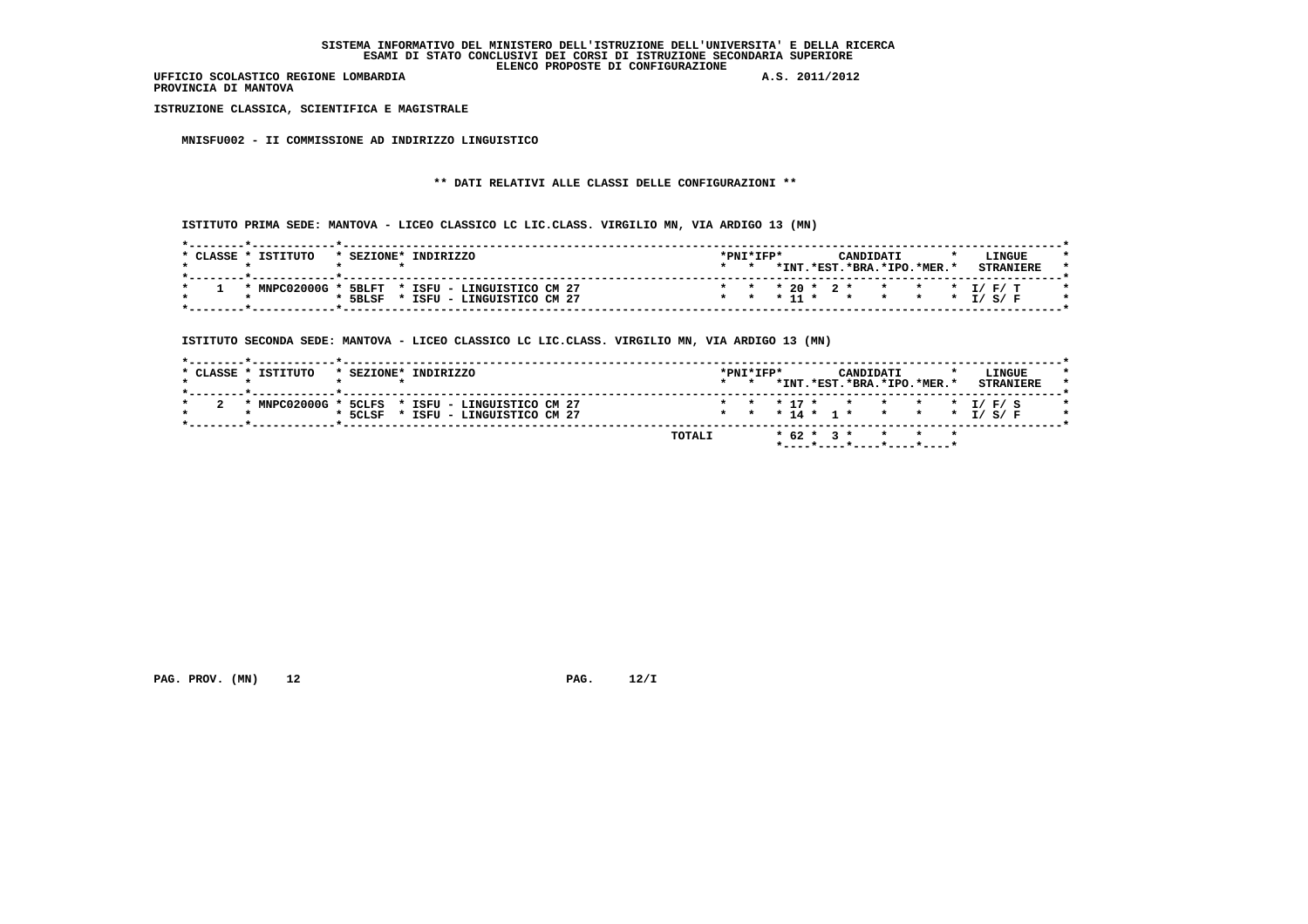**PROVINCIA DI MANTOVA**

 **ISTRUZIONE CLASSICA, SCIENTIFICA E MAGISTRALE**

 **MNPC00001 - I COMMISSIONE AD INDIRIZZO CLASSICO**

# **\*\* DATI RELATIVI ALLE CLASSI DELLE CONFIGURAZIONI \*\***

 **ISTITUTO PRIMA SEDE: MANTOVA - LICEO CLASSICO LC LIC.CLASS. VIRGILIO MN, VIA ARDIGO 13 (MN)**

| ISTITUTO<br>CLASSE. | INDIRIZZO<br>* SEZIONE*             | *PNI*IFP* |       |                        | CANDIDATI |                          | $\cdot$ | LINGUE           |
|---------------------|-------------------------------------|-----------|-------|------------------------|-----------|--------------------------|---------|------------------|
|                     |                                     |           | *INT. |                        |           | $.*EST.*BRA.*IPO.*MER.*$ |         | <b>CTDANTPDF</b> |
|                     | * MNPC02000G * 3A * PC00 - CLASSICO |           |       | * * * 19 * * * * * * T |           |                          |         |                  |

 **ISTITUTO SECONDA SEDE: MANTOVA - LICEO CLASSICO LC LIC.CLASS. VIRGILIO MN, VIA ARDIGO 13 (MN)**

|  | * CLASSE * ISTITUTO                       | * SEZIONE* INDIRIZZO |  |        | $\star$ $\star$ | $*$ PNT $*$ TFP $*$ |  | CANDIDATI | *INT.*EST.*BRA.*IPO.*MER.* |  | LINGUE<br><b>STRANTERE</b> |  |
|--|-------------------------------------------|----------------------|--|--------|-----------------|---------------------|--|-----------|----------------------------|--|----------------------------|--|
|  | $*$ MNPC02000G $*$ 3C $*$ PC00 - CLASSICO |                      |  |        |                 |                     |  |           | * * * 24 * * * * * T       |  |                            |  |
|  |                                           |                      |  | TOTALI |                 |                     |  |           | * 43 * * * * *             |  |                            |  |

 **PAG. PROV. (MN)** 13 **PAG. 13/I**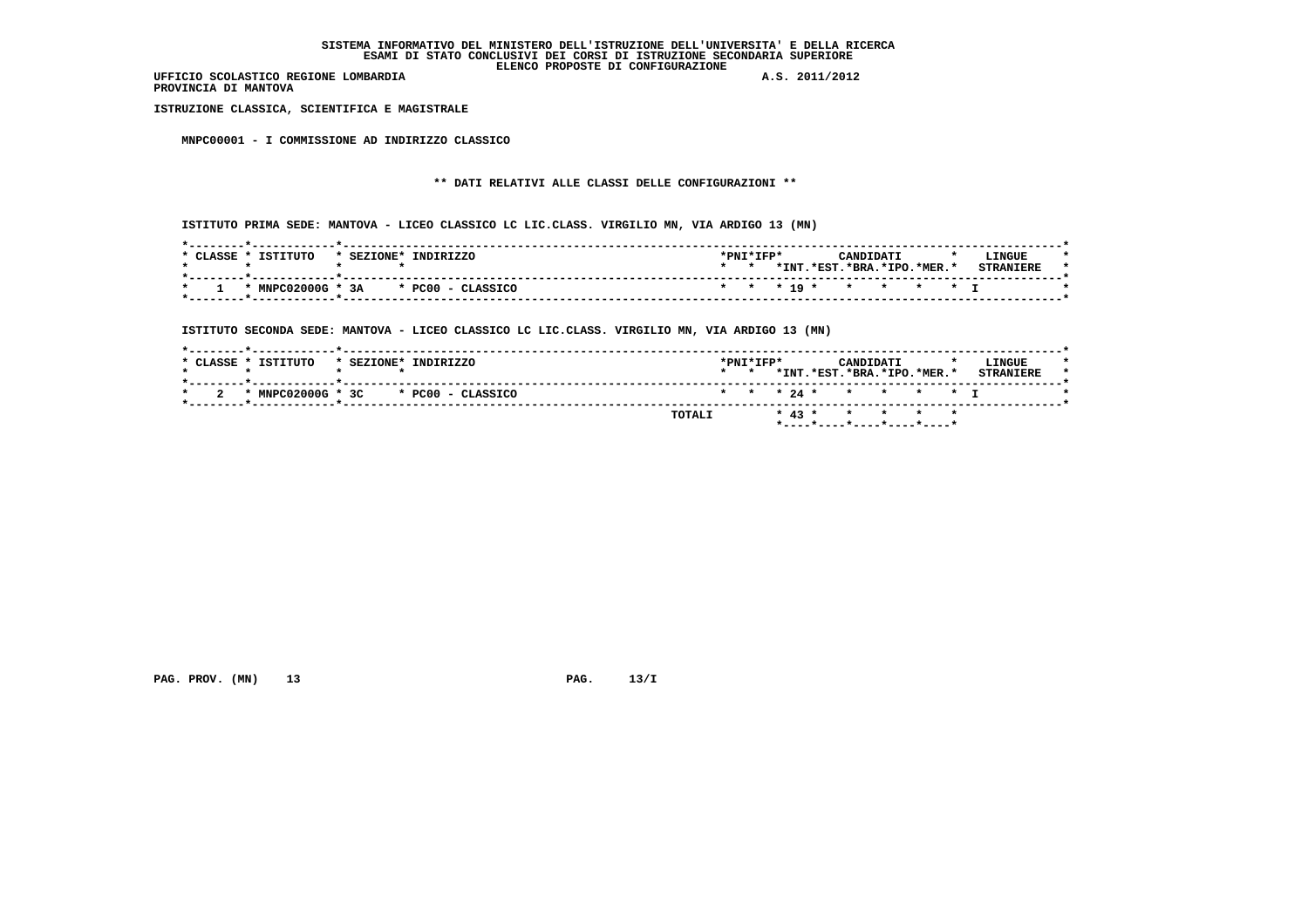**PROVINCIA DI MANTOVA**

 **ISTRUZIONE CLASSICA, SCIENTIFICA E MAGISTRALE**

 **MNPC00002 - II COMMISSIONE AD INDIRIZZO CLASSICO**

# **\*\* DATI RELATIVI ALLE CLASSI DELLE CONFIGURAZIONI \*\***

 **ISTITUTO PRIMA SEDE: MANTOVA - LICEO CLASSICO LC LIC.CLASS. VIRGILIO MN, VIA ARDIGO 13 (MN)**

| ISTITUTO<br>CLASSE<br>* SEZIONE* | INDIRIZZO                                 | *PNI*IFP* |       |                      | CANDIDATI |                        | $\cdot$ | LINGUE           |  |
|----------------------------------|-------------------------------------------|-----------|-------|----------------------|-----------|------------------------|---------|------------------|--|
|                                  |                                           |           | *INT. |                      |           | .*EST.*BRA.*IPO.*MER.* |         | <b>CTDANTPDF</b> |  |
|                                  | $*$ MNPC02000G $*$ 3D $*$ PC00 - CLASSICO |           |       | * * * 24 * * * * * T |           |                        |         |                  |  |

 **ISTITUTO SECONDA SEDE: MANTOVA - LICEO CLASSICO LC LIC.CLASS. VIRGILIO MN, VIA ARDIGO 13 (MN)**

 **PAG. PROV. (MN) 14 PAG. 14/I**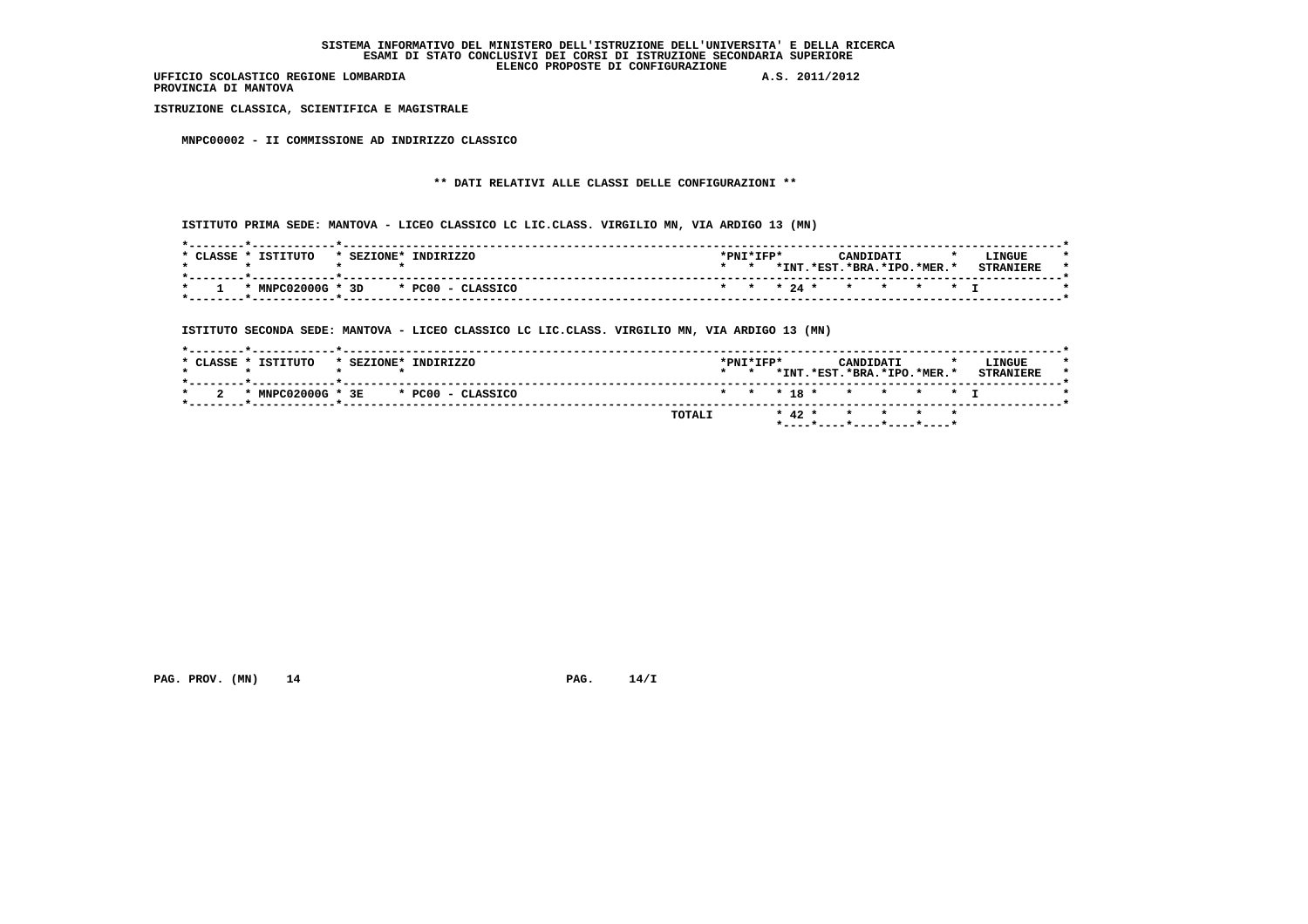**PROVINCIA DI MANTOVA**

 **ISTRUZIONE CLASSICA, SCIENTIFICA E MAGISTRALE**

 **MNPL00001 - I COMMISSIONE AD INDIRIZZO LINGUISTICO**

# **\*\* DATI RELATIVI ALLE CLASSI DELLE CONFIGURAZIONI \*\***

 **ISTITUTO PRIMA SEDE: MANTOVA - L.R. PAR. LICEO LINGUISTICO REDENTORE, V.G.ROMANO 15 (MN)**

| * CLASSE * | TSTTTITO     | * SEZIONE* | INDIRIZZO      |                      |                 | *PNI*IFP* |  | CANDIDATI                  |                                        |  | LINGUE |  |
|------------|--------------|------------|----------------|----------------------|-----------------|-----------|--|----------------------------|----------------------------------------|--|--------|--|
|            |              |            |                |                      | $\star$ $\star$ |           |  | *INT.*EST.*BRA.*IPO.*MER.* |                                        |  |        |  |
|            |              |            |                |                      |                 |           |  |                            |                                        |  |        |  |
|            | MNPT.02500T. | 5ASF       |                | * PL00 - LINGUISTICO |                 |           |  | * * * 9 * * * * * * I/S/F  |                                        |  |        |  |
|            |              | $*$ 5ATS   |                | * PL00 - LINGUISTICO |                 |           |  |                            | $\star$ $\star$ $\star$ $\tau$ / T / C |  |        |  |
|            |              | $*$ 5AFT   | PLOO - $\cdot$ | <b>LINGUISTICO</b>   |                 |           |  | * * * 6 * * * * * * I/F/T  |                                        |  |        |  |
|            |              |            |                |                      |                 |           |  |                            |                                        |  |        |  |

 **ISTITUTO SECONDA SEDE: MANTOVA - L.R. PAR. LICEO LINGUISTICO REDENTORE, V.G.ROMANO 15 (MN)**

|                                     | *INT.*EST.*BRA.*IPO.*MER.*<br><b>STRANTERE</b><br>$\star$ $\star$ |
|-------------------------------------|-------------------------------------------------------------------|
| * MNPL02500L * 3A * PC00 - CLASSICO | * * * 12 * * * * * T                                              |
|                                     | * 32 * * * * *<br><b>TOTALI</b>                                   |

 **PAG. PROV. (MN)** 15 **PAG. 15/I**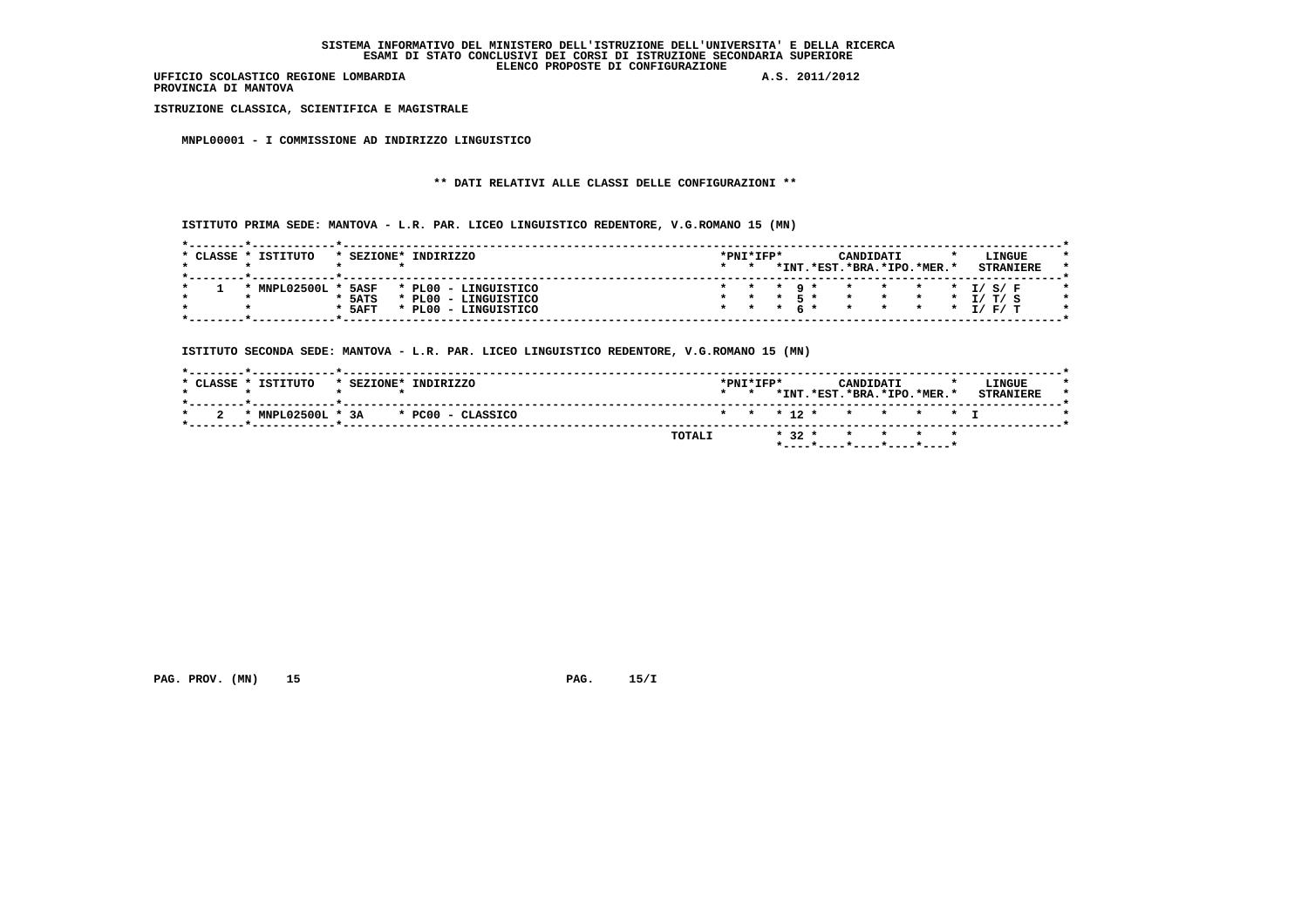**PROVINCIA DI MANTOVA**

 **ISTRUZIONE CLASSICA, SCIENTIFICA E MAGISTRALE**

 **MNIA44001 - I COMMISSIONE AD INDIRIZZO MAGISTRALE : DURATA QUINQUENNALE**

# **\*\* DATI RELATIVI ALLE CLASSI DELLE CONFIGURAZIONI \*\***

 **ISTITUTO PRIMA SEDE: MANTOVA - ISTITUTO MAGISTRALE IM ISABELLA D ESTE MN, VIA GIUSEPPINA RIPPA 1 (MN)**

| CLASSE * | <b>TSTITUTO</b>    | * SEZIONE* | INDIRIZZO                | $*PNT*TFP*$ |       |        | CANDIDATI           |  | LINGUE                   |  |
|----------|--------------------|------------|--------------------------|-------------|-------|--------|---------------------|--|--------------------------|--|
|          |                    |            |                          |             | *INT. | .*EST. | $.*RRA.*TPO.*MFR.*$ |  | <b>CTDANTTDT</b>         |  |
|          | * MNPM009012 * 5CA |            | * IA44 - SCIENZE SOCIALI |             |       |        |                     |  | * * * 26 * * * * * * I/F |  |

 **ISTITUTO SECONDA SEDE: MANTOVA - ISTITUTO MAGISTRALE IM ISABELLA D ESTE MN, VIA GIUSEPPINA RIPPA 1 (MN)**

|  | * CLASSE * ISTITUTO                               | * SEZIONE* INDIRIZZO |  |  |        | $*$ PNT $*$ TFP $*$<br>$\star$ $\star$ |  |  | CANDIDATI | *INT.*EST.*BRA.*IPO.*MER.* |  | LINGUE<br><b>STRANIERE</b> |  |
|--|---------------------------------------------------|----------------------|--|--|--------|----------------------------------------|--|--|-----------|----------------------------|--|----------------------------|--|
|  | $*$ MNPM009012 $*$ 5CB $*$ IA44 - SCIENZE SOCIALI |                      |  |  |        |                                        |  |  |           | * * * 23 * * * * * * T/F   |  |                            |  |
|  |                                                   |                      |  |  | TOTALI |                                        |  |  |           | * 49 * * * * *             |  |                            |  |

 **PAG. PROV. (MN)** 16 **PAG. 16/I**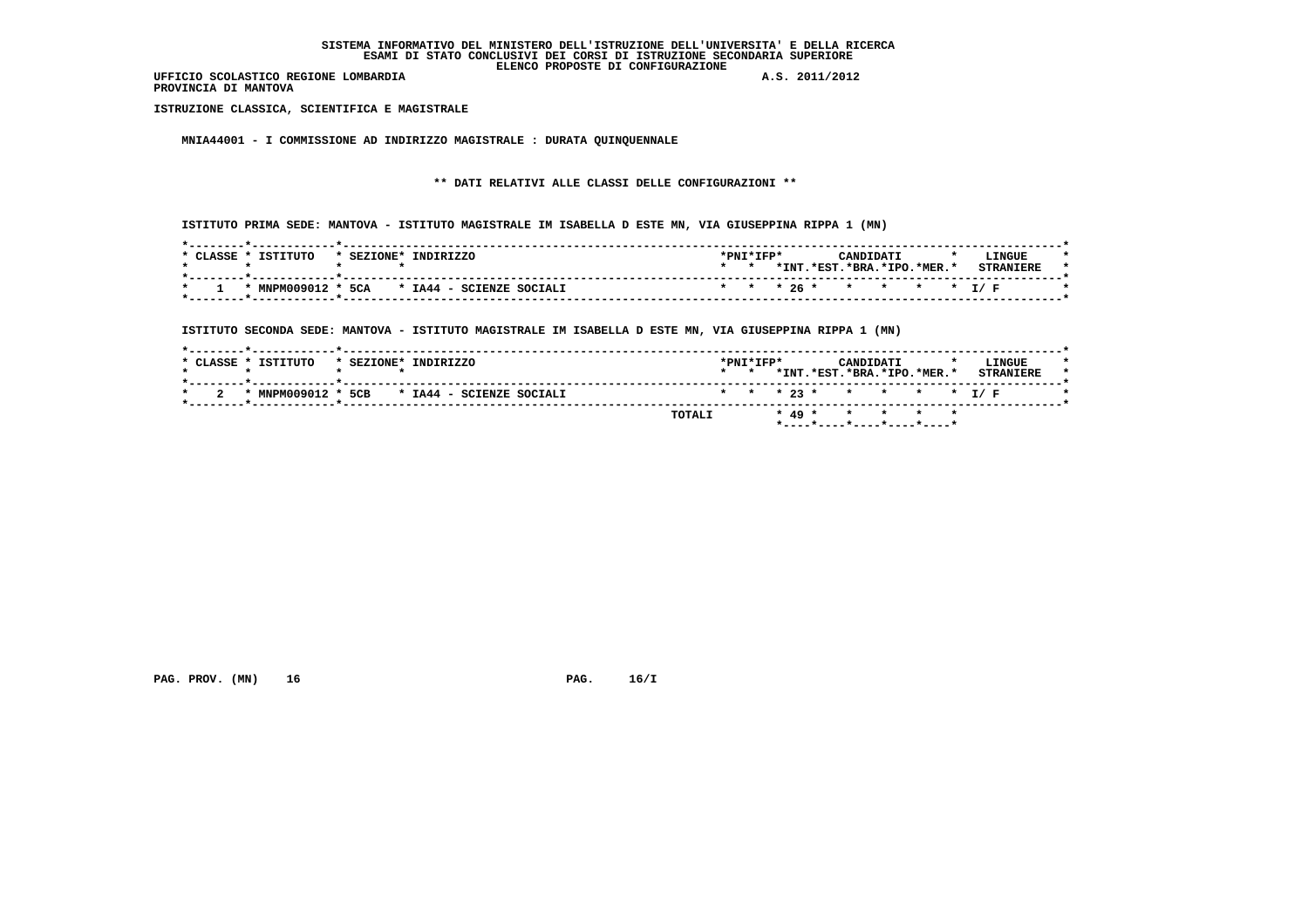**PROVINCIA DI MANTOVA**

 **ISTRUZIONE CLASSICA, SCIENTIFICA E MAGISTRALE**

 **MNID41001 - I COMMISSIONE AD INDIRIZZO MAGISTRALE : DURATA QUINQUENNALE**

# **\*\* DATI RELATIVI ALLE CLASSI DELLE CONFIGURAZIONI \*\***

 **ISTITUTO PRIMA SEDE: MANTOVA - ISTITUTO MAGISTRALE IM ISABELLA D ESTE MN, VIA GIUSEPPINA RIPPA 1 (MN)**

| * CLASSE * | TSTTTITO | * SEZIONE* INDIRIZZO                                 | *PNI*IFP* |       |                      | CANDIDATI              |  | <b>LINGUE</b>    |  |
|------------|----------|------------------------------------------------------|-----------|-------|----------------------|------------------------|--|------------------|--|
|            |          |                                                      |           | *INT. |                      | .*RST.*BRA.*TPO.*MER.* |  | <b>CTDANTEDE</b> |  |
|            |          | * MNPM009012 * 5FA * ID41 - SCIENZE DELLA FORMAZIONE |           |       | * * * 23 * * * * * T |                        |  |                  |  |

 **ISTITUTO SECONDA SEDE: MANTOVA - ISTITUTO MAGISTRALE IM ISABELLA D ESTE MN, VIA GIUSEPPINA RIPPA 1 (MN)**

|                     | TOTALI                                               |                                        |  | * 43 * * * * * *                        |  |                            |  |
|---------------------|------------------------------------------------------|----------------------------------------|--|-----------------------------------------|--|----------------------------|--|
|                     | * MNPM009012 * 5FB * ID41 - SCIENZE DELLA FORMAZIONE |                                        |  | * * * 20 * * * * * * T                  |  |                            |  |
| * CLASSE * ISTITUTO | * SEZIONE* INDIRIZZO                                 | $*$ PNT $*$ TFP $*$<br>$\star$ $\star$ |  | CANDIDATI<br>*INT.*EST.*BRA.*IPO.*MER.* |  | LINGUE<br><b>STRANTERE</b> |  |

 **PAG. PROV. (MN) 17 PAG. 17/I**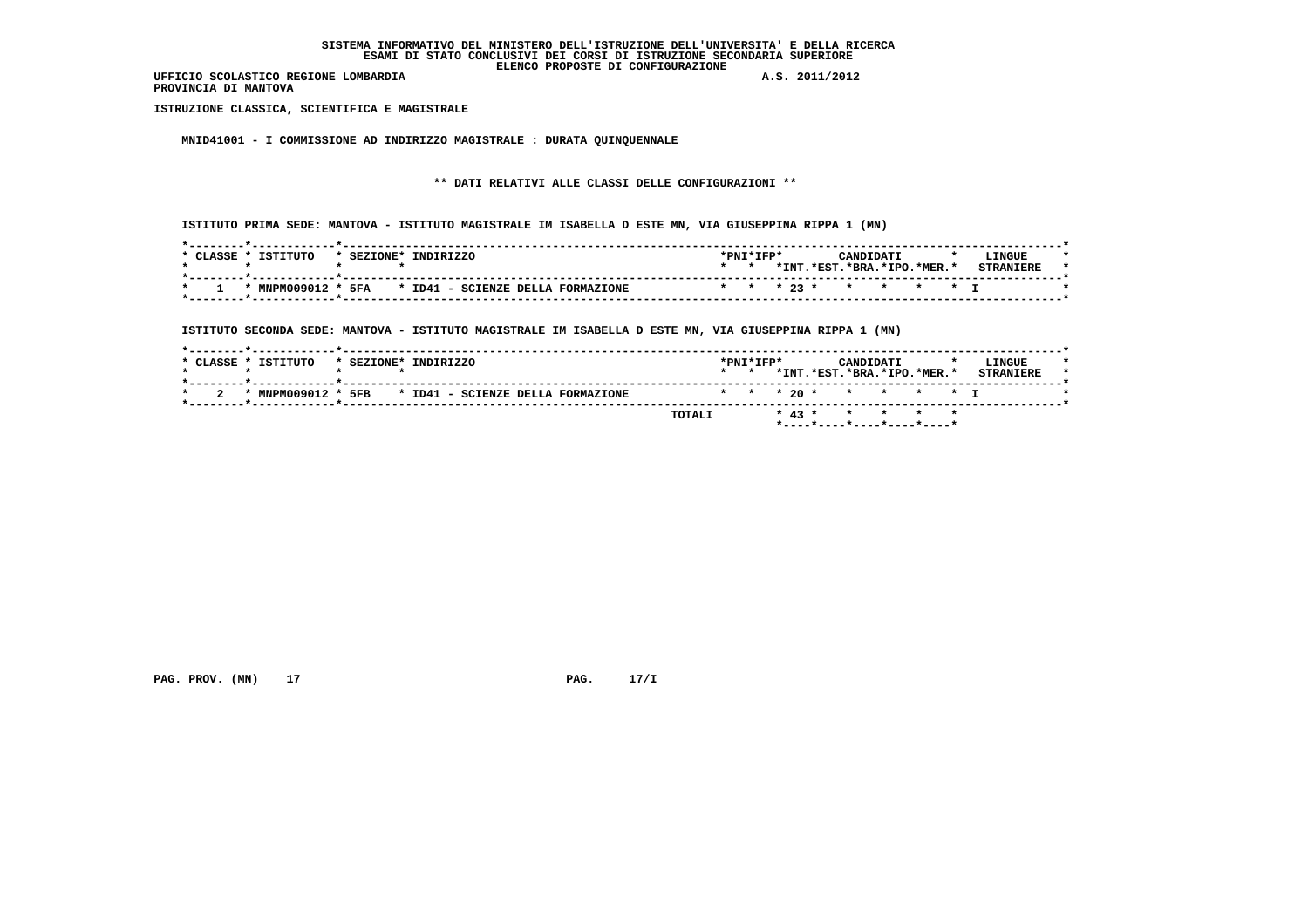**PROVINCIA DI MANTOVA**

 **ISTRUZIONE CLASSICA, SCIENTIFICA E MAGISTRALE**

 **MNPS00001 - I COMMISSIONE AD INDIRIZZO SCIENTIFICO**

# **\*\* DATI RELATIVI ALLE CLASSI DELLE CONFIGURAZIONI \*\***

 **ISTITUTO PRIMA SEDE: MANTOVA - LICEO SCIENTIFICO LIC.SCIENT. BELFIORE MN, VIA TIONE 2 (MN)**

| ISTITUTO<br>CLASSE<br>INDIRIZZO<br>* SEZIONE* | *PNI*IFP*<br>LINGUE<br>CANDIDATI<br>$\cdot$           |
|-----------------------------------------------|-------------------------------------------------------|
|                                               | *INT.<br>$.*EST.*BRA.*IPO.*MER.*$<br><b>CTDANTPDF</b> |
| $*$ MNPS010004 $*$ 5A $*$ PS00 - SCIENTIFICO  | * x * * 21 * * * * * * T                              |

 **ISTITUTO SECONDA SEDE: MANTOVA - LICEO SCIENTIFICO LIC.SCIENT. BELFIORE MN, VIA TIONE 2 (MN)**

|                     |            |           |                      | TOTALI |                 |                     |  |           | * 38 * * * * * *           |  |                            |  |
|---------------------|------------|-----------|----------------------|--------|-----------------|---------------------|--|-----------|----------------------------|--|----------------------------|--|
| * MNPS010004 * 5C   |            |           | * PS00 - SCIENTIFICO |        |                 |                     |  |           | * x * * 17 * * * * * * T   |  |                            |  |
| * CLASSE * ISTITUTO | * SEZIONE* | INDIRIZZO |                      |        | $\star$ $\star$ | $*$ PNT $*$ TFP $*$ |  | CANDIDATI | *INT.*EST.*BRA.*IPO.*MER.* |  | LINGUE<br><b>STRANIERE</b> |  |

 **PAG. PROV. (MN)** 18 **PAG. 18/I**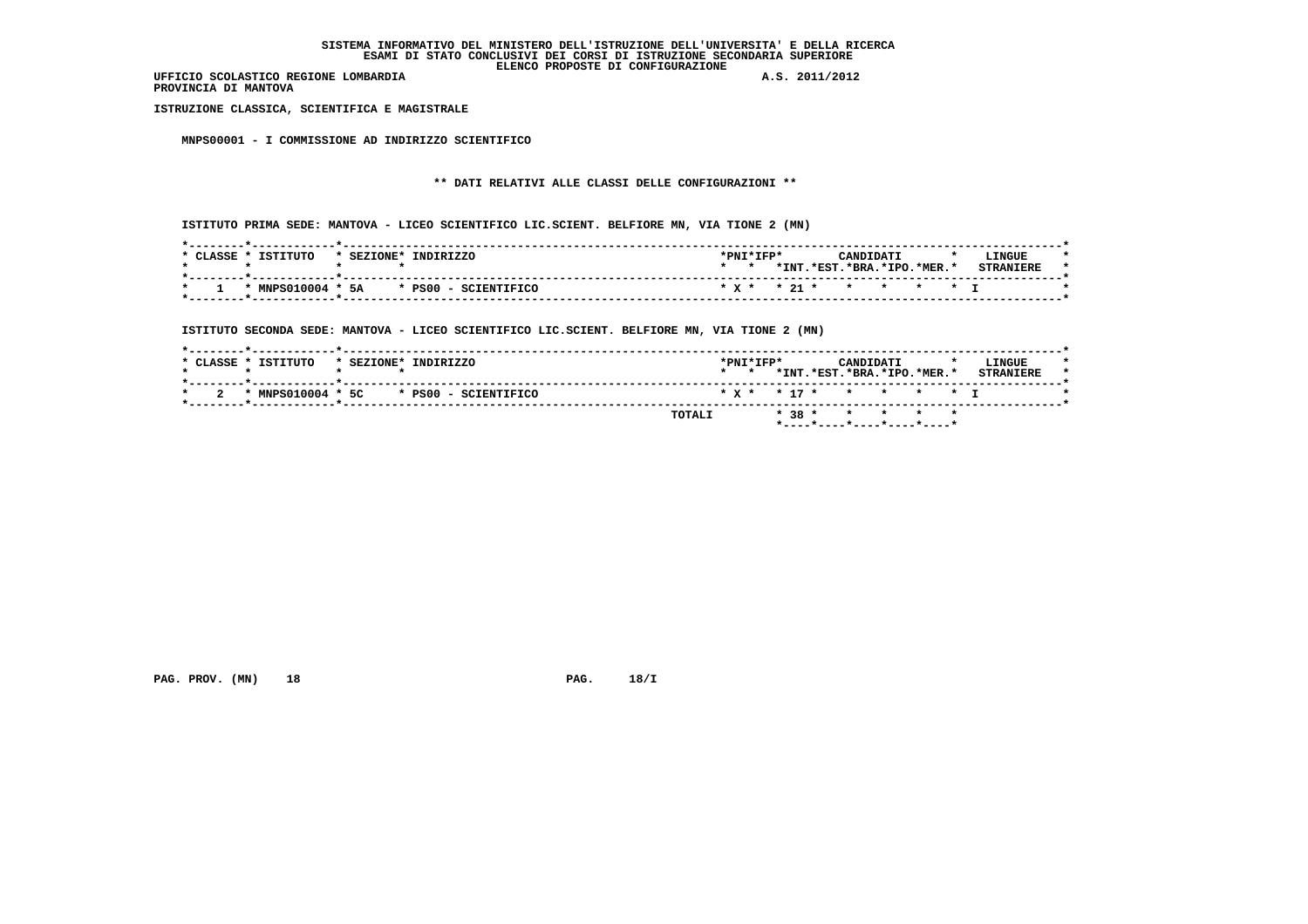**PROVINCIA DI MANTOVA**

 **ISTRUZIONE CLASSICA, SCIENTIFICA E MAGISTRALE**

 **MNPS00002 - II COMMISSIONE AD INDIRIZZO SCIENTIFICO**

# **\*\* DATI RELATIVI ALLE CLASSI DELLE CONFIGURAZIONI \*\***

 **ISTITUTO PRIMA SEDE: MANTOVA - LICEO SCIENTIFICO LIC.SCIENT. BELFIORE MN, VIA TIONE 2 (MN)**

| TSTTTITO<br>INDIRIZZO<br>CLASSE.<br>* SEZIONE* | LINGUE<br>*PNI*IFP*<br>CANDIDATI               |
|------------------------------------------------|------------------------------------------------|
|                                                | *INT.*EST.*BRA.*IPO.*MER.*<br><b>STRANTERE</b> |
| * PS00 - SCIENTIFICO<br>* MNPS010004 * 5B      | * * * 25 * * * * * *                           |

 **ISTITUTO SECONDA SEDE: MANTOVA - LICEO SCIENTIFICO LIC.SCIENT. BELFIORE MN, VIA TIONE 2 (MN)**

| $*$ CLASSE $*$ . | ISTITUTO          | * SEZIONE* | INDIRIZZO            |        | $\star$ $\star$ | $*$ PNT $*$ TFP $*$ | *INT.*EST.*BRA.*IPO.*MER.* | CANDIDATI |  | LINGUE<br><b>STRANIERE</b> |  |
|------------------|-------------------|------------|----------------------|--------|-----------------|---------------------|----------------------------|-----------|--|----------------------------|--|
|                  | * MNPS010004 * 5D |            | * PS00 - SCIENTIFICO |        |                 |                     | * * * 22 * * * * * T       |           |  |                            |  |
|                  |                   |            |                      | TOTALI |                 |                     | * 47 * * * * *             |           |  |                            |  |

 **PAG. PROV. (MN)** 19 **PAG. 19/I**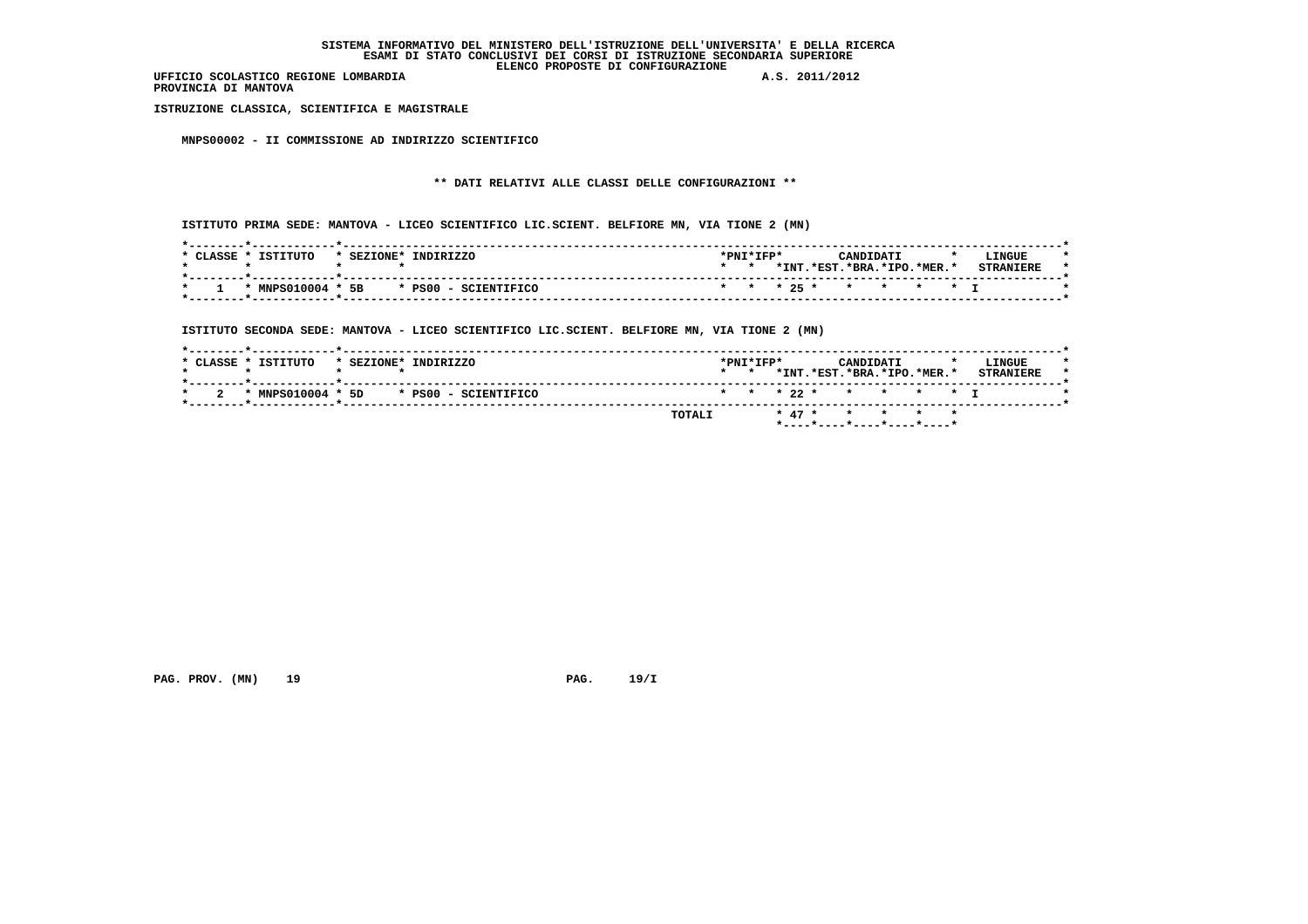**PROVINCIA DI MANTOVA**

 **ISTRUZIONE CLASSICA, SCIENTIFICA E MAGISTRALE**

 **MNPS00003 - III COMMISSIONE AD INDIRIZZO SCIENTIFICO**

# **\*\* DATI RELATIVI ALLE CLASSI DELLE CONFIGURAZIONI \*\***

 **ISTITUTO PRIMA SEDE: MANTOVA - LICEO SCIENTIFICO LIC.SCIENT. BELFIORE MN, VIA TIONE 2 (MN)**

| CLASSE * | ISTITUTO | * SEZIONE* | INDIRIZZO                                    | $*$ PNT $*$ TFP $*$ |      |                      | CANDIDATI              |  | LINGUE           |  |
|----------|----------|------------|----------------------------------------------|---------------------|------|----------------------|------------------------|--|------------------|--|
|          |          |            |                                              |                     | *INT |                      | .*EST.*BRA.*IPO.*MER.* |  | <b>STRANTERE</b> |  |
|          |          |            | $*$ MNPS010004 $*$ 5E $*$ PS00 - SCIENTIFICO |                     |      | * * * 25 * * * * * T |                        |  |                  |  |

 **ISTITUTO SECONDA SEDE: MANTOVA - LICEO SCIENTIFICO LIC.SCIENT. BELFIORE MN, VIA TIONE 2 (MN)**

| * CLASSE * ISTITUTO | * SEZIONE*     | INDIRIZZO                                         | $\star$ $\star$ | *PNI*IFP*       |         |                  | CANDIDATI<br>*INT.*EST.*BRA.*IPO.*MER.* |                                    |  | LINGUE<br><b>STRANIERE</b> |
|---------------------|----------------|---------------------------------------------------|-----------------|-----------------|---------|------------------|-----------------------------------------|------------------------------------|--|----------------------------|
| MNPS010004 *        |                |                                                   |                 |                 |         | 5 *              | $\star$                                 |                                    |  | T / F                      |
|                     | 5FF<br>$*$ 5FT | $*$ PS00<br>- SCIENTIFICO<br>* PS00 - SCIENTIFICO |                 | $\star$         |         | $*$ 12 $*$       | $\star$                                 | $\star$ $\star$<br>$\star$ $\star$ |  | I/T                        |
|                     | $*$ 5FS        | * PS00 - SCIENTIFICO                              |                 | $\star$ $\star$ | $\star$ | $\alpha$ $\star$ | $\star$                                 | $\star$ $\star$                    |  | I / S                      |

 **PAG. PROV. (MN) 20 20 PAG. 20/I**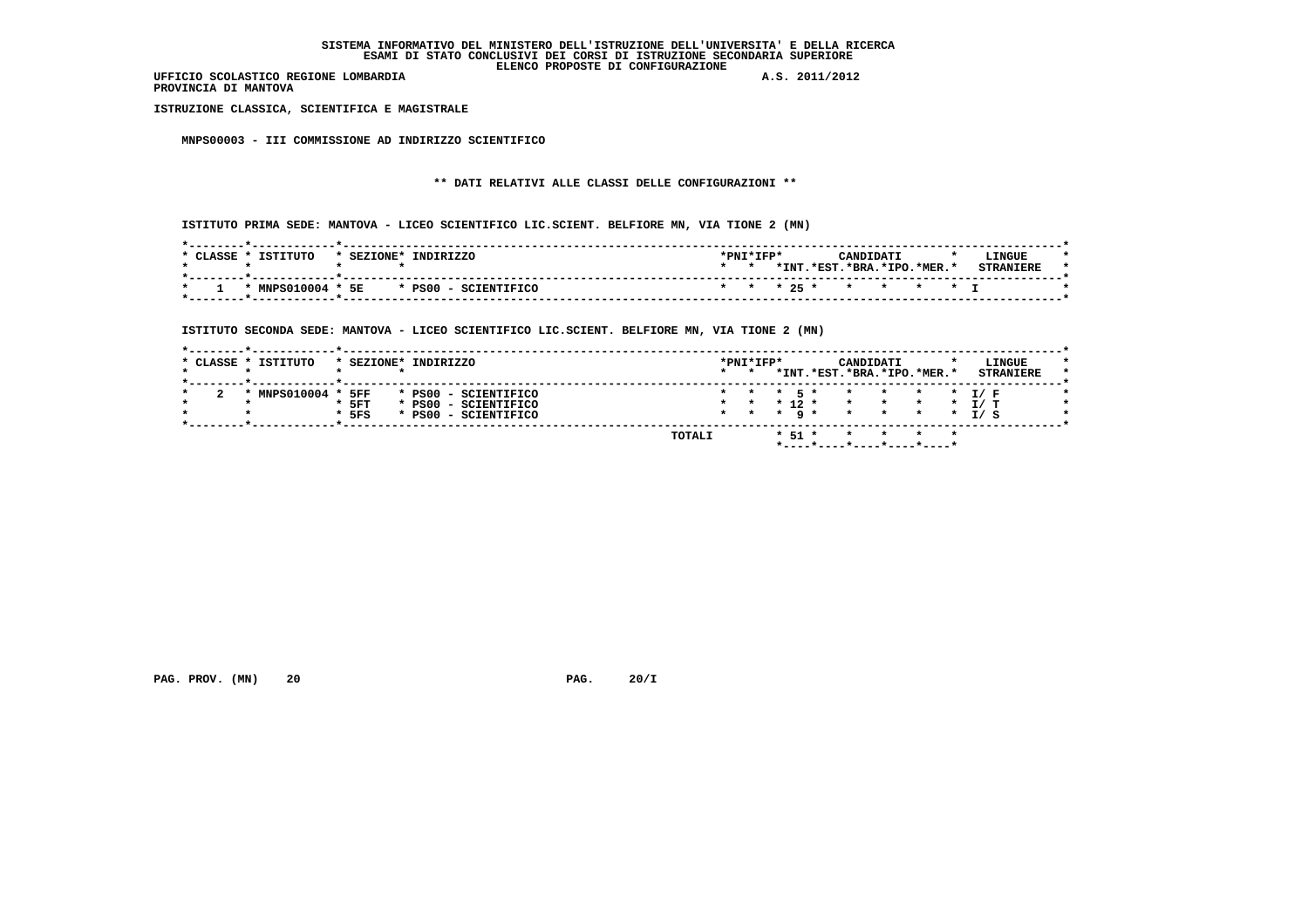**PROVINCIA DI MANTOVA**

 **ISTRUZIONE PROFESSIONALE**

 **MNRR9B001 - I COMMISSIONE AD INDIRIZZO PROFESSIONALE : TECNICO GESTIONE AZIENDALE INFORMATICA**

 **\*\* DATI RELATIVI ALLE CLASSI DELLE CONFIGURAZIONI \*\***

 **ISTITUTO PRIMA SEDE: MANTOVA - IST PROF PER I SERVIZI COMMERCIALI ISTITUTO SUPERIORE BONOMI-MAZZ, VIA AMADEI 35 (MN)**

| CLASSE * | ISTITUTO            | * SEZIONE* | INDIRIZZO                                                           |  |  | *PNI*IFP* |      | CANDIDATI                |  | LINGUE |  |
|----------|---------------------|------------|---------------------------------------------------------------------|--|--|-----------|------|--------------------------|--|--------|--|
|          |                     |            |                                                                     |  |  |           | *INT | $.*EST.*BRA.*IPO.*MER.*$ |  |        |  |
|          | * MNRC01000L * 5AGA |            | * RR9B - TECN. GEST. AZ. INFO. (NUOVO ORD) * * * 25 * * * * * * * I |  |  |           |      |                          |  |        |  |

 **ISTITUTO SECONDA SEDE: MANTOVA - IST PROF PER I SERVIZI COMMERCIALI ISTITUTO SUPERIORE BONOMI-MAZZ, VIA AMADEI 35 (MN)**

|  | * SEZIONE* INDIRIZZO                                                           | $\star$ $\star$ | $*$ PNT $*$ TFP $*$ |  | CANDIDATI<br>*INT.*EST.*BRA.*IPO.*MER.* |  | LINGUE<br><b>STRANTERE</b> |
|--|--------------------------------------------------------------------------------|-----------------|---------------------|--|-----------------------------------------|--|----------------------------|
|  |                                                                                |                 |                     |  |                                         |  |                            |
|  | * MNRC01000L * 5BSTIF * RR9Q - TECNICO SERV. TURIS. (NUOVO ORD.)               |                 |                     |  |                                         |  | * * * 11 * * * * * * T/F   |
|  | * 5BSTIT * RR9Q - TECNICO SERV. TURIS. (NUOVO ORD.) * * * 6 * 1 * * * * * 1/ T |                 |                     |  |                                         |  |                            |

 **PAG. PROV. (MN) 21 21 PAG. 21/I**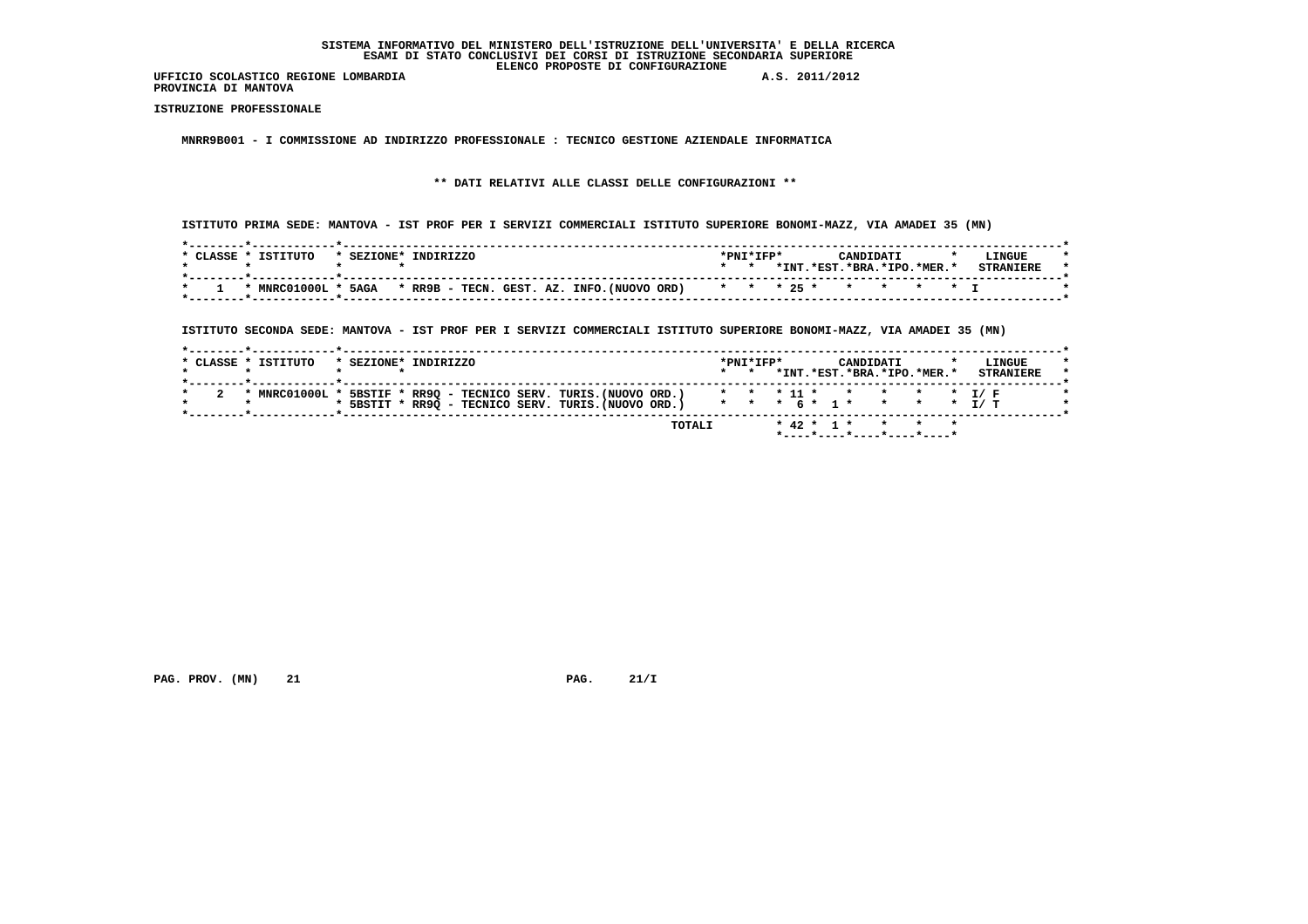**PROVINCIA DI MANTOVA**

 **ISTRUZIONE PROFESSIONALE**

 **MNRR9S001 - I COMMISSIONE AD INDIRIZZO PROFESSIONALE : TECNICO SERVIZI SOCIALI**

# **\*\* DATI RELATIVI ALLE CLASSI DELLE CONFIGURAZIONI \*\***

 **ISTITUTO PRIMA SEDE: MANTOVA - IST PROF PER I SERVIZI COMMERCIALI ISTITUTO SUPERIORE BONOMI-MAZZ, VIA AMADEI 35 (MN)**

| CLASSE | ISTITUTO     | $*$ SEZIONE $*$ | <b>INDIRIZZO</b> |                                                                      |  | *PNI*IFP* |       |          | ־יד גרו          |  | LINGUE |  |
|--------|--------------|-----------------|------------------|----------------------------------------------------------------------|--|-----------|-------|----------|------------------|--|--------|--|
|        |              |                 |                  |                                                                      |  |           | *INT. | $*$ EST. | .*BRA.*IPO.*MER. |  |        |  |
|        |              |                 |                  |                                                                      |  |           |       |          |                  |  |        |  |
|        | * MNRC01000L | 5ASS            |                  | * RR9S - TECNICO SER.SOCIALI (NUOVO ORD.) * * * 16 * 2 * * * * * * I |  |           |       |          |                  |  |        |  |
|        |              |                 |                  |                                                                      |  |           |       |          |                  |  |        |  |

 **ISTITUTO SECONDA SEDE: MANTOVA - IST PROF PER I SERVIZI COMMERCIALI ISTITUTO SUPERIORE BONOMI-MAZZ, VIA AMADEI 35 (MN)**

| $*$ CLASSE $*$ . | TSTTTITO       | * SEZIONE* | INDIRIZZO |  |                                                                      |        | $\star$ $\star$ | $*$ PNT $*$ TFP $*$ |  |              | CANDIDATI<br>*INT.*EST.*BRA.*IPO.*MER.* |       |  | LINGUE<br><b>STRANIERE</b> |  |
|------------------|----------------|------------|-----------|--|----------------------------------------------------------------------|--------|-----------------|---------------------|--|--------------|-----------------------------------------|-------|--|----------------------------|--|
|                  | * MNRC01000L * | 5BSS       |           |  | * RR9S - TECNICO SER.SOCIALI (NUOVO ORD.) * * * 19 * 1 * * * * * * I |        |                 |                     |  |              |                                         |       |  |                            |  |
|                  |                |            |           |  |                                                                      | TOTALI |                 |                     |  | $* 35 * 3 *$ |                                         | * * * |  |                            |  |

 **PAG. PROV. (MN) 22 PAG. 22/I**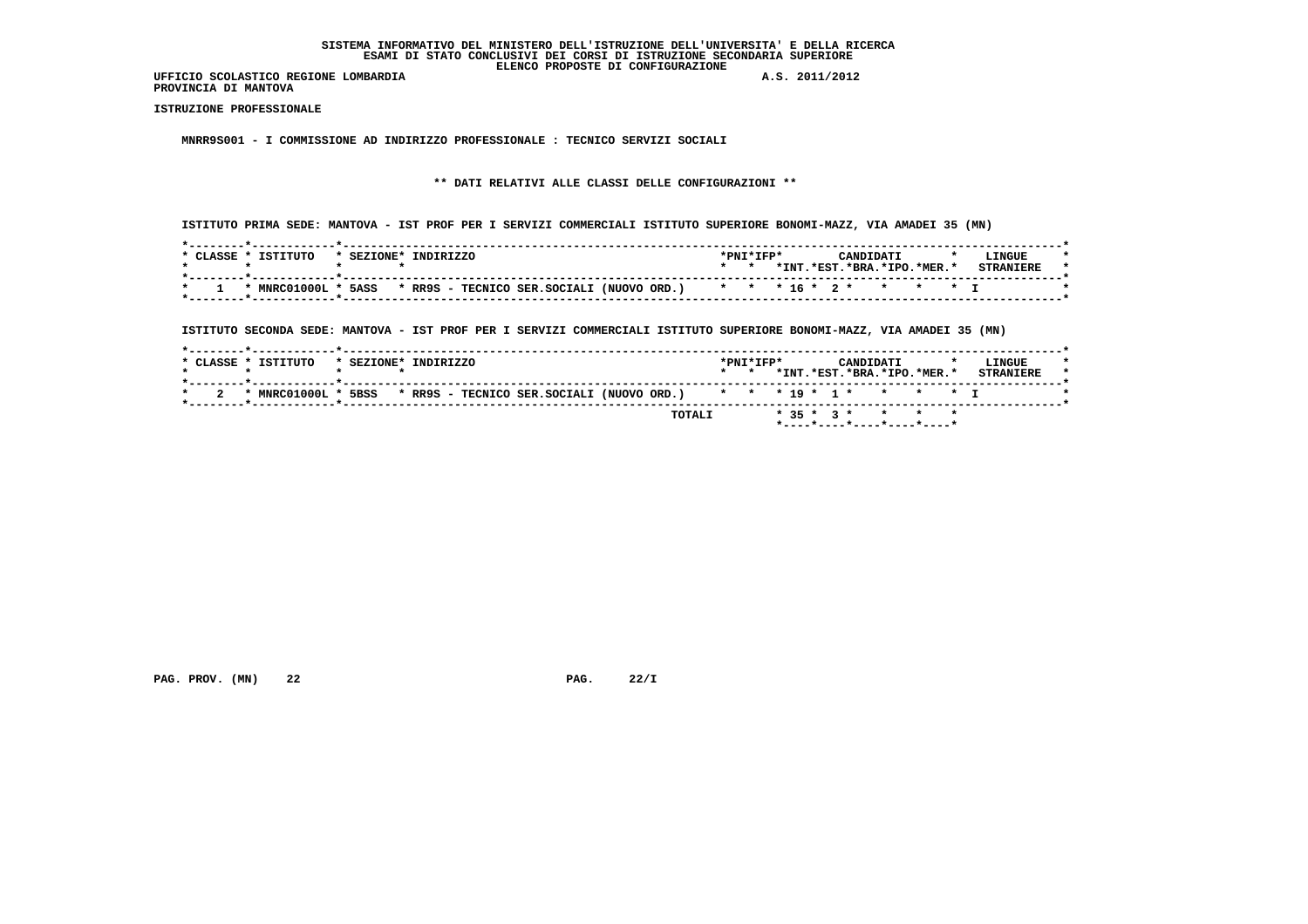**PROVINCIA DI MANTOVA**

 **ISTRUZIONE PROFESSIONALE**

 **MNRR9J001 - I COMMISSIONE AD INDIRIZZO PROFESSIONALE : TECNICO DELLE INDUSTRIE ELETTRICHE**

 **\*\* DATI RELATIVI ALLE CLASSI DELLE CONFIGURAZIONI \*\***

 **ISTITUTO PRIMA SEDE: MANTOVA - IST PROF INDUSTRIA E ARTIGIANATO IPSIA L.DA VINCI MN, STRADA SPOLVERINA, 11 (MN)**

| * CLASSE * | TSTTTITO     | $*$ SEZIONE $*$ | TNDTRTZZO                                                 | $*$ PNT $*$ TFP $*$ |       |            | CANDIDATI            |  | LINGUE           |  |
|------------|--------------|-----------------|-----------------------------------------------------------|---------------------|-------|------------|----------------------|--|------------------|--|
|            |              |                 |                                                           |                     | *TNT. | .*EST.     | $.*RRA.*TPO.*MFR.*$  |  | <b>STRANTERE</b> |  |
|            | * MNRI02000X | 5H              | * RR9J - TECNICO DELLE IND.EL.(NUOVO ORD)                 |                     |       |            | * * * 13 * * * * * * |  |                  |  |
|            |              | $*$ 5L          | $*$ RR9K - TECNICO IND. ELETTRO. (NUOVO ORD.) $*$ $*$ $*$ |                     |       | <b>R</b> * |                      |  |                  |  |

 **ISTITUTO SECONDA SEDE: MANTOVA - IST PROF INDUSTRIA E ARTIGIANATO IPSIA L.DA VINCI MN, STRADA SPOLVERINA, 11 (MN)**

| * CLASSE * ISTITUTO |      | * SEZIONE* INDIRIZZO                      | $\star$ $\star$ |  | CANDIDATI | *INT.*EST.*BRA.*IPO.*MER.* | LINGUE<br><b>STRANTERE</b> |
|---------------------|------|-------------------------------------------|-----------------|--|-----------|----------------------------|----------------------------|
| * MNRI02000X * 5F   |      | * RRFJ - TECNICO SIST.ENERG.(NUOVO ORD.)  |                 |  |           | * * * 11 * 1 * * * * * T   |                            |
|                     | * 5R | * RR9H - TECN. CHIM. E BIOL. (NUOVO ORD.) |                 |  |           | * * * 15 * * * * * * T     |                            |

 **PAG. PROV. (MN) 23** 23 23/I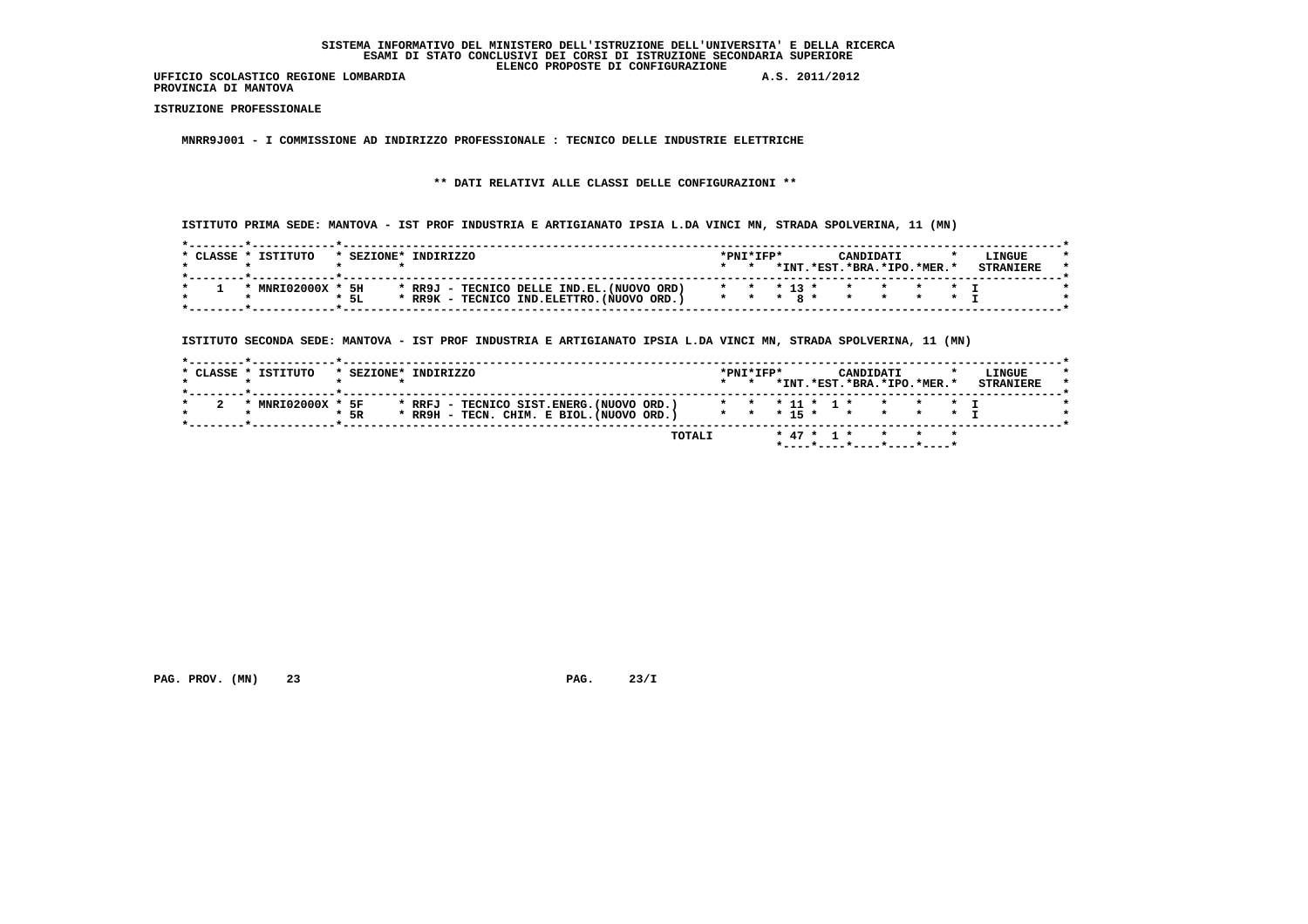**PROVINCIA DI MANTOVA**

 **ISTRUZIONE PROFESSIONALE**

 **MNRR9L001 - I COMMISSIONE AD INDIRIZZO PROFESSIONALE : TECNICO INDUSTRIE MECCANICHE**

 **\*\* DATI RELATIVI ALLE CLASSI DELLE CONFIGURAZIONI \*\***

 **ISTITUTO PRIMA SEDE: MANTOVA - IST PROF INDUSTRIA E ARTIGIANATO IPSIA L.DA VINCI MN, STRADA SPOLVERINA, 11 (MN)**

| CLASSE * | ISTITUTO     | * SEZIONE* | INDIRIZZO                                                          | *PNI*IFP* |      |                          | CANDIDATI |  | LINGUE |  |
|----------|--------------|------------|--------------------------------------------------------------------|-----------|------|--------------------------|-----------|--|--------|--|
|          |              |            |                                                                    |           | *INT | $.*EST.*BRA.*IPO.*MER.*$ |           |  |        |  |
|          | * MNRI02000X | * 5A       | * RR9L - TECNICO IN. MECCAN. (NUOVO ORD.) * * * 15 * * * * * * * I |           |      |                          |           |  |        |  |

 **ISTITUTO SECONDA SEDE: MANTOVA - IST PROF INDUSTRIA E ARTIGIANATO IPSIA L.DA VINCI MN, STRADA SPOLVERINA, 11 (MN)**

|                     | TOTALI                                                                               |                     |  | ----*----*----*----*----* | $* 30 * * * * * * * *$          |                            |  |
|---------------------|--------------------------------------------------------------------------------------|---------------------|--|---------------------------|---------------------------------|----------------------------|--|
|                     | * MNRI02000X * 5B * RR9L - TECNICO IN. MECCAN. (NUOVO ORD.) * * * 15 * * * * * * * I |                     |  |                           |                                 |                            |  |
| * CLASSE * ISTITUTO | * SEZIONE* INDIRIZZO                                                                 | $*$ PNT $*$ TFP $*$ |  | CANDIDATI                 | *TNT. *EST. *BRA. *TPO. *MER. * | LINGUE<br><b>STRANTERE</b> |  |

 **PAG. PROV. (MN) 24 24/I** PAG. 24/I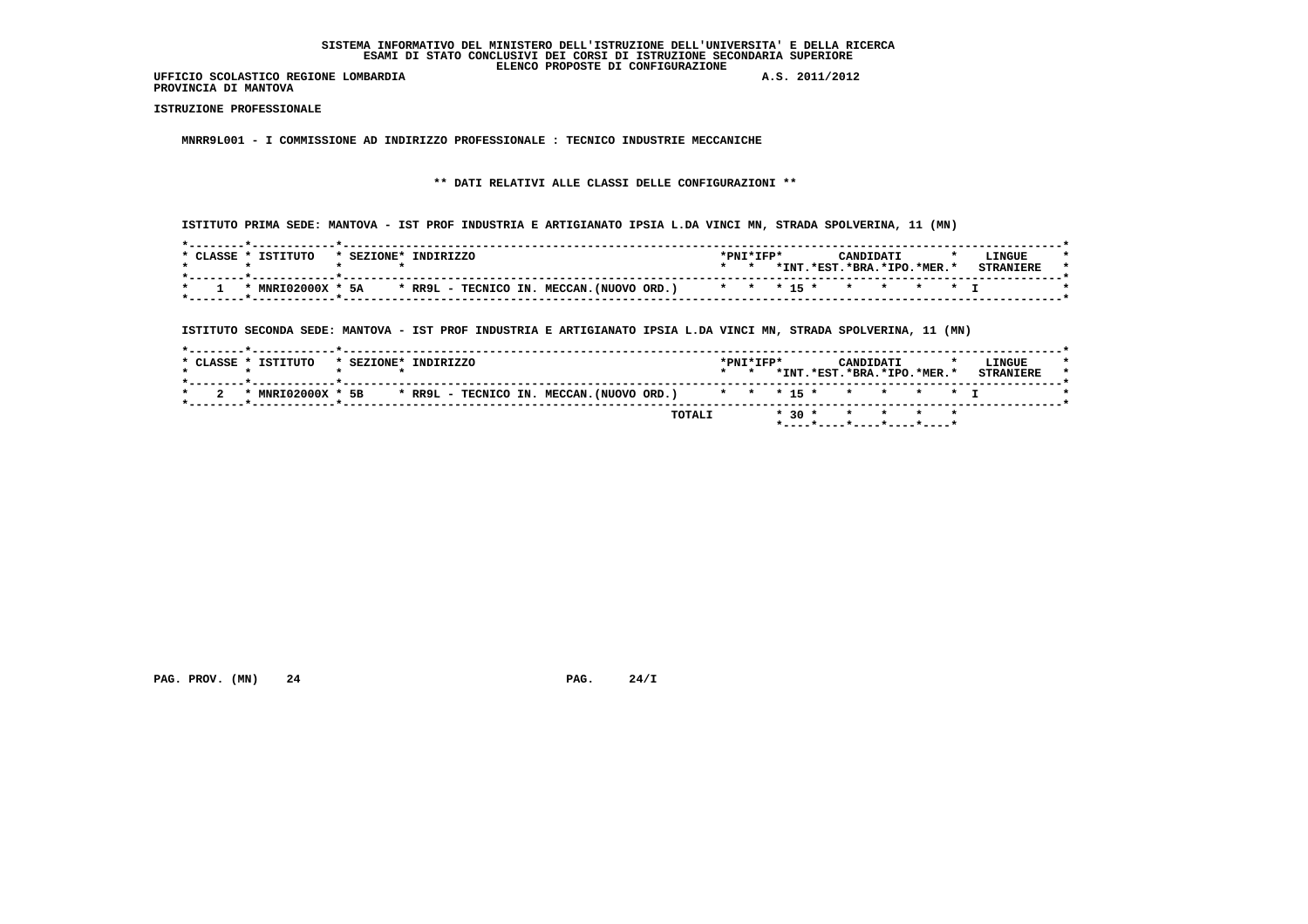**UFFICIO SCOLASTICO REGIONE LOMBARDIA A.S. 2011/2012 PROVINCIA DI MANTOVA**

 **ISTRUZIONE ARTISTICA**

 **MNSD19001 - I COMMISSIONE AD INDIRIZZO ARTISTICO : ARTE APPL. - SEZ. DISEGNAT. DI ARCHIT. E ARRED.**

 **\*\* DATI RELATIVI ALLE CLASSI DELLE CONFIGURAZIONI \*\***

 **ISTITUTO PRIMA SEDE: MANTOVA - ISTITUTO D'ARTE IST.ARTE G.ROMANO MANTOVA, VIA TRIESTE, 48 (MN)**

| CLASSE * | TSTTTITO<br>* SEZIONE* | TNDTRTZZO                                                       | $*$ PNT $*$ TFP $*$ |       | CANDIDATI                                |  | LINGUE           |
|----------|------------------------|-----------------------------------------------------------------|---------------------|-------|------------------------------------------|--|------------------|
|          |                        |                                                                 |                     | *INT. | $.*$ EST $.*$ BRA $.*$ TPO $.*$ MER $.*$ |  | <b>STRANTERE</b> |
|          | * MNSD012028 * 5A      | * SD19 - DISEGNATORI DI ARCHIT. ARREDAM. * * * 17 * 3 * * * * * |                     |       |                                          |  |                  |

 **ISTITUTO SECONDA SEDE: MANTOVA - ISTITUTO D'ARTE IST.ARTE G.ROMANO MANTOVA, VIA TRIESTE, 48 (MN)**

|  | * CLASSE * ISTITUTO | * SEZIONE* INDIRIZZO |  |  |  |        | $*$ PNT $*$ TFP $*$<br>$\star$ $\star$ |  |  | CANDIDATI | *INT.*EST.*BRA.*IPO.*MER.* |  | LINGUE<br><b>STRANIERE</b> |  |
|--|---------------------|----------------------|--|--|--|--------|----------------------------------------|--|--|-----------|----------------------------|--|----------------------------|--|
|  | * MNSD012028 * 5B   |                      |  |  |  |        |                                        |  |  |           |                            |  |                            |  |
|  |                     |                      |  |  |  | TOTALI |                                        |  |  |           | $*36 * 3 * * * * * * *$    |  |                            |  |

 **PAG. PROV. (MN) 25 PAG. 25/I**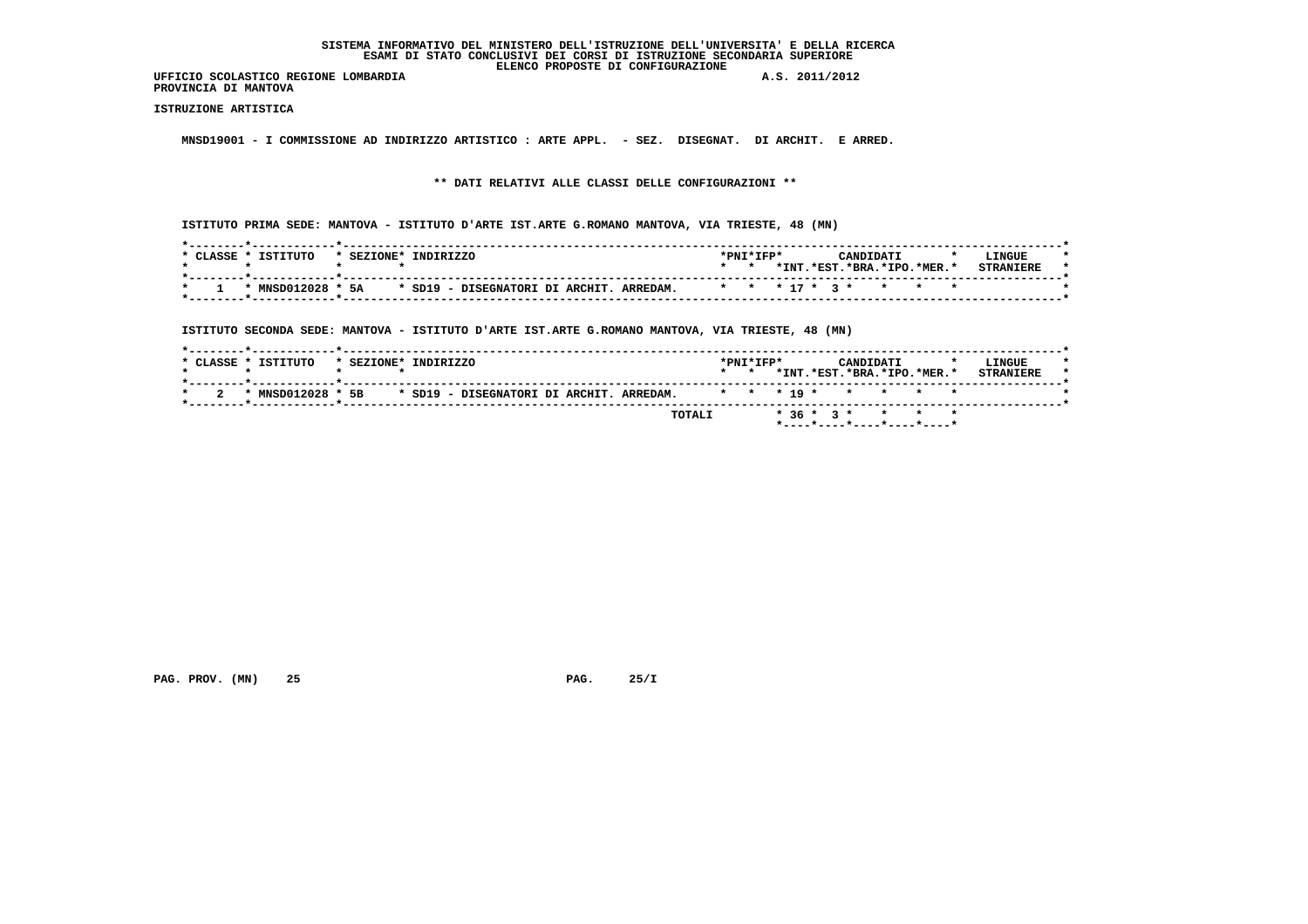**UFFICIO SCOLASTICO REGIONE LOMBARDIA A.S. 2011/2012 PROVINCIA DI MANTOVA**

 **ISTRUZIONE ARTISTICA**

 **MNSL09001 - I COMMISSIONE AD INDIRIZZO ARTISTICO : DURATA QUINQUENNALE**

#### **\*\* DATI RELATIVI ALLE CLASSI DELLE CONFIGURAZIONI \*\***

 **ISTITUTO PRIMA SEDE: MANTOVA - ISTITUTO D'ARTE IST.ARTE G.ROMANO MANTOVA, VIA TRIESTE, 48 (MN)**

| CLASSE. | TSTTTITO | * SEZIONE* | TNDTRTZZO                                                    | $*$ PNT $*$ TFP $*$ |                            | CANDIDATI |  | LINGUE           |  |
|---------|----------|------------|--------------------------------------------------------------|---------------------|----------------------------|-----------|--|------------------|--|
|         |          |            |                                                              |                     | *INT.*EST.*BRA.*IPO.*MER.* |           |  | <b>STRANTFRE</b> |  |
|         |          |            | $*$ MNSD012028 $*$ 5LA $*$ SL09 - ARTI E COMUN.VISIVA BROCCA |                     | * * * 14 * * * * * T       |           |  |                  |  |

 **ISTITUTO SECONDA SEDE: MANTOVA - ISTITUTO D'ARTE IST.ARTE G.ROMANO MANTOVA, VIA TRIESTE, 48 (MN)**

|  | * CLASSE * ISTITUTO | * SEZIONE* INDIRIZZO |  |                                      |                        | $*$ PNT $*$ TFP $*$<br>$\star$ $\star$ |  |  | CANDIDATI | *INT.*EST.*BRA.*IPO.*MER.* |  | LINGUE<br><b>STRANTERE</b> |  |
|--|---------------------|----------------------|--|--------------------------------------|------------------------|----------------------------------------|--|--|-----------|----------------------------|--|----------------------------|--|
|  | * MNSD012028 *      | 5LB                  |  | * SL07 - COMPOSIZ.E PROGETTAZ.BROCCA | * * * 16 * * * * * * T |                                        |  |  |           |                            |  |                            |  |
|  |                     |                      |  |                                      | TOTALI                 |                                        |  |  |           | * 30 * * * * * *           |  |                            |  |

 **PAG. PROV. (MN) 26 26/I** PAG. 26/I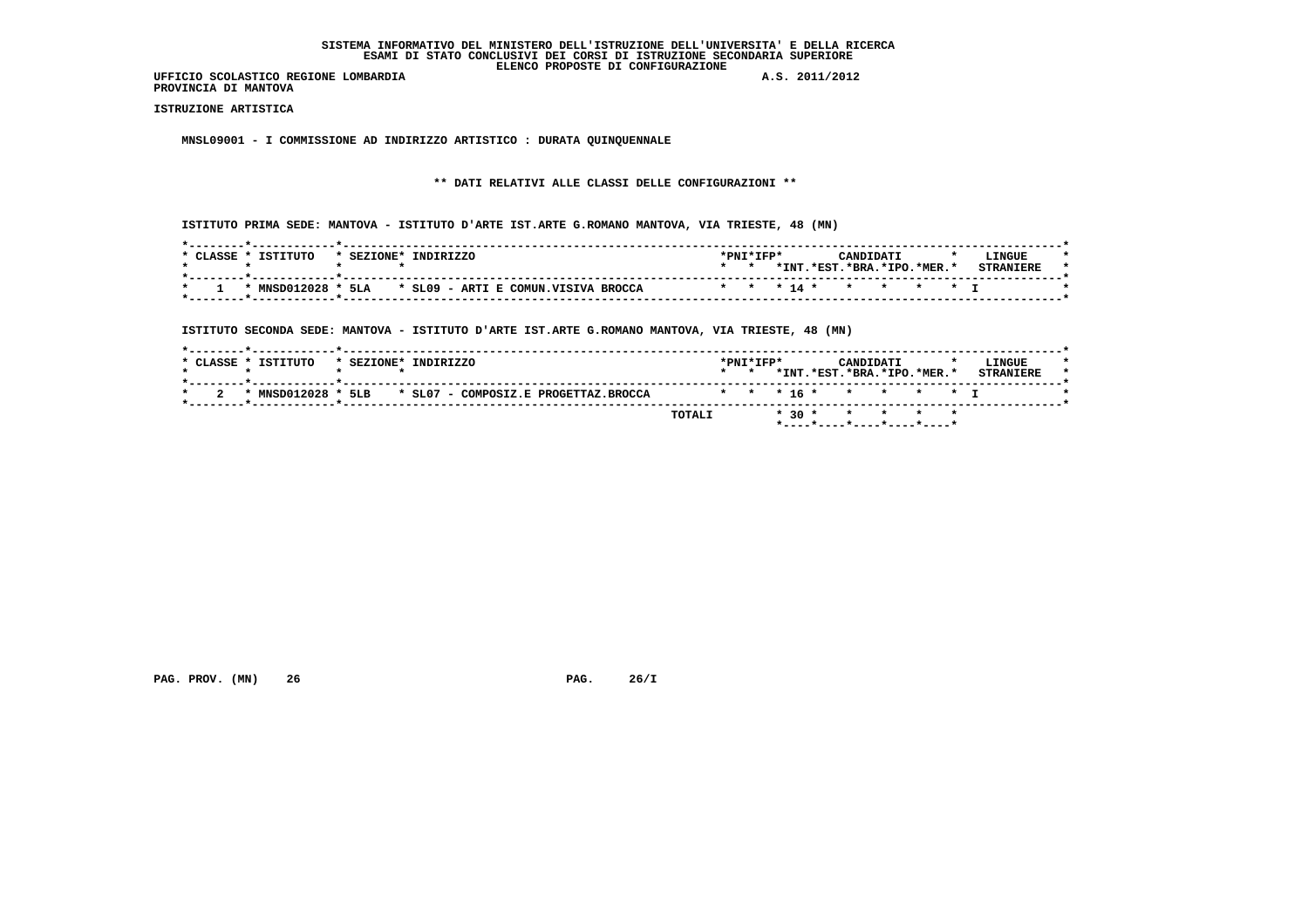**PROVINCIA DI MANTOVA**

 **ISTRUZIONE TECNICA**

 **MNTA07002 - II COMMISSIONE AD INDIRIZZO TECNICO : PERITO AGRARIO**

# **\*\* DATI RELATIVI ALLE CLASSI DELLE CONFIGURAZIONI \*\***

 **ISTITUTO PRIMA SEDE: MANTOVA - ISTITUTO TECNICO AGRARIO ITA STROZZI MANTOVA, VIA DEI TOSCANI 3 (MN)**

| CLASSE | TSTTTITO     | * SEZIONE* | TNDTRTZZO                                    | *PNI*IFP* |            | CANDIDATI                 |  | LINGUE |  |
|--------|--------------|------------|----------------------------------------------|-----------|------------|---------------------------|--|--------|--|
|        |              |            |                                              |           | * TNT      | *FST. *BRA. *IPO. *MER. * |  |        |  |
|        | * MNTA013023 | 5DAA       | * TA07 - CERERE UN.-MOD, AGRO-AMBIENTALE     |           |            | * * * * * * * * * * T     |  |        |  |
|        |              | * 5DAI     | $*$ TA08<br>CERERE UN.-MOD. AGRO-INDUSTRIALE |           | * * * 21 * |                           |  |        |  |

 **ISTITUTO SECONDA SEDE: MANTOVA - IST PROF PER I SERVIZI COMMERCIALI ISTITUTO SUPERIORE BONOMI-MAZZ, VIA AMADEI 35 (MN)**

| *INT.*EST.*BRA.*IPO.*MER.*<br>$\star$ $\star$<br>* * * 10 * * * * * * F<br>* MNRC01000L * 5AAMF * RR9M - TEC.ABBIGL. E MODA (NUOVO ORD.)<br>* * * 6 * * * * * * T<br>* RR9M - TEC.ABBIGL. E MODA (NUOVO ORD.)<br>* 5AAMI |                  |
|--------------------------------------------------------------------------------------------------------------------------------------------------------------------------------------------------------------------------|------------------|
|                                                                                                                                                                                                                          |                  |
|                                                                                                                                                                                                                          |                  |
|                                                                                                                                                                                                                          |                  |
|                                                                                                                                                                                                                          |                  |
|                                                                                                                                                                                                                          | <b>STRANTERE</b> |
| * CLASSE * ISTITUTO<br>$*$ PNT $*$ TFP $*$<br>* SEZIONE* INDIRIZZO<br>CANDIDATI                                                                                                                                          | LINGUE           |

 **PAG. PROV. (MN) 27 27 28 27/I** PAG. 27/I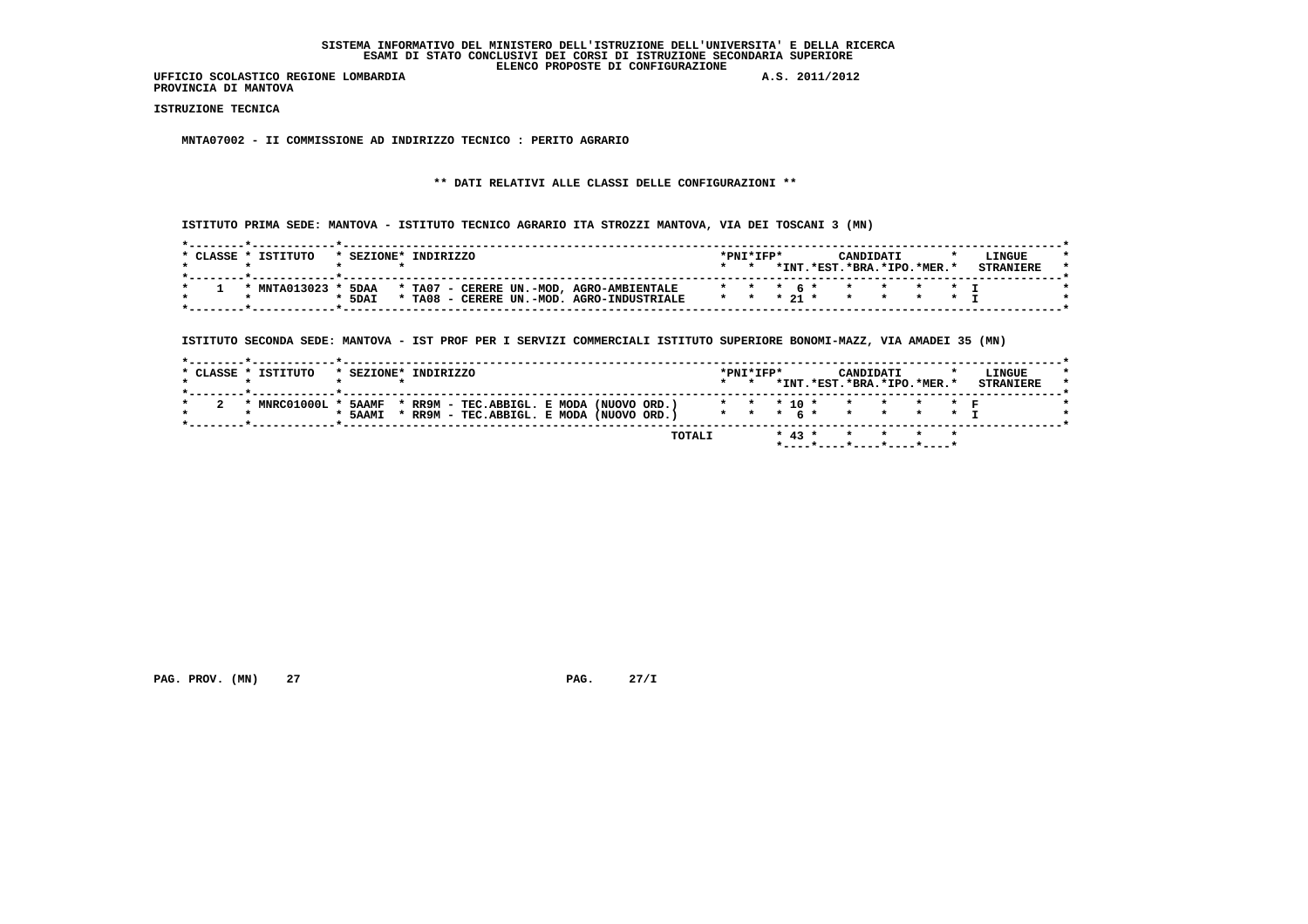**PROVINCIA DI MANTOVA**

 **ISTRUZIONE TECNICA**

 **MNTD00001 - I COMMISSIONE AD INDIRIZZO TECNICO : RAGIONIERE E PERITO COMMERCIALE**

# **\*\* DATI RELATIVI ALLE CLASSI DELLE CONFIGURAZIONI \*\***

 **ISTITUTO PRIMA SEDE: MANTOVA - ISTITUTO TECNICO COMMERCIALE I.T.E.S. "ALBERTO PITENTINO", VIA TASSO 5 (MN)**

| CLASSE | TSTTTITO   | SEZIONE* | TNDTRTZZO |                                        |  | $*$ PNT $*$ TFP $*$ |  |  | CANDIDATI                       |  | LINGUE            |
|--------|------------|----------|-----------|----------------------------------------|--|---------------------|--|--|---------------------------------|--|-------------------|
|        |            |          |           |                                        |  |                     |  |  | *INT. *EST. *BRA. *IPO. *MER. * |  | <b>STRANTERE</b>  |
|        |            |          |           |                                        |  |                     |  |  |                                 |  |                   |
|        | MNTD01000X | 5AF      |           | * TD00 - GIURIDICO ECONOMICO AZIENDALE |  |                     |  |  |                                 |  | * * * T/F         |
|        |            | $*$ 5AT  |           | * TD00 - GIURIDICO ECONOMICO AZIENDALE |  |                     |  |  |                                 |  | * T/T             |
|        |            | $*$ 5AS  |           | * TD00 - GIURIDICO ECONOMICO AZIENDALE |  | * * *               |  |  |                                 |  | $\star$ $\tau/$ c |

 **ISTITUTO SECONDA SEDE: MANTOVA - ISTITUTO TECNICO COMMERCIALE I.T.E.S. "ALBERTO PITENTINO", VIA TASSO 5 (MN)**

| $*$ CLASSE | TSTTTITO          | * SEZIONE* INDIRIZZO |                                        |  |                           | $*$ PNT $*$ TFP $*$<br>$\star$ |  | <b>CANDIDATI</b> | *INT.*EST.*BRA.*IPO.*MER.* | LINGUE<br><b>STRANTERE</b> |
|------------|-------------------|----------------------|----------------------------------------|--|---------------------------|--------------------------------|--|------------------|----------------------------|----------------------------|
|            | * MNTD01000X * 5B |                      | * TD00 - GIURIDICO ECONOMICO AZIENDALE |  | * * * 26 * * * * * * F/ I |                                |  |                  |                            |                            |
|            |                   |                      |                                        |  | TOTALI                    |                                |  |                  | * 48 * * * * * *           |                            |

 **PAG. PROV. (MN) 28 PAG. 28/I**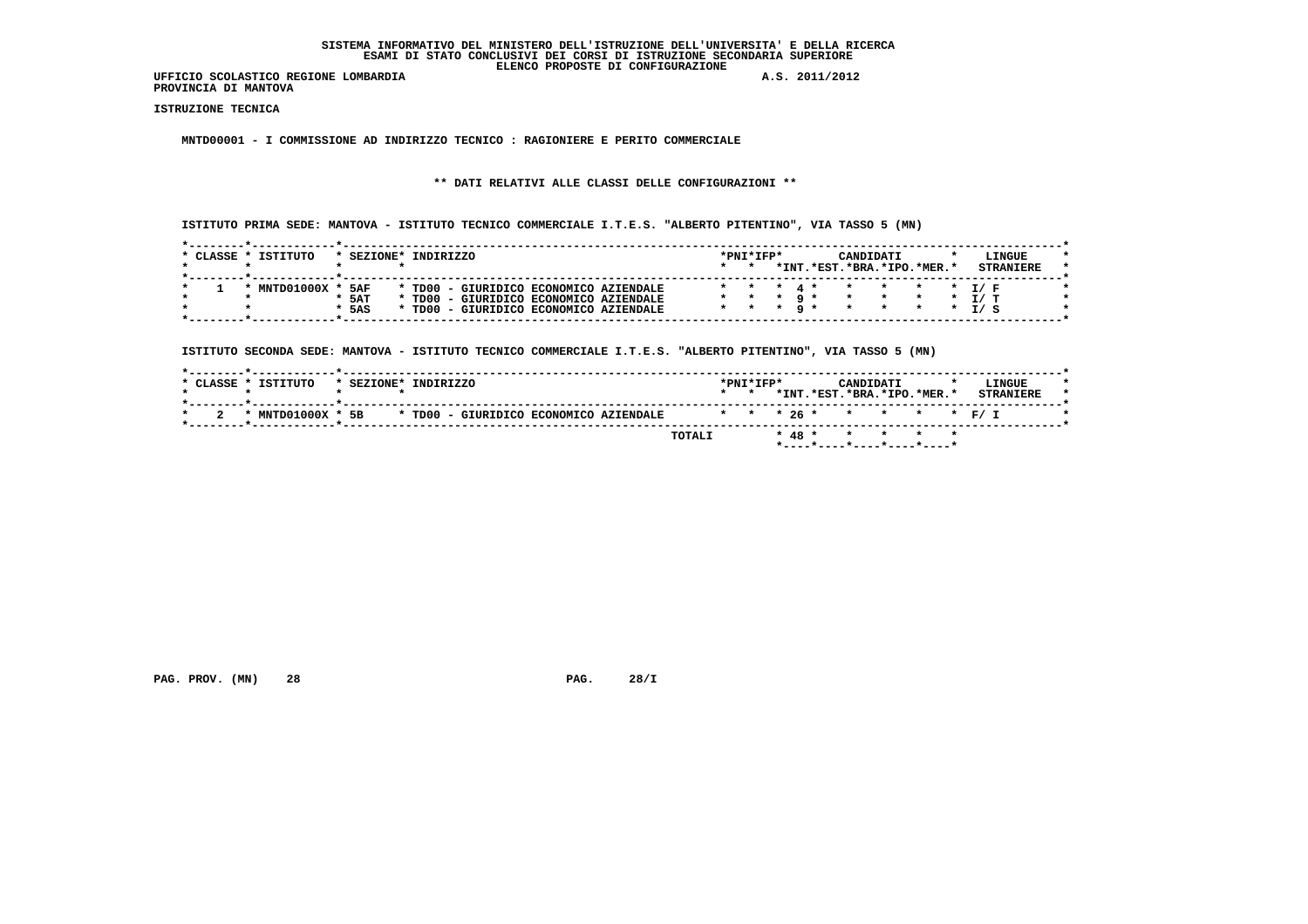**PROVINCIA DI MANTOVA**

 **ISTRUZIONE TECNICA**

 **MNTD14001 - I COMMISSIONE AD INDIRIZZO TECNICO : RAGIONIERE PERITO COMMERCIALE E PROGRAMMATORE**

# **\*\* DATI RELATIVI ALLE CLASSI DELLE CONFIGURAZIONI \*\***

 **ISTITUTO PRIMA SEDE: MANTOVA - ISTITUTO TECNICO COMMERCIALE I.T.E.S. "ALBERTO PITENTINO", VIA TASSO 5 (MN)**

| * CLASSE * | TSTTTITO | * SEZIONE* INDIRIZZO                                                                          | *PNI*IFP* |       | CANDIDATI              |  | <b>LINGUE</b>    |  |
|------------|----------|-----------------------------------------------------------------------------------------------|-----------|-------|------------------------|--|------------------|--|
|            |          |                                                                                               |           | *INT. | .*FST.*BRA.*TPO.*MER.* |  | <b>CTDANTEDE</b> |  |
|            |          | * MNTD01000X * 5AP * TD14 - PROGRAMMATORI PROG.<br>* * * 20 * * * * * * T<br><b>MERCITRTO</b> |           |       |                        |  |                  |  |
|            |          |                                                                                               |           |       |                        |  |                  |  |

 **ISTITUTO SECONDA SEDE: MANTOVA - ISTITUTO TECNICO COMMERCIALE I.T.E.S. SERALE (CORSO SIRIO), VIA TASSO 5 (MN)**

|  | * CLASSE * ISTITUTO | * SEZIONE* INDIRIZZO |  |                                                                        |  |        | $\star$ $\star$ | $*$ PNT $*$ TFP $*$ |  | CANDIDATI | *INT.*EST.*BRA.*IPO.*MER.* |  | LINGUE<br><b>STRANTERE</b> |  |
|--|---------------------|----------------------|--|------------------------------------------------------------------------|--|--------|-----------------|---------------------|--|-----------|----------------------------|--|----------------------------|--|
|  | * $MTD01052B$ *     |                      |  | 5AS * TD18 - GIURID.ECON. AZ.LE (PROG. SIRIO) * * * 14 * * * * * * * I |  |        |                 |                     |  |           |                            |  |                            |  |
|  |                     |                      |  |                                                                        |  | TOTALI |                 |                     |  |           | * 34 * * * * * *           |  |                            |  |

 **PAG. PROV. (MN) 29 29 PAG. 29/I**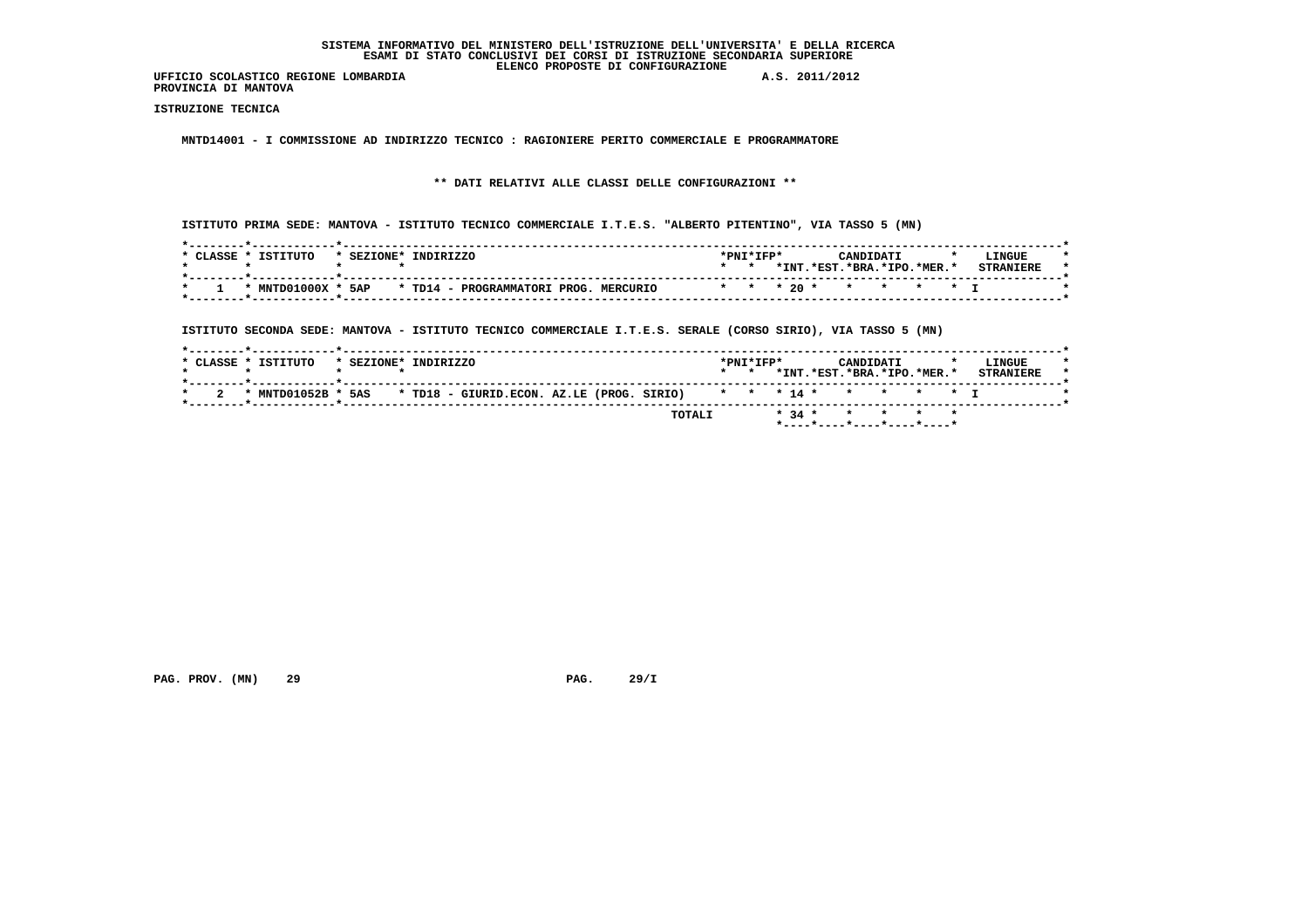**UFFICIO SCOLASTICO REGIONE LOMBARDIA A.S. 2011/2012 PROVINCIA DI MANTOVA**

 **ISTRUZIONE TECNICA**

 **MNTD00004 - IV COMMISSIONE AD INDIRIZZO TECNICO : RAGIONIERE E PERITO COMMERCIALE**

# **\*\* DATI RELATIVI ALLE CLASSI DELLE CONFIGURAZIONI \*\***

 **ISTITUTO PRIMA SEDE: MANTOVA - L.R. PAR. ISTITUTO TECNICO COMMERCIALE MANZONI, VIA G. ROMANO, 15 (MN)**

|            |      |                    | $\star$                                                                                                                |  |       | *INT.*EST.*BRA.*IPO.*MER.* |  |                                                 |
|------------|------|--------------------|------------------------------------------------------------------------------------------------------------------------|--|-------|----------------------------|--|-------------------------------------------------|
|            |      |                    |                                                                                                                        |  |       |                            |  |                                                 |
|            |      |                    |                                                                                                                        |  |       |                            |  |                                                 |
| MNTD04500V | 5AIS |                    |                                                                                                                        |  |       |                            |  |                                                 |
|            |      |                    |                                                                                                                        |  |       |                            |  | T / F                                           |
|            |      |                    |                                                                                                                        |  |       |                            |  |                                                 |
|            |      | $*$ 5AIF<br>* 5AIT | * TD00 - GIURIDICO ECONOMICO AZIENDALE<br>TD00 - GIURIDICO ECONOMICO AZIENDALE<br>TD00 - GIURIDICO ECONOMICO AZIENDALE |  | * * * | $\circ$ $\star$            |  | $\star$ $\star$ $\star$ $\tau$ / $\le$<br>* T/T |

 **ISTITUTO SECONDA SEDE: MANTOVA - L.R. PAR. ISTITUTO TECNICO PER GEOMETRI MANZONI, VIA G. ROMANO 15 (MN)**

| * CLASSE * ISTITUTO<br>INDIRIZZO<br>* SEZIONE* | $*$ PNT $*$ TFP $*$<br>LINGUE<br>CANDIDATI<br>*INT.*EST.*BRA.*IPO.*MER.*<br><b>STRANIERE</b><br>$\star$ $\star$ |
|------------------------------------------------|-----------------------------------------------------------------------------------------------------------------|
| * MNTL03500P * 5A * TL00 - GEOMETRI            | * * * 8 * 3 * * * * * T                                                                                         |
|                                                | $* 22 * 3 * * * * * * *$<br>TOTALI                                                                              |

 **PAG. PROV. (MN)** 30 **PAG. 30/I**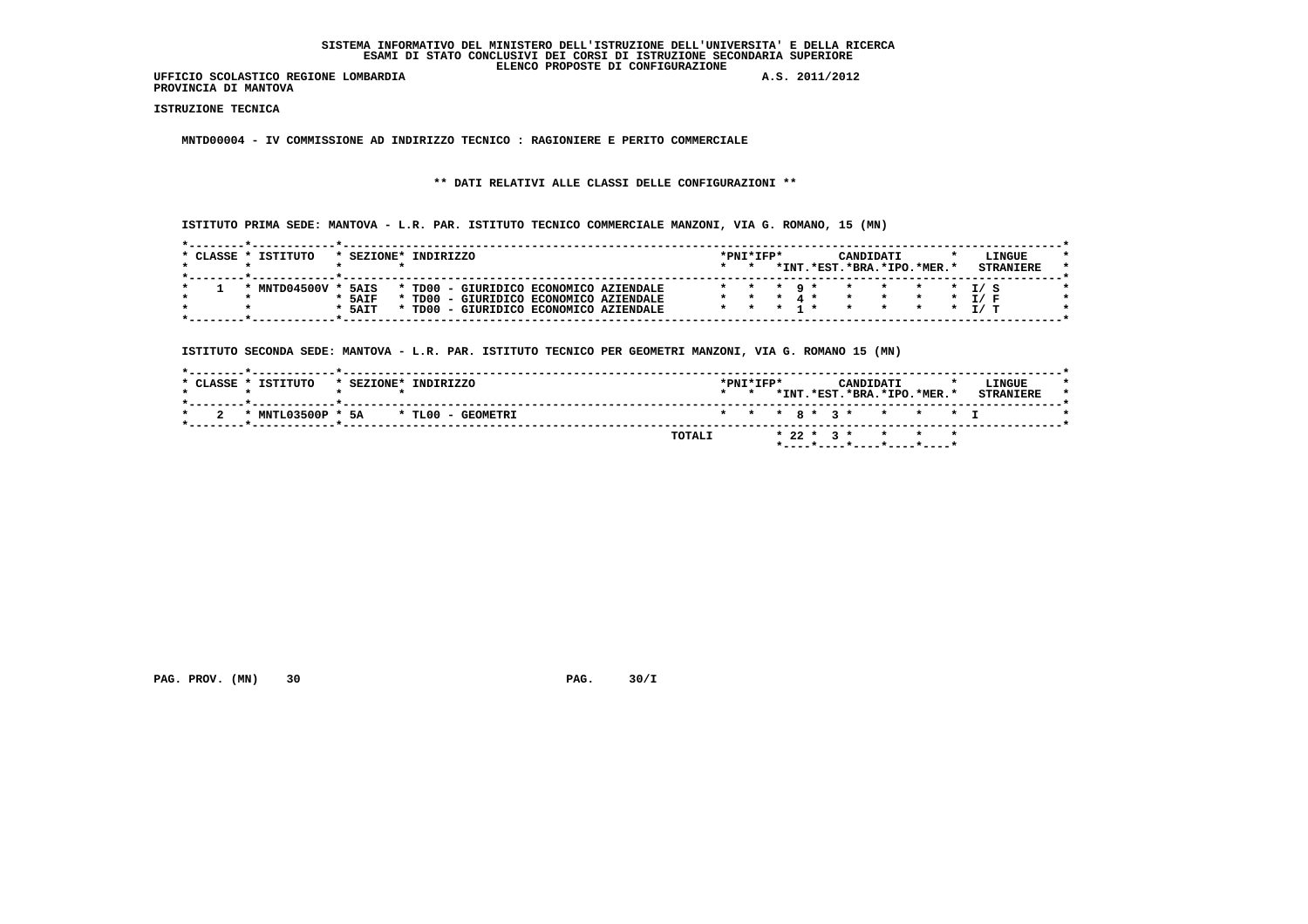**PROVINCIA DI MANTOVA**

 **ISTRUZIONE TECNICA**

 **MNISGG001 - I COMMISSIONE AD INDIRIZZO TECNICO : SCIENTIFICO**

# **\*\* DATI RELATIVI ALLE CLASSI DELLE CONFIGURAZIONI \*\***

 **ISTITUTO PRIMA SEDE: MANTOVA - ISTITUTO TECNICO PER ATTIVITA' SOCIALI (GIA' ITF) ITAS MANTEGNA MN, VIA GUERRIERI GONZAGA 8 (MN**

| CLASSE | ISTITUTO     | $*$ SEZIONE $*$ | <b>INDIRIZZO</b> |                                                                    |  | *PNI*IFP* |       |           | ־יד גרו          |  | LINGUE |  |
|--------|--------------|-----------------|------------------|--------------------------------------------------------------------|--|-----------|-------|-----------|------------------|--|--------|--|
|        |              |                 |                  |                                                                    |  |           | *INT. | $*$ $RST$ | .*BRA.*IPO.*MER. |  |        |  |
|        |              |                 |                  |                                                                    |  |           |       |           |                  |  |        |  |
|        | * MNTE01000B | 5ABB            |                  | * ISGG - BIOLOGICO (PROG.BROCCA) I.T.A.S. * * * 26 * * * * * * * I |  |           |       |           |                  |  |        |  |
|        |              |                 |                  |                                                                    |  |           |       |           |                  |  |        |  |

 **ISTITUTO SECONDA SEDE: MANTOVA - ISTITUTO TECNICO PER ATTIVITA' SOCIALI (GIA' ITF) ITAS MANTEGNA MN, VIA GUERRIERI GONZAGA 8 (**

|                     |                                                                                        | TOTALI |                 |                     |  |           | * 50 * * * * * *           | *----*----*----*----*----* |                            |  |
|---------------------|----------------------------------------------------------------------------------------|--------|-----------------|---------------------|--|-----------|----------------------------|----------------------------|----------------------------|--|
|                     | * MNTE01000B * 5BBB * ISGG - BIOLOGICO (PROG.BROCCA) I.T.A.S. * * * 24 * * * * * * * I |        |                 |                     |  |           |                            |                            |                            |  |
| * CLASSE * ISTITUTO | * SEZIONE* INDIRIZZO                                                                   |        | $\star$ $\star$ | $*$ PNT $*$ TFP $*$ |  | CANDIDATI | *INT.*EST.*BRA.*IPO.*MER.* |                            | LINGUE<br><b>STRANTERE</b> |  |

 **PAG. PROV. (MN)** 31 **PAG. 31/I**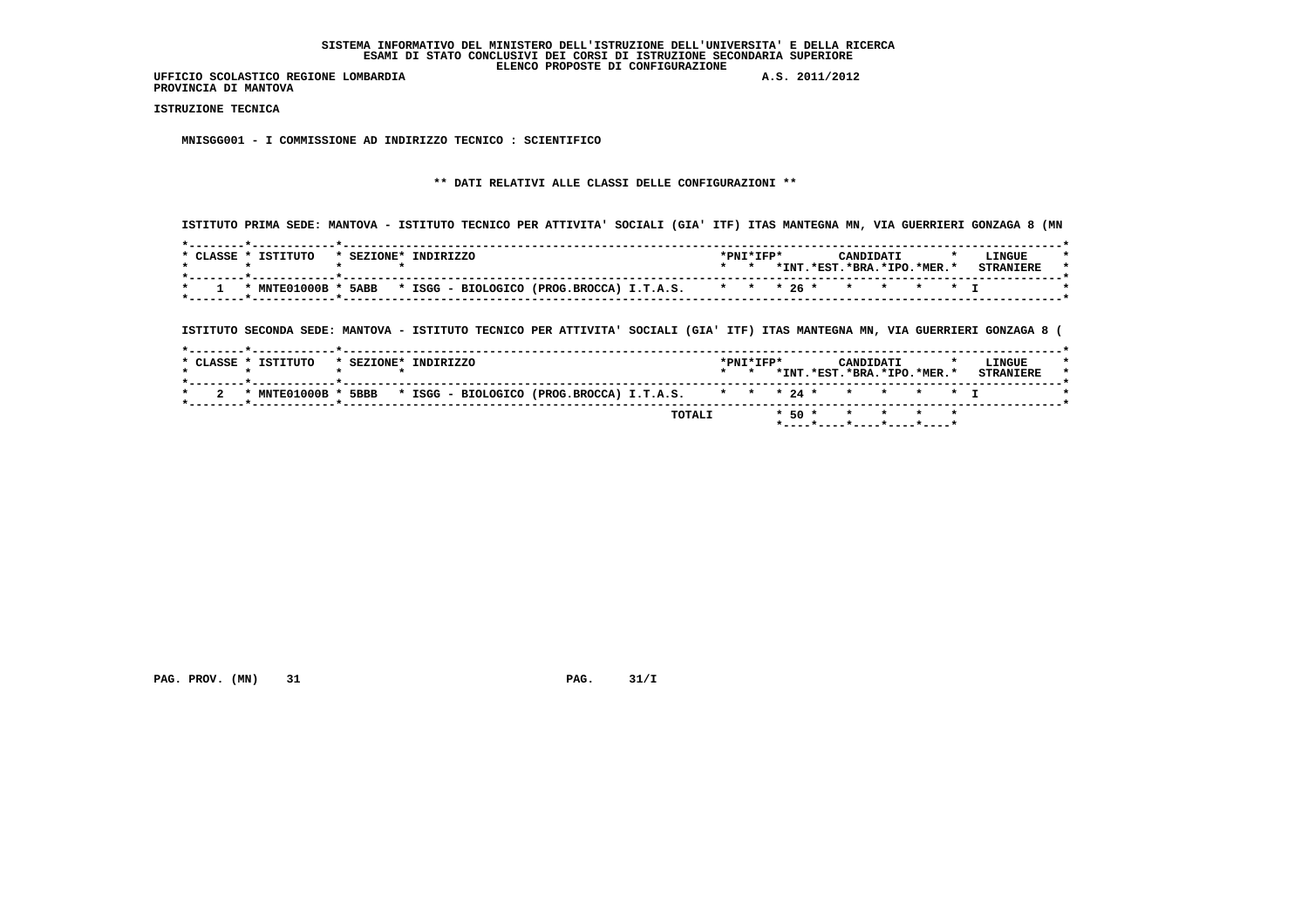**PROVINCIA DI MANTOVA**

 **ISTRUZIONE TECNICA**

 **MNTE01001 - I COMMISSIONE AD INDIRIZZO TECNICO : ATTIVITA' SOCIALI -SPECIALIZZ. DIRIG. COMUNITA'**

 **\*\* DATI RELATIVI ALLE CLASSI DELLE CONFIGURAZIONI \*\***

 **ISTITUTO PRIMA SEDE: MANTOVA - ISTITUTO TECNICO PER ATTIVITA' SOCIALI (GIA' ITF) ITAS MANTEGNA MN, VIA GUERRIERI GONZAGA 8 (MN**

| TSTTTITO<br>CLASSE | TNDTRTZZO<br>* SEZIONE*               | *PNI*IFP* | ויומתהמצ                   | LINGUE           |  |
|--------------------|---------------------------------------|-----------|----------------------------|------------------|--|
|                    |                                       |           | *INT.*EST.*BRA.*IPO.*MER.* | <b>STRANIERE</b> |  |
| * MNTE01000B       | 5BDIR * TEO1 - DIRIGENTI DI COMUNITA' |           | * * * 22 * 9 * * * * * I   |                  |  |

 **ISTITUTO SECONDA SEDE: MANTOVA - ISTITUTO TECNICO PER ATTIVITA' SOCIALI (GIA' ITF) ITAS MANTEGNA MN, VIA GUERRIERI GONZAGA 8 (**

|     | * CLASSE * ISTITUTO | * SEZIONE* INDIRIZZO                                 | $\star$ $\star$ | $*$ PNT $*$ TFP $*$ |  | CANDIDATI<br>*INT.*EST.*BRA.*IPO.*MER.* |  | LINGUE<br><b>STRANTERE</b> |  |
|-----|---------------------|------------------------------------------------------|-----------------|---------------------|--|-----------------------------------------|--|----------------------------|--|
| - 2 |                     | * MNTE01000B * 5CDIR * TE01 - DIRIGENTI DI COMUNITA' |                 |                     |  | * * * 27 * 5 * * * * * T                |  |                            |  |
|     |                     | TOTALI                                               |                 |                     |  | $*$ 49 $*$ 14 $*$ + $*$ +               |  |                            |  |

 **PAG. PROV. (MN) 32 PAG. 32/I**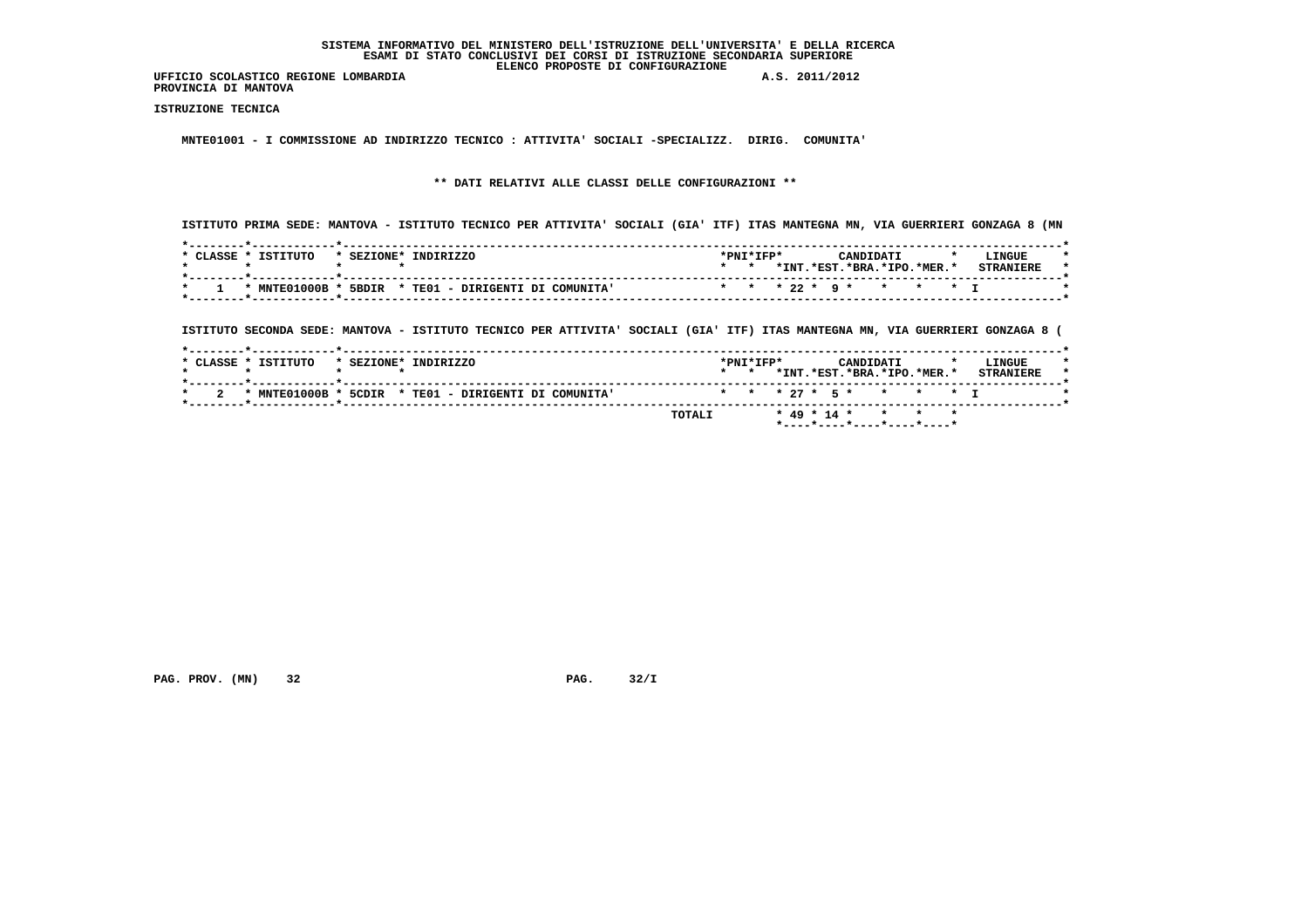**PROVINCIA DI MANTOVA**

 **ISTRUZIONE TECNICA**

 **MNTE01002 - II COMMISSIONE AD INDIRIZZO TECNICO : ATTIVITA' SOCIALI -SPECIALIZZ. DIRIG. COMUNITA'**

# **\*\* DATI RELATIVI ALLE CLASSI DELLE CONFIGURAZIONI \*\***

 **ISTITUTO PRIMA SEDE: MANTOVA - ISTITUTO TECNICO PER ATTIVITA' SOCIALI (GIA' ITF) ITAS MANTEGNA MN, VIA GUERRIERI GONZAGA 8 (MN**

| $*$ CLASSE $*$ | TSTTTITO      | * SEZIONE* | TNDTRTZZO                              |  | $*$ PNT $*$ TFP $*$ |  |  | CANDIDATI |                            | LINGUE |  |
|----------------|---------------|------------|----------------------------------------|--|---------------------|--|--|-----------|----------------------------|--------|--|
|                |               |            |                                        |  |                     |  |  |           | *INT.*EST.*BRA.*IPO.*MER.* |        |  |
|                | * $MTE01000B$ |            | 5ADIRI * TE01 - DIRIGENTI DI COMUNITA' |  |                     |  |  |           | * * * 27 * 2 * * * * T     |        |  |
|                |               | * 5ADIRF   | TE01 - DIRIGENTI DI COMUNITA'          |  |                     |  |  |           | * * * * 2 * * * * *        |        |  |

 **ISTITUTO SECONDA SEDE: MANTOVA - ISTITUTO TECNICO PER GEOMETRI ITG CARLO D ARCO MN, VIA TASSO 1 (MN)**

| *INT.*EST.*BRA.*IPO.*MER.*   |
|------------------------------|
| * * * 20 * * * * * *         |
| * 47 * 4 * * * * *<br>TOTALI |
|                              |

 **PAG. PROV. (MN)** 33 **PAG. 33/I**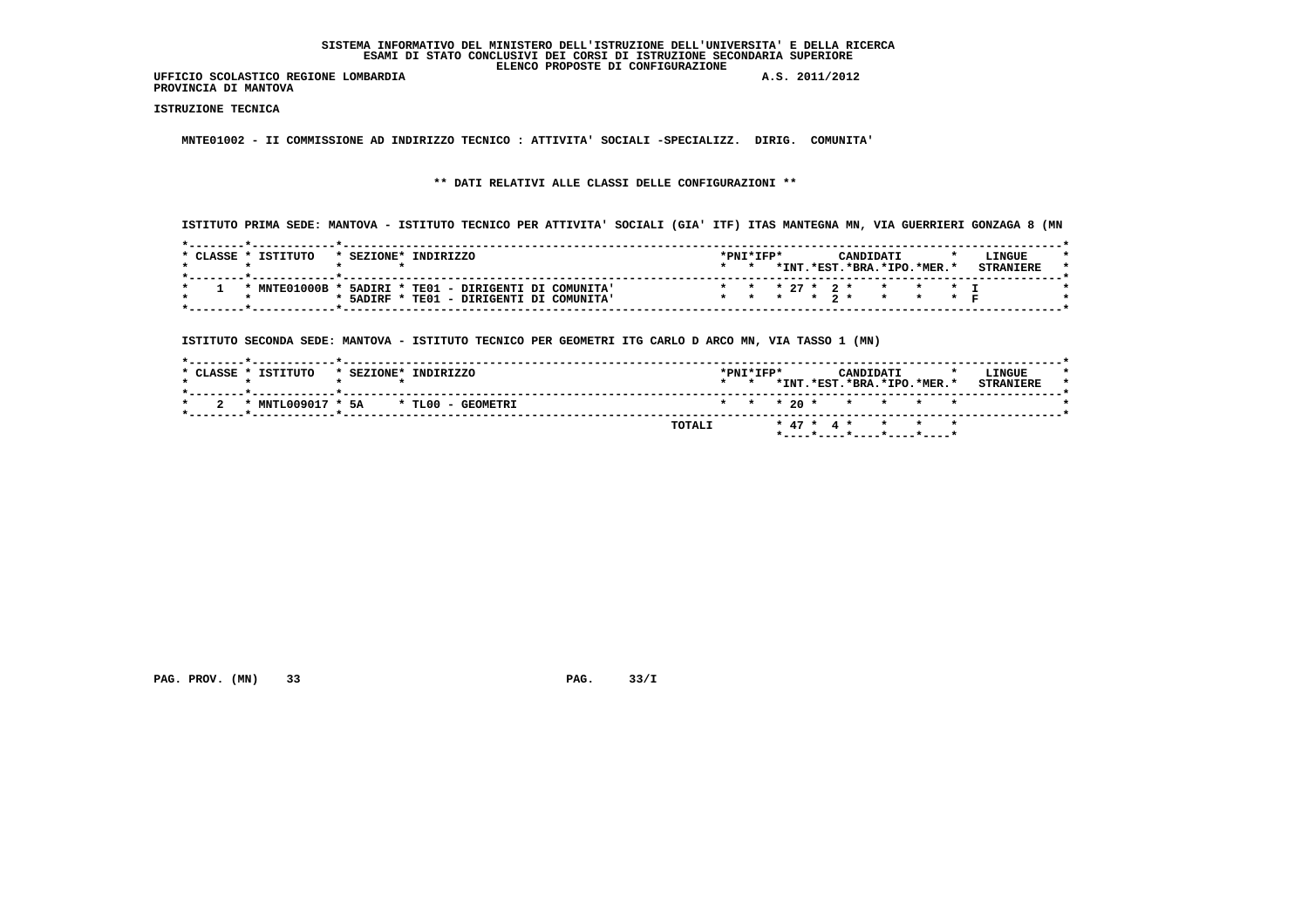**PROVINCIA DI MANTOVA**

 **ISTRUZIONE TECNICA**

 **MNTP01001 - I COMMISSIONE AD INDIRIZZO TECNICO : PERITO AZIENDALE E CORRISPOND. IN LINGUE ESTERE**

# **\*\* DATI RELATIVI ALLE CLASSI DELLE CONFIGURAZIONI \*\***

 **ISTITUTO PRIMA SEDE: MANTOVA - ISTITUTO TECNICO PER ATTIVITA' SOCIALI (GIA' ITF) ITAS MANTEGNA MN, VIA GUERRIERI GONZAGA 8 (MN**

| CLASSE | TSTITUTO       | * SEZIONE* | TNDTRTZZO                                 | $*$ PNT $*$ TFP $*$ |          |        | CANDIDATI |                           | L.TNGUE |  |
|--------|----------------|------------|-------------------------------------------|---------------------|----------|--------|-----------|---------------------------|---------|--|
|        |                |            |                                           |                     | $*$ TNT. | .*RST. |           | $.*BRA.*IPO.*MER.*$       |         |  |
|        |                |            |                                           |                     |          |        |           |                           |         |  |
|        | $*$ MNTE01000B |            | 5APAIT * TP01 - P.N.I. - PERITI AZIENDALI |                     |          |        |           | * * * 16 * * * * * * T/ T |         |  |
|        |                | * 5APAFI   | TP01 - P.N.I. - PERITI AZIENDALI          | * * * * 8 *         |          |        |           | * * * F/T                 |         |  |

 **ISTITUTO SECONDA SEDE: MANTOVA - ISTITUTO TECNICO PER ATTIVITA' SOCIALI (GIA' ITF) ITAS MANTEGNA MN, VIA GUERRIERI GONZAGA 8 (**

| * CLASSE * ISTITUTO | * SEZIONE* INDIRIZZO                        |                 | *PNI*IFP* |                                         |                             | CANDIDATI | LINGUE           |
|---------------------|---------------------------------------------|-----------------|-----------|-----------------------------------------|-----------------------------|-----------|------------------|
|                     |                                             | $\star$ $\star$ |           |                                         | *INT.*EST.*BRA.*IPO.*MER.*  |           | <b>STRANTERE</b> |
|                     |                                             |                 |           |                                         |                             |           |                  |
| * MNTE01000B *      | 5BPAIT * TP01 - P.N.I. - PERITI AZIENDALI   |                 |           | $\star$ $\star$ $\star$ $\cdot$ $\cdot$ |                             |           | * * * * T/T      |
|                     | * 5BPAFI * TP01 - P.N.I. - PERITI AZIENDALI |                 |           |                                         | * * * 7 * * * * * * F/ T    |           |                  |
|                     | * 5BPAIS * TP01 - P.N.I. - PERITI AZIENDALI |                 |           |                                         | * * * 10 * 1 * * * * * 1/ S |           |                  |
|                     |                                             |                 |           |                                         |                             |           |                  |

 **\*----\*----\*----\*----\*----\***

 **PAG. PROV.** (MN) 34 **PAG. 34/I**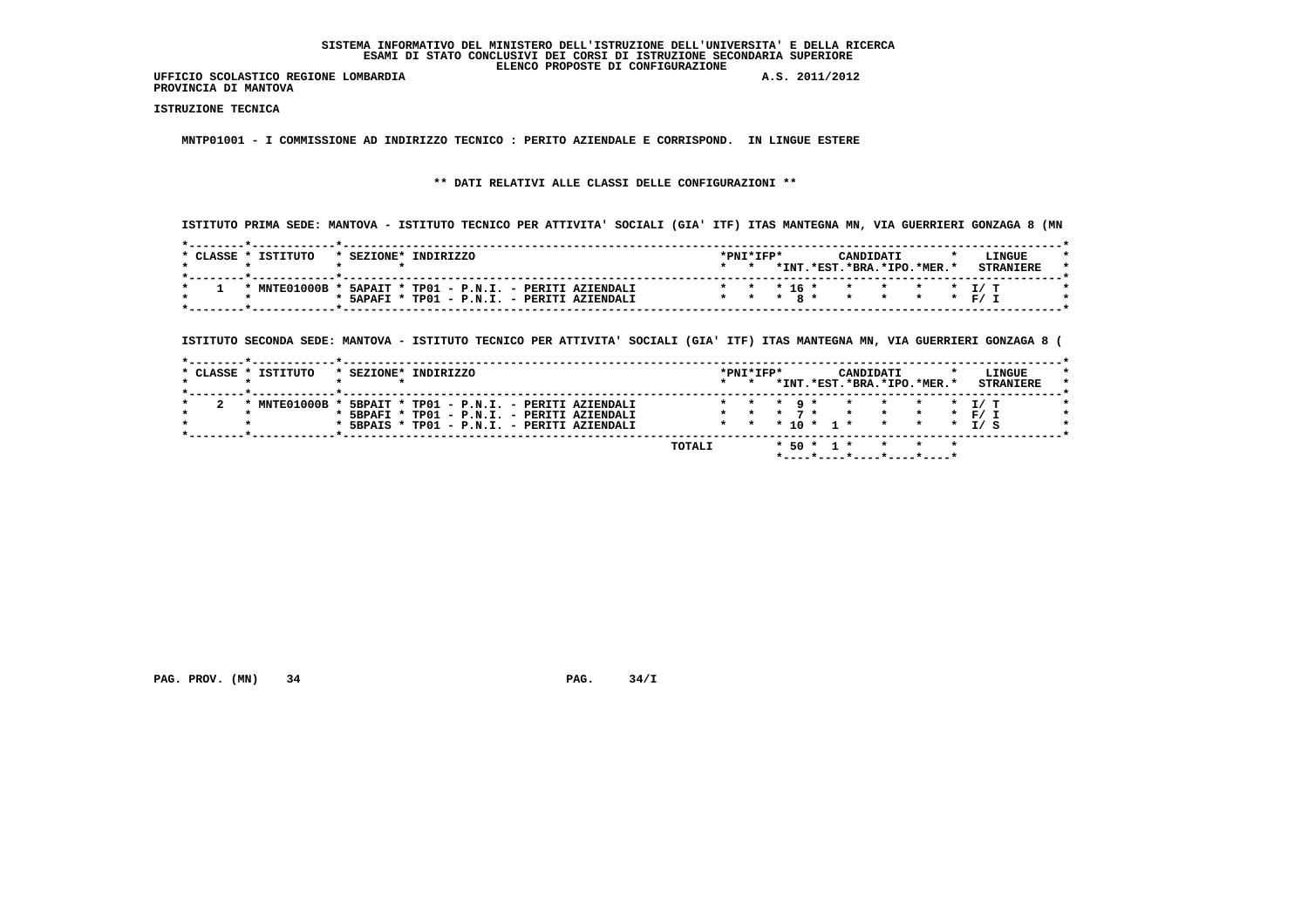**PROVINCIA DI MANTOVA**

 **ISTRUZIONE TECNICA**

 **MNISGJ001 - I COMMISSIONE AD INDIRIZZO TECNICO : SCIENTIFICO**

# **\*\* DATI RELATIVI ALLE CLASSI DELLE CONFIGURAZIONI \*\***

 **ISTITUTO PRIMA SEDE: MANTOVA - ISTITUTO TECNICO INDUSTRIALE ITI FERMI MN, STRADA SPOLVERINA N. 5 (MN)**

| * CLASSE * | ISTITUTO | * SEZIONE* INDIRIZZO                                      | *PNI*IFP* |      | CANDIDATI              |  | <b>LINGUE</b>    |  |
|------------|----------|-----------------------------------------------------------|-----------|------|------------------------|--|------------------|--|
|            |          |                                                           |           | *INT | .*FST.*BRA.*TPO.*MER.* |  | <b>CTDANTEDL</b> |  |
|            |          |                                                           |           |      |                        |  |                  |  |
|            |          | * MNTF011013 * 5A * ISGJ - SCIENT.TECNOL.-PROG.BROCCA ITI |           |      | * * * 26 * * * * * * T |  |                  |  |
|            |          |                                                           |           |      |                        |  |                  |  |

 **ISTITUTO SECONDA SEDE: MANTOVA - ISTITUTO TECNICO INDUSTRIALE ITI FERMI MN, STRADA SPOLVERINA N. 5 (MN)**

|  | * CLASSE * ISTITUTO | * SEZIONE* INDIRIZZO |  |                                         |                        | $*$ PNT $*$ TFP $*$<br>$\star$ $\star$ |  |  | CANDIDATI | *INT.*EST.*BRA.*IPO.*MER.* |  | LINGUE<br><b>STRANTERE</b> |  |
|--|---------------------|----------------------|--|-----------------------------------------|------------------------|----------------------------------------|--|--|-----------|----------------------------|--|----------------------------|--|
|  | * MNTF011013 * 5B   |                      |  | * ISGJ - SCIENT.TECNOL.-PROG.BROCCA ITI | * * * 23 * * * * * * T |                                        |  |  |           |                            |  |                            |  |
|  |                     |                      |  |                                         | TOTALI                 |                                        |  |  |           | * 49 * * * * * *           |  |                            |  |

 **PAG. PROV. (MN)** 35 **PAG. 35/I**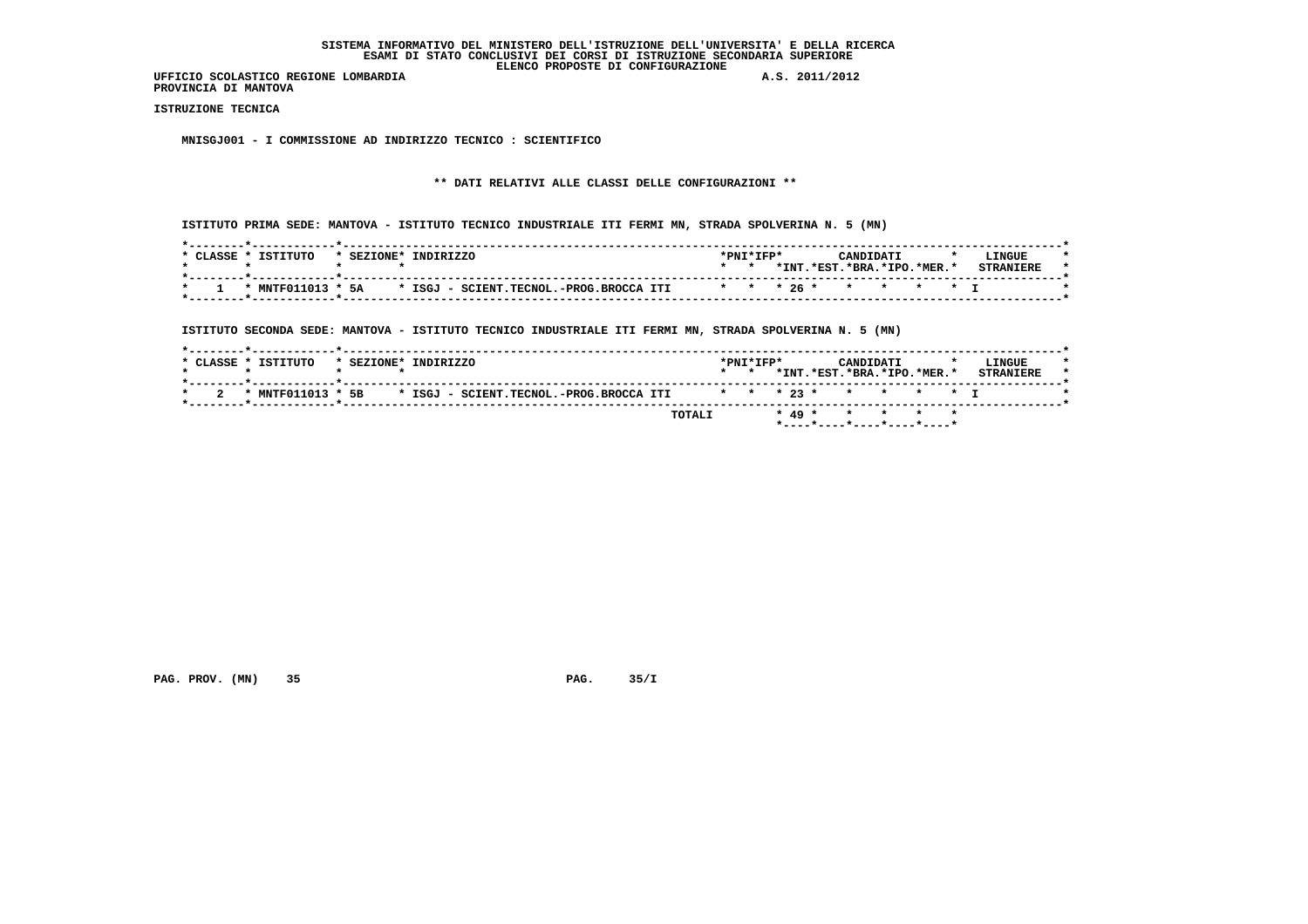**PROVINCIA DI MANTOVA**

 **ISTRUZIONE TECNICA**

 **MNISGJ002 - II COMMISSIONE AD INDIRIZZO TECNICO : SCIENTIFICO**

# **\*\* DATI RELATIVI ALLE CLASSI DELLE CONFIGURAZIONI \*\***

 **ISTITUTO PRIMA SEDE: MANTOVA - ISTITUTO TECNICO INDUSTRIALE ITI FERMI MN, STRADA SPOLVERINA N. 5 (MN)**

| TSTTTITO<br>CLASSE * | TNDTRTZZO<br>* SEZIONE*                                   | $*$ PNT $*$ TFP $*$ |      | CANDIDATI                                | <b>LINGUE</b>    |
|----------------------|-----------------------------------------------------------|---------------------|------|------------------------------------------|------------------|
|                      |                                                           |                     | *INT | $.*$ EST $.*$ BRA $.*$ TPO $.*$ MER $.*$ | <b>STRANTERE</b> |
|                      | * MNTF011013 * 5C * ISGJ - SCIENT.TECNOL.-PROG.BROCCA ITI |                     |      | * * * 19 * 1 * * * * * T                 |                  |

 **ISTITUTO SECONDA SEDE: MANTOVA - ISTITUTO TECNICO INDUSTRIALE ITI FERMI MN, STRADA SPOLVERINA N. 5 (MN)**

| * CLASSE * ISTITUTO | * SEZIONE* INDIRIZZO                 | $*$ PNT $*$ TFP $*$<br>$\star$ $\star$ |  | CANDIDATI<br>*INT.*EST.*BRA.*IPO.*MER.* |  | LINGUE<br><b>STRANTERE</b> |  |
|---------------------|--------------------------------------|----------------------------------------|--|-----------------------------------------|--|----------------------------|--|
|                     | * MNTF011013 * 5ACH * TF25 - CHIMICO |                                        |  | * * * 17 * * * * * T                    |  |                            |  |
|                     | TOTALI                               |                                        |  | * 36 * 1 * * * * *                      |  |                            |  |

 **PAG. PROV. (MN)** 36 **PAG. 36/I**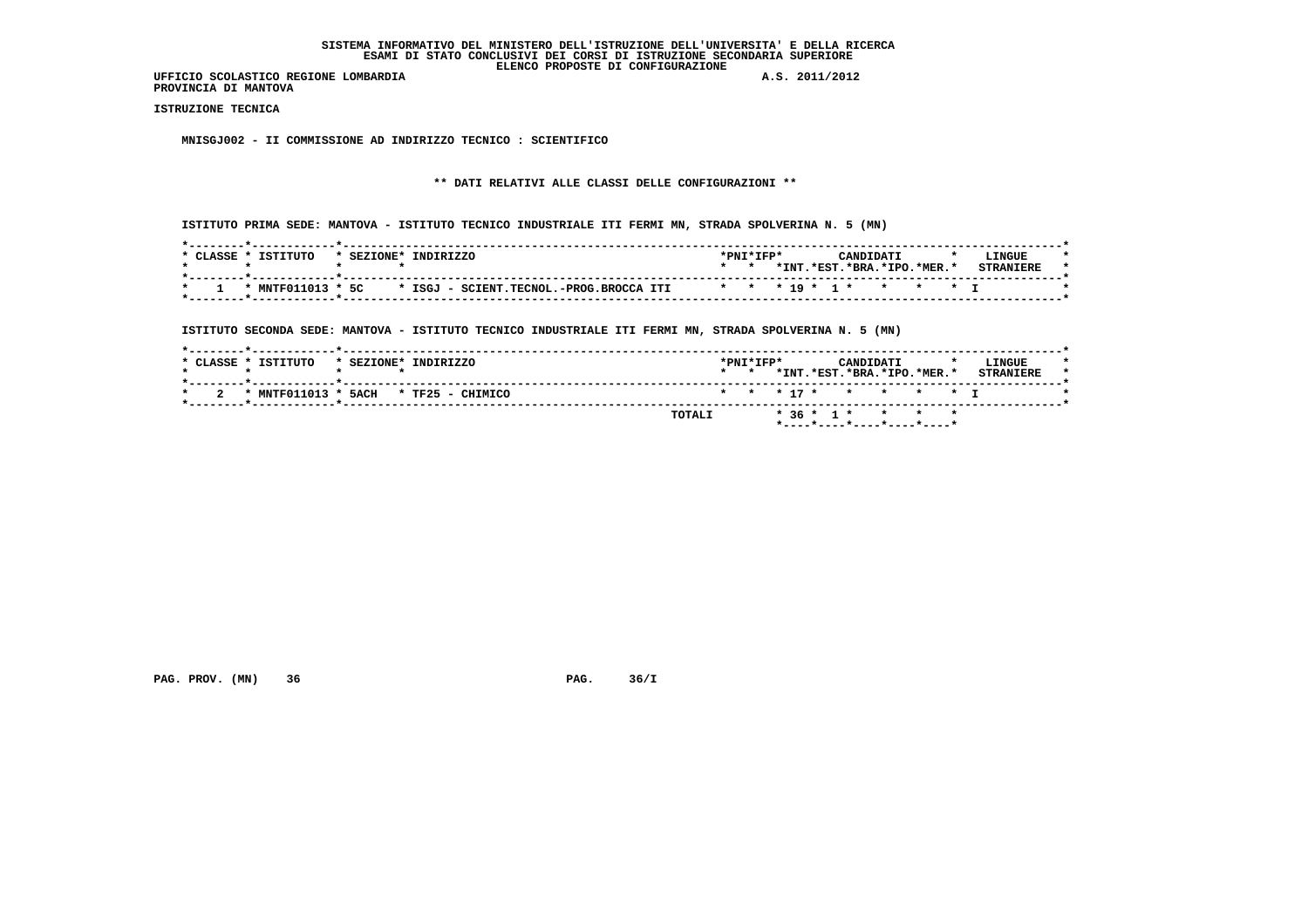**UFFICIO SCOLASTICO REGIONE LOMBARDIA A.S. 2011/2012 PROVINCIA DI MANTOVA**

 **ISTRUZIONE TECNICA**

 **MNTF45001 - I COMMISSIONE AD INDIRIZZO TECNICO : PER. IND. LE CAPOTECNICO-SPECIALIZZ. :INFORMATICA**

 **\*\* DATI RELATIVI ALLE CLASSI DELLE CONFIGURAZIONI \*\***

 **ISTITUTO PRIMA SEDE: MANTOVA - ISTITUTO TECNICO INDUSTRIALE ITI FERMI MN, STRADA SPOLVERINA N. 5 (MN)**

| ISTITUTO<br>*PNI*IFP*<br>* CLASSE *<br>* SEZIONE* INDIRIZZO<br>CANDIDATI<br>*INT<br>.*RST.*BRA.*TPO.*MER.*<br>* MNTF011013 * 5AIN * TF45 - PROGETTO "ABACUS"-INFORMATICA<br>* * * 25 * 2 * * * * T |  |  |  |  |                  |
|----------------------------------------------------------------------------------------------------------------------------------------------------------------------------------------------------|--|--|--|--|------------------|
|                                                                                                                                                                                                    |  |  |  |  | <b>LINGUE</b>    |
|                                                                                                                                                                                                    |  |  |  |  | <b>CTDANTUDL</b> |
|                                                                                                                                                                                                    |  |  |  |  |                  |

 **ISTITUTO SECONDA SEDE: MANTOVA - ISTITUTO TECNICO INDUSTRIALE ITI FERMI MN, STRADA SPOLVERINA N. 5 (MN)**

|  | * CLASSE * ISTITUTO | * SEZIONE* INDIRIZZO                            |        | $*$ PNT $*$ TFP $*$<br>$\star$ $\star$ |  | CANDIDATI<br>*INT.*EST.*BRA.*IPO.*MER.* |  | LINGUE<br><b>STRANTERE</b> |  |
|--|---------------------|-------------------------------------------------|--------|----------------------------------------|--|-----------------------------------------|--|----------------------------|--|
|  |                     | * MNTF011013 * 5AEN * TF50 - ELETTR. E TELECOM. |        |                                        |  | * * * 17 * 1 * * * * * T                |  |                            |  |
|  |                     |                                                 | TOTALI |                                        |  | * 42 * 3 * * * *                        |  |                            |  |

 **PAG. PROV. (MN)** 37 **PAG. 37/I**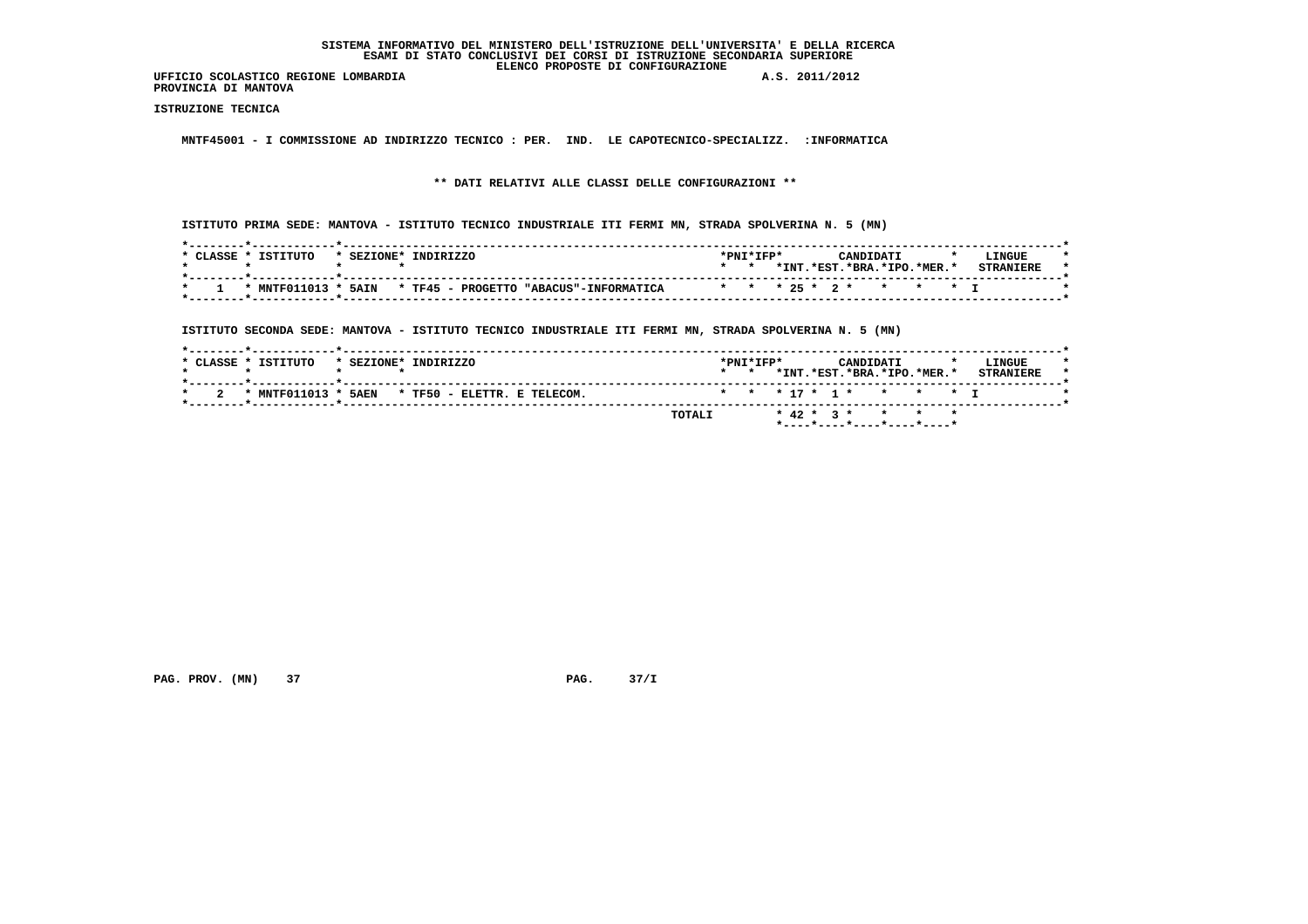**UFFICIO SCOLASTICO REGIONE LOMBARDIA A.S. 2011/2012 PROVINCIA DI MANTOVA**

 **ISTRUZIONE TECNICA**

 **MNTF51001 - I COMMISSIONE AD INDIRIZZO TECNICO : PER. IND. LE CAPOTEC. -SPECIAL. :ELETTROTEC. E AUTOMAZ**

 **\*\* DATI RELATIVI ALLE CLASSI DELLE CONFIGURAZIONI \*\***

 **ISTITUTO PRIMA SEDE: MANTOVA - ISTITUTO TECNICO INDUSTRIALE ITI FERMI MN, STRADA SPOLVERINA N. 5 (MN)**

| * CLASSE * | ISTITUTO | * SEZIONE* INDIRIZZO                             | *PNI*IFP* |      |                        | CANDIDATI |  | LINGUE           |  |
|------------|----------|--------------------------------------------------|-----------|------|------------------------|-----------|--|------------------|--|
|            |          |                                                  |           | *INT | .*RST.*BRA.*TPO.*MER.* |           |  | <b>CTDANTEDE</b> |  |
|            |          | * MNTF011013 * 5AET * TF51 - ELETTROT. ED AUTOM. |           |      | * * * 21 * * * * * * T |           |  |                  |  |
|            |          |                                                  |           |      |                        |           |  |                  |  |

 **ISTITUTO SECONDA SEDE: MANTOVA - ISTITUTO TECNICO INDUSTRIALE ITI FERMI MN, STRADA SPOLVERINA N. 5 (MN)**

|   | * CLASSE * ISTITUTO | * SEZIONE* INDIRIZZO                             |        | $*$ PNT $*$ TFP $*$<br>$\star$ $\star$ |  | CANDIDATI | *INT.*EST.*BRA.*IPO.*MER.* |  | LINGUE<br><b>STRANTERE</b> |  |
|---|---------------------|--------------------------------------------------|--------|----------------------------------------|--|-----------|----------------------------|--|----------------------------|--|
| 2 |                     | * MNTF011013 * 5BET * TF51 - ELETTROT. ED AUTOM. |        |                                        |  |           | * * * 15 * 1 * * * * * 1   |  |                            |  |
|   |                     |                                                  | TOTALI |                                        |  |           | * 36 * 1 * * * *           |  |                            |  |

 **PAG. PROV. (MN) 38 PAG. 38/I**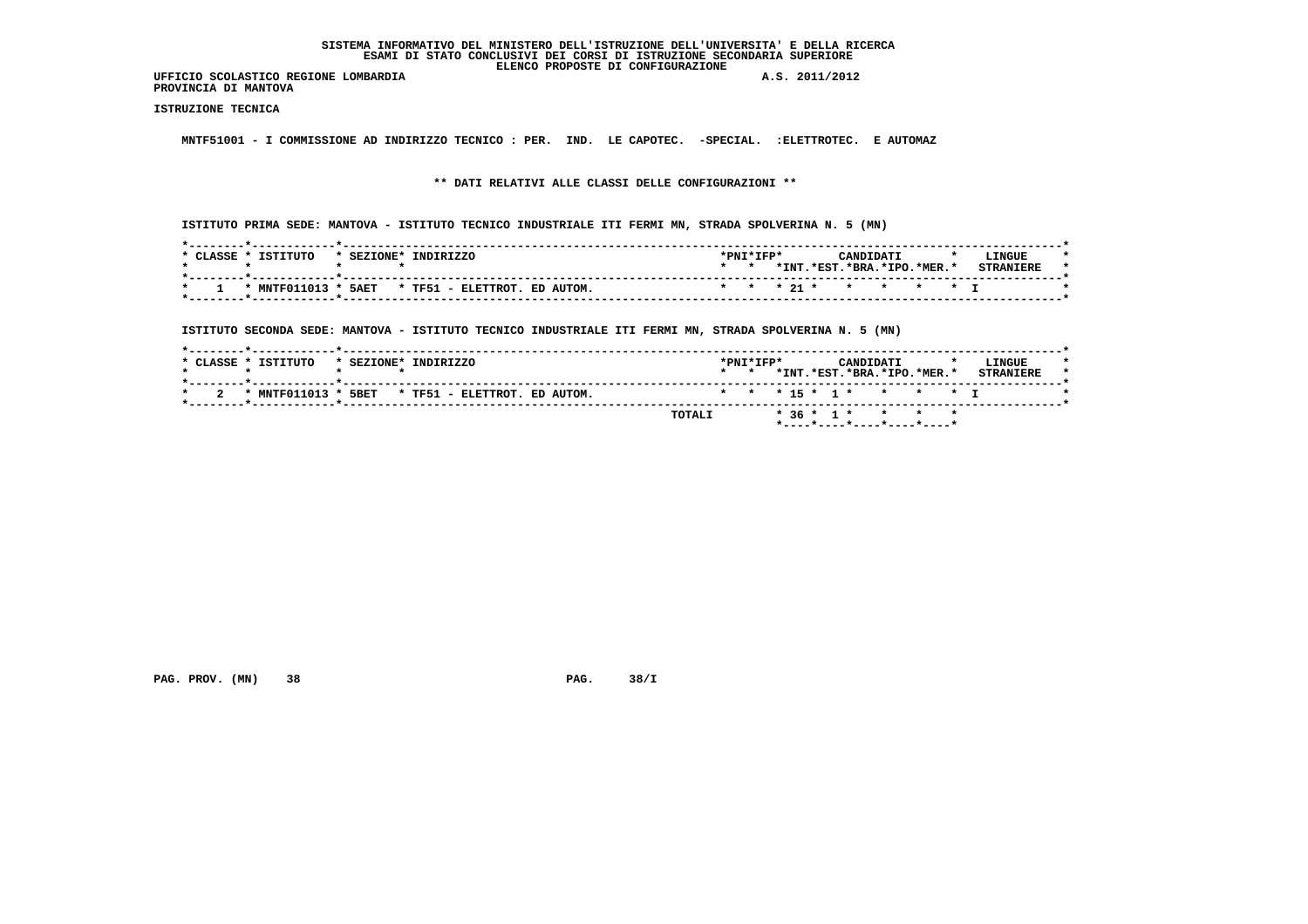**PROVINCIA DI MANTOVA**

 **ISTRUZIONE TECNICA**

 **MNTF52002 - II COMMISSIONE AD INDIRIZZO TECNICO : PER. IND. LE CAPOTECNICO-SPECIALIZZ. NE:MECCANICA**

 **\*\* DATI RELATIVI ALLE CLASSI DELLE CONFIGURAZIONI \*\***

 **ISTITUTO PRIMA SEDE: MANTOVA - ISTITUTO TECNICO INDUSTRIALE ITI FERMI MN, STRADA SPOLVERINA N. 5 (MN)**

| TSTTTITO<br>CLASSE *<br>INDIRIZZO<br>* SEZIONE* | $*$ PNT $*$ TFP $*$<br>LINGUE<br>CANDIDATI                            |
|-------------------------------------------------|-----------------------------------------------------------------------|
|                                                 | *INT.<br>$.*$ EST $.*$ BRA $.*$ TPO $.*$ MER $.*$<br><b>CTDANTFDF</b> |
| * MNTF011013 * 5AME * TF52 - MECCANICA          | * * * 21 * * * * * * T                                                |

 **ISTITUTO SECONDA SEDE: MANTOVA - ISTITUTO TECNICO INDUSTRIALE ITI FERMI MN, STRADA SPOLVERINA N. 5 (MN)**

|                     |                                        | TOTALI |                              |  | * 43 * * * * * * |           |                            |  |                            |  |
|---------------------|----------------------------------------|--------|------------------------------|--|------------------|-----------|----------------------------|--|----------------------------|--|
| - 2                 | * MNTF011013 * 5BME * TF52 - MECCANICA |        |                              |  |                  |           | * * * 22 * * * * * T       |  |                            |  |
| * CLASSE * ISTITUTO | * SEZIONE* INDIRIZZO                   |        | *PNI*IFP*<br>$\star$ $\star$ |  |                  | CANDIDATI | *INT.*EST.*BRA.*IPO.*MER.* |  | LINGUE<br><b>STRANTERE</b> |  |

 **PAG. PROV. (MN)** 39 **PAG. 39/I**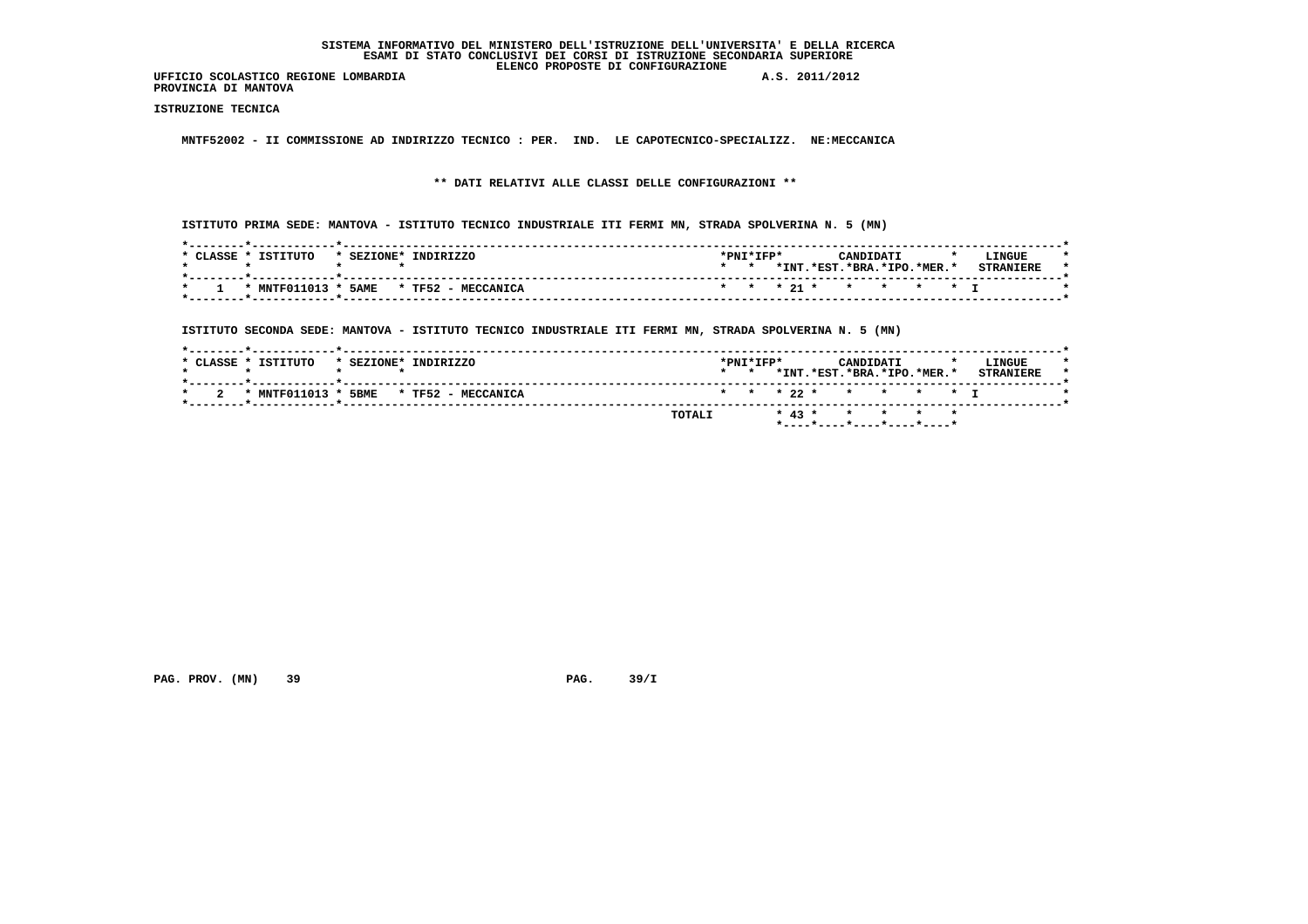**PROVINCIA DI MANTOVA**

 **ISTRUZIONE TECNICA**

 **MNTL00001 - I COMMISSIONE AD INDIRIZZO TECNICO : GEOMETRA**

# **\*\* DATI RELATIVI ALLE CLASSI DELLE CONFIGURAZIONI \*\***

 **ISTITUTO PRIMA SEDE: MANTOVA - ISTITUTO TECNICO PER GEOMETRI ITG CARLO D ARCO MN, VIA TASSO 1 (MN)**

|         |  |  |  | LINGUE                                           |
|---------|--|--|--|--------------------------------------------------|
| $\star$ |  |  |  | <b>STRANTERE</b>                                 |
|         |  |  |  |                                                  |
|         |  |  |  | *INT.*EST.*BRA.*IPO.*MER.*<br>* * * 19 * * * * * |

 **ISTITUTO SECONDA SEDE: MANTOVA - ISTITUTO TECNICO PER GEOMETRI ITG CARLO D ARCO MN, VIA TASSO 1 (MN)**

|     | * CLASSE * ISTITUTO | * SEZIONE* INDIRIZZO                | $*$ PNT $*$ TFP $*$<br>$\star$ $\star$ |  |  | CANDIDATI | *INT.*EST.*BRA.*IPO.*MER.* | LINGUE<br><b>STRANIERE</b> |  |
|-----|---------------------|-------------------------------------|----------------------------------------|--|--|-----------|----------------------------|----------------------------|--|
| - 2 |                     | * MNTL009017 * 5C * TL00 - GEOMETRI |                                        |  |  |           | * * * 18 * 2 * * * * *     |                            |  |
|     |                     | TOTALI                              |                                        |  |  |           | * 37 * 2 * * * *           |                            |  |

 **PAG. PROV. (MN) 40 PAG. 40/I**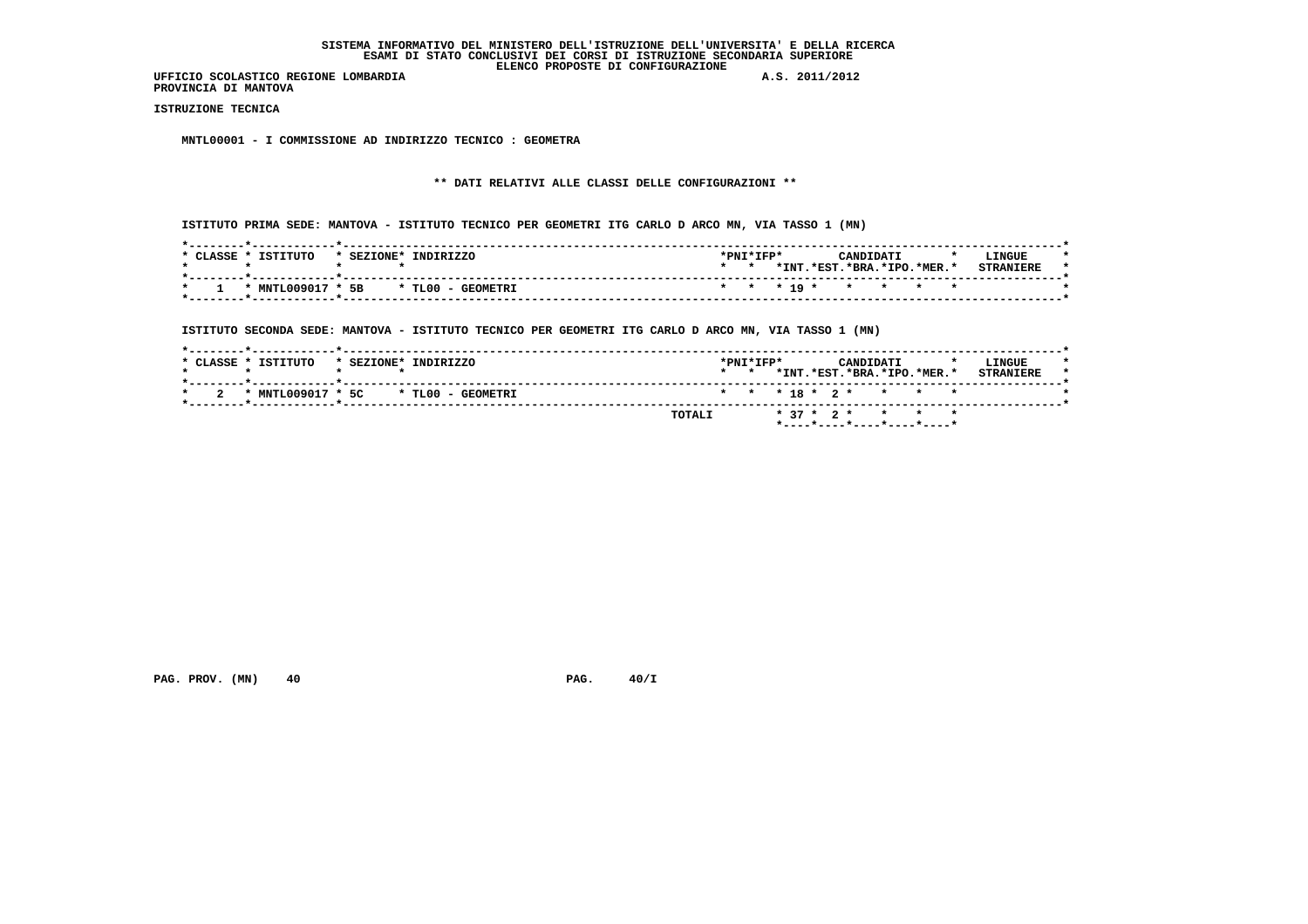**PROVINCIA DI MANTOVA**

 **ISTRUZIONE TECNICA**

 **MNTL01001 - I COMMISSIONE AD INDIRIZZO TECNICO : GEOMETRA**

# **\*\* DATI RELATIVI ALLE CLASSI DELLE CONFIGURAZIONI \*\***

 **ISTITUTO PRIMA SEDE: MANTOVA - ISTITUTO TECNICO PER GEOMETRI ITG CARLO D ARCO MN, VIA TASSO 1 (MN)**

| CLASSE | ISTITUTO           | * SEZIONE* | INDIRIZZO                           | *PNI*IFP* |      | CANDIDATI                |  | LINGUE           |
|--------|--------------------|------------|-------------------------------------|-----------|------|--------------------------|--|------------------|
|        |                    |            |                                     |           | *INT | .*EST.*BRA.*IPO.*MER.*   |  | <b>CTDANTPDF</b> |
|        | * MNTL009017 * 5AS |            | * TL01 - GEOMETRI (PROGETTO CINOUE) |           |      | * * * 13 * 1 * * * * * T |  |                  |

 **ISTITUTO SECONDA SEDE: MANTOVA - ISTITUTO TECNICO PER GEOMETRI ITG CARLO D ARCO MN, VIA TASSO 1 (MN)**

|  | * CLASSE * ISTITUTO                                    | * SEZIONE* INDIRIZZO |  |  |  |        | $*$ PNT $*$ TFP $*$<br>$\star$ $\star$ |  |  | CANDIDATI | *INT.*EST.*BRA.*IPO.*MER.* |  | LINGUE<br><b>STRANTERE</b> |  |
|--|--------------------------------------------------------|----------------------|--|--|--|--------|----------------------------------------|--|--|-----------|----------------------------|--|----------------------------|--|
|  | * MNTL009017 * 5BS * TL01 - GEOMETRI (PROGETTO CINQUE) |                      |  |  |  |        |                                        |  |  |           | * * * 17 * * * * * * T     |  |                            |  |
|  |                                                        |                      |  |  |  | TOTALI |                                        |  |  |           | $* 30 * 1 * * * * * *$     |  |                            |  |

 **PAG. PROV. (MN) 41 PAG. 41/I**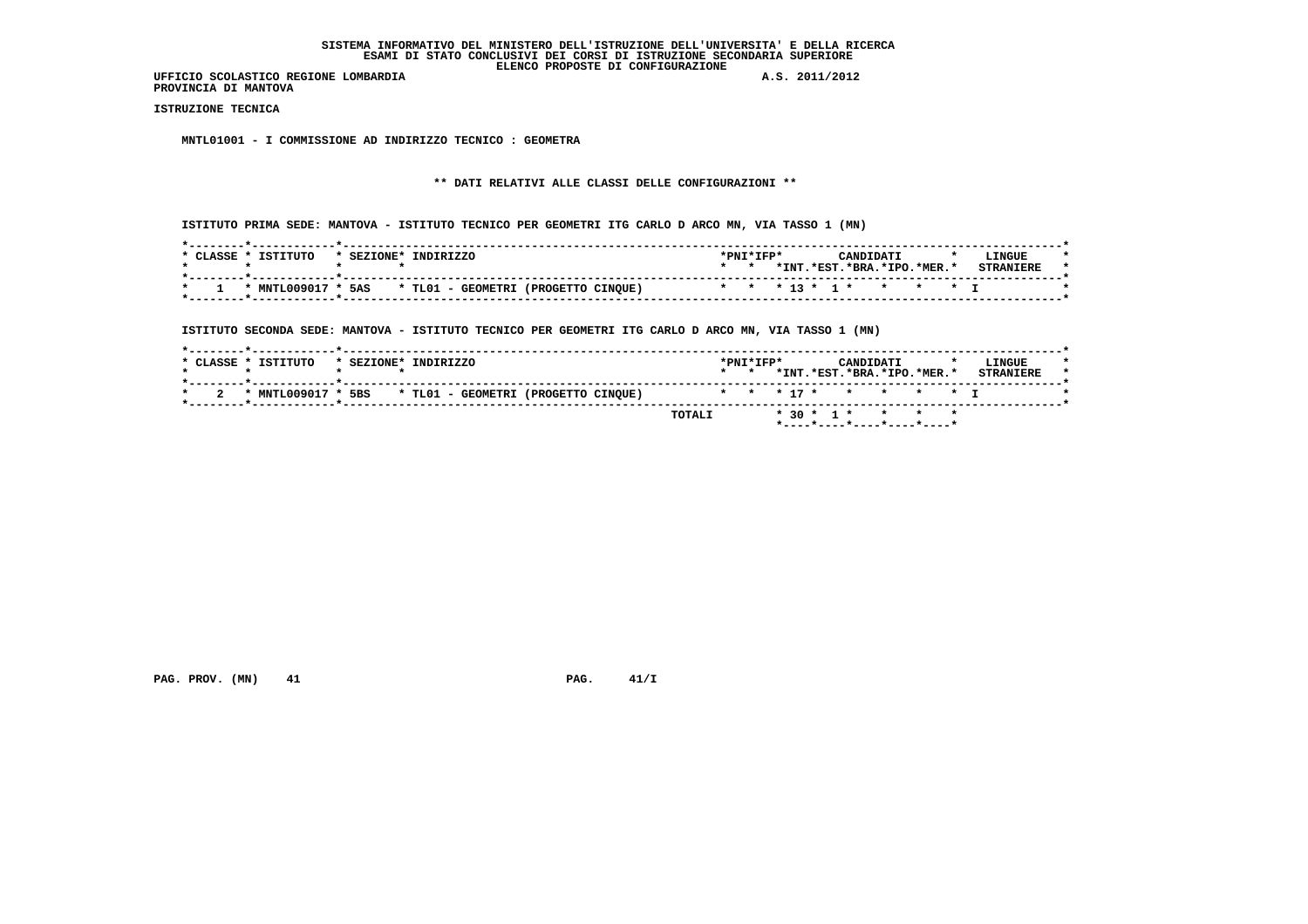**PROVINCIA DI MANTOVA**

 **ISTRUZIONE CLASSICA, SCIENTIFICA E MAGISTRALE**

 **MNISEX002 - II COMMISSIONE AD INDIRIZZO LINGUISTICO**

# **\*\* DATI RELATIVI ALLE CLASSI DELLE CONFIGURAZIONI \*\***

 **ISTITUTO PRIMA SEDE: OSTIGLIA - LICEO SCIENTIFICO LICEO OSTIGLIA, VIA VERONA 35 (MN)**

| $*$ CLASSE $*$ | TSTTTITO     | * SEZIONE* | TNDTRTZZO                                 | $*$ PNT $*$ TFP $*$ |  | CANDIDATI |                            | LINGUE                     |  |
|----------------|--------------|------------|-------------------------------------------|---------------------|--|-----------|----------------------------|----------------------------|--|
|                |              |            |                                           |                     |  |           | *INT.*EST.*BRA.*IPO.*MER.* | <b>STRANTERE</b>           |  |
|                | * MNPS002016 | 5L         | * ISEX - LINGUISTICO PROGETTO<br>"BROCCA" |                     |  |           |                            | * * * 10 * * * * * * T/S/T |  |
|                |              | $*$ 5CL    | * PC00 - CLASSICO                         |                     |  |           | * * * 7 * 2 * * * * T      |                            |  |

 **ISTITUTO SECONDA SEDE: OSTIGLIA - LICEO SCIENTIFICO LICEO OSTIGLIA, VIA VERONA 35 (MN)**

|                                              | $*$ PNT $*$ TFP $*$ | CANDIDATI                  | LINGUE<br><b>STRANTERE</b> |
|----------------------------------------------|---------------------|----------------------------|----------------------------|
|                                              |                     | *INT.*EST.*BRA.*IPO.*MER.* |                            |
| $*$ MNPS002016 $*$ 5A $*$ PS00 - SCIENTIFICO |                     | * * * 22 * * * * * T       |                            |

 **PAG. PROV. (MN) 42 PAG. 42/I**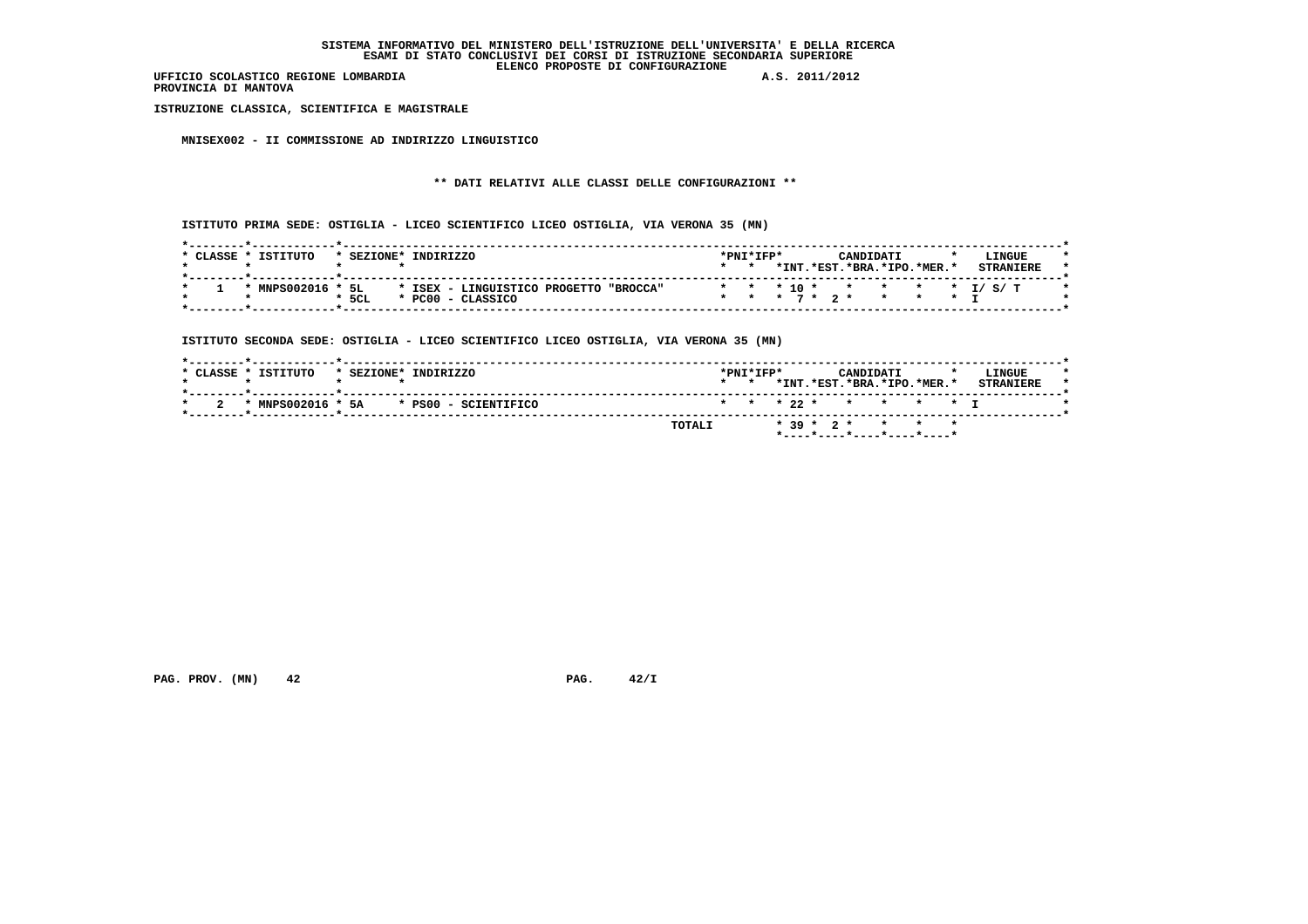**PROVINCIA DI MANTOVA**

 **ISTRUZIONE CLASSICA, SCIENTIFICA E MAGISTRALE**

 **MNPS00006 - VI COMMISSIONE AD INDIRIZZO SCIENTIFICO**

# **\*\* DATI RELATIVI ALLE CLASSI DELLE CONFIGURAZIONI \*\***

 **ISTITUTO PRIMA SEDE: OSTIGLIA - LICEO SCIENTIFICO LICEO OSTIGLIA, VIA VERONA 35 (MN)**

| CLASSE | ISTITUTO          | * SEZIONE* | INDIRIZZO            | $*PNT*TFP*$ |      |                        | <b>CANDIDATI</b>          |  | $\star$ | LINGUE           |  |
|--------|-------------------|------------|----------------------|-------------|------|------------------------|---------------------------|--|---------|------------------|--|
|        |                   |            |                      |             | *INT | .*EST.                 | $\cdot$ .*RRA.*TPO.*MER.* |  |         | <b>STRANTERE</b> |  |
|        | * MNPS002016 * 5B |            | * PS00 - SCIENTIFICO |             |      | * * * 22 * * * * * * I |                           |  |         |                  |  |

 **ISTITUTO SECONDA SEDE: OSTIGLIA - LICEO SCIENTIFICO LICEO OSTIGLIA, VIA VERONA 35 (MN)**

|                     |                                              | TOTALI          |                     |  |           | * 45 * * * * *             |                            |  |
|---------------------|----------------------------------------------|-----------------|---------------------|--|-----------|----------------------------|----------------------------|--|
|                     | $*$ MNPS002016 $*$ 5C $*$ PS00 - SCIENTIFICO |                 |                     |  |           | * x * * 23 * * * * * * T   |                            |  |
| * CLASSE * ISTITUTO | * SEZIONE* INDIRIZZO                         | $\star$ $\star$ | $*$ PNT $*$ TFP $*$ |  | CANDIDATI | *INT.*EST.*BRA.*IPO.*MER.* | LINGUE<br><b>STRANTERE</b> |  |

 **PAG. PROV. (MN) 43 PAG. 43/I**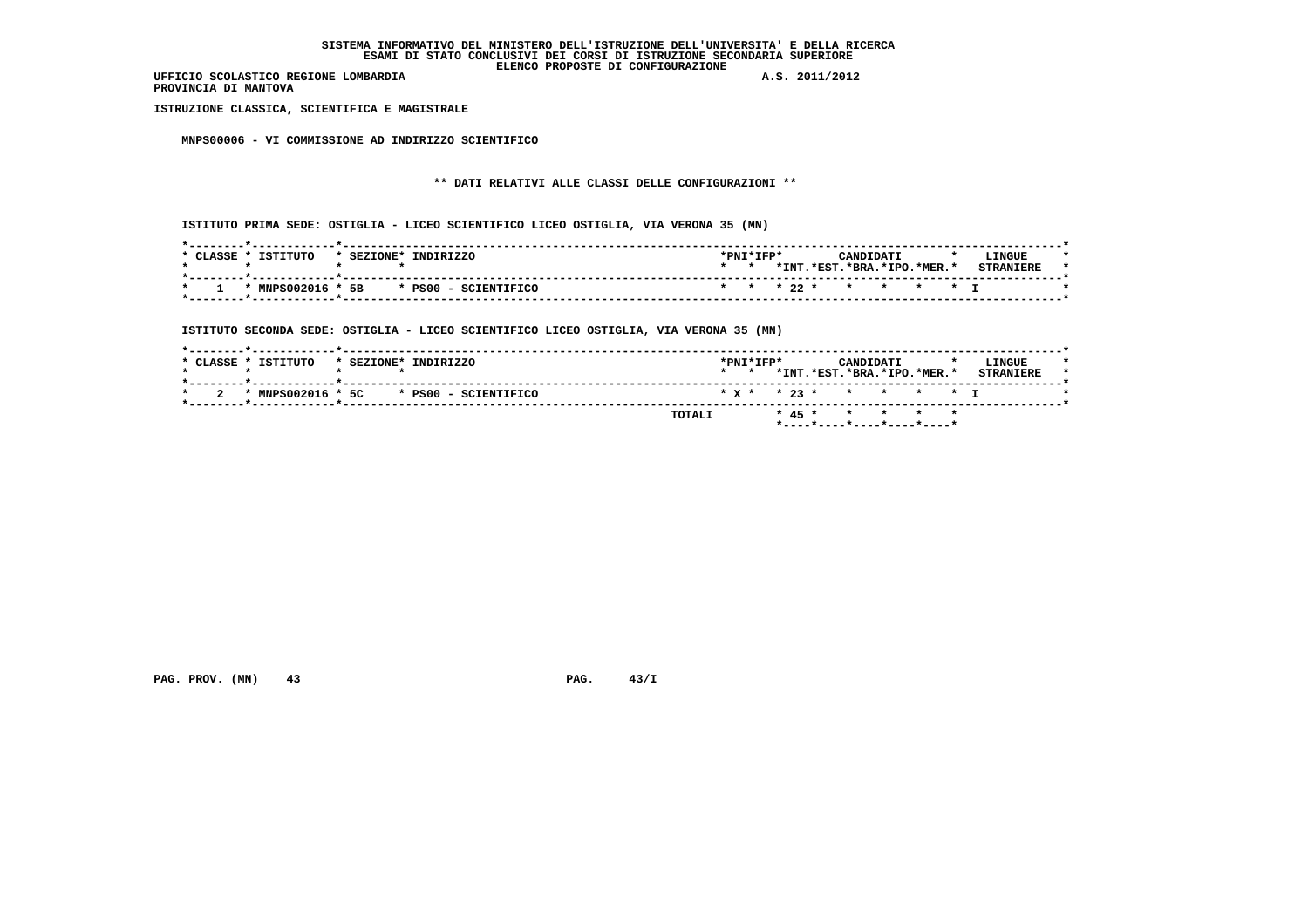**PROVINCIA DI MANTOVA**

 **ISTRUZIONE PROFESSIONALE**

 **MNRR9A001 - I COMMISSIONE AD INDIRIZZO PROFESSIONALE : TECNICO GESTIONE AZIENDALE LINGUISTICA**

 **\*\* DATI RELATIVI ALLE CLASSI DELLE CONFIGURAZIONI \*\***

 **ISTITUTO PRIMA SEDE: OSTIGLIA - IST PROF PER I SERVIZI COMMERCIALI IPSC OSTIGLIA, VIA ROMA N.1 (MN)**

| CLASSE | TSTTTITO       | SEZIONE*   | TNDTRTZZO |                                            |  |  |  | $*$ PNT $*$ TFP $*$ |            | CANDIDATI                  |  | LINGUE           |
|--------|----------------|------------|-----------|--------------------------------------------|--|--|--|---------------------|------------|----------------------------|--|------------------|
|        |                |            |           |                                            |  |  |  |                     |            | *INT.*EST.*BRA.*IPO.*MER.* |  | <b>STRANTERE</b> |
|        |                |            |           |                                            |  |  |  |                     |            |                            |  |                  |
|        | * MNRC006012 * | <b>5AO</b> |           | * RR9A - TECN. GEST. AZ. LING. (NUOVO ORD) |  |  |  |                     |            |                            |  |                  |
|        |                | $*5CO$     |           | * RR9T - TECN.DELLA GRAF.PUBBL. (NUO. ORD) |  |  |  |                     | $*$ 13 $*$ |                            |  |                  |
|        |                | $*5E0$     |           | * RR9S - TECNICO SER. SOCIALI (NUOVO ORD.) |  |  |  |                     |            |                            |  |                  |

 **ISTITUTO SECONDA SEDE: SAN BENEDETTO PO - IST PROF PER L'AGRICOLTURA E L'AMBIENTE IPA S.BENEDETTO PO, STRADA VILLA GARIBALDI,**

| * CLASSE * ISTITUTO | * SEZIONE* | INDIRIZZO                                                   | $*$ PNT $*$ TFP $*$<br>$\cdot$ |  | <b>CANDIDATI</b> | *INT. *EST. *BRA. *IPO. *MER. * | LINGUE<br><b>STRANTERE</b> |
|---------------------|------------|-------------------------------------------------------------|--------------------------------|--|------------------|---------------------------------|----------------------------|
|                     |            | * MNRA013016 * 5AS * RRCY - AGROTECNICO (NUOVO ORDINAMENTO) |                                |  |                  | * * * 19 * * * * * * T          |                            |
|                     |            | TOTALI                                                      |                                |  |                  | * 42 * 2 * * * *                |                            |

 **PAG. PROV. (MN) 44 PAG. 44/I**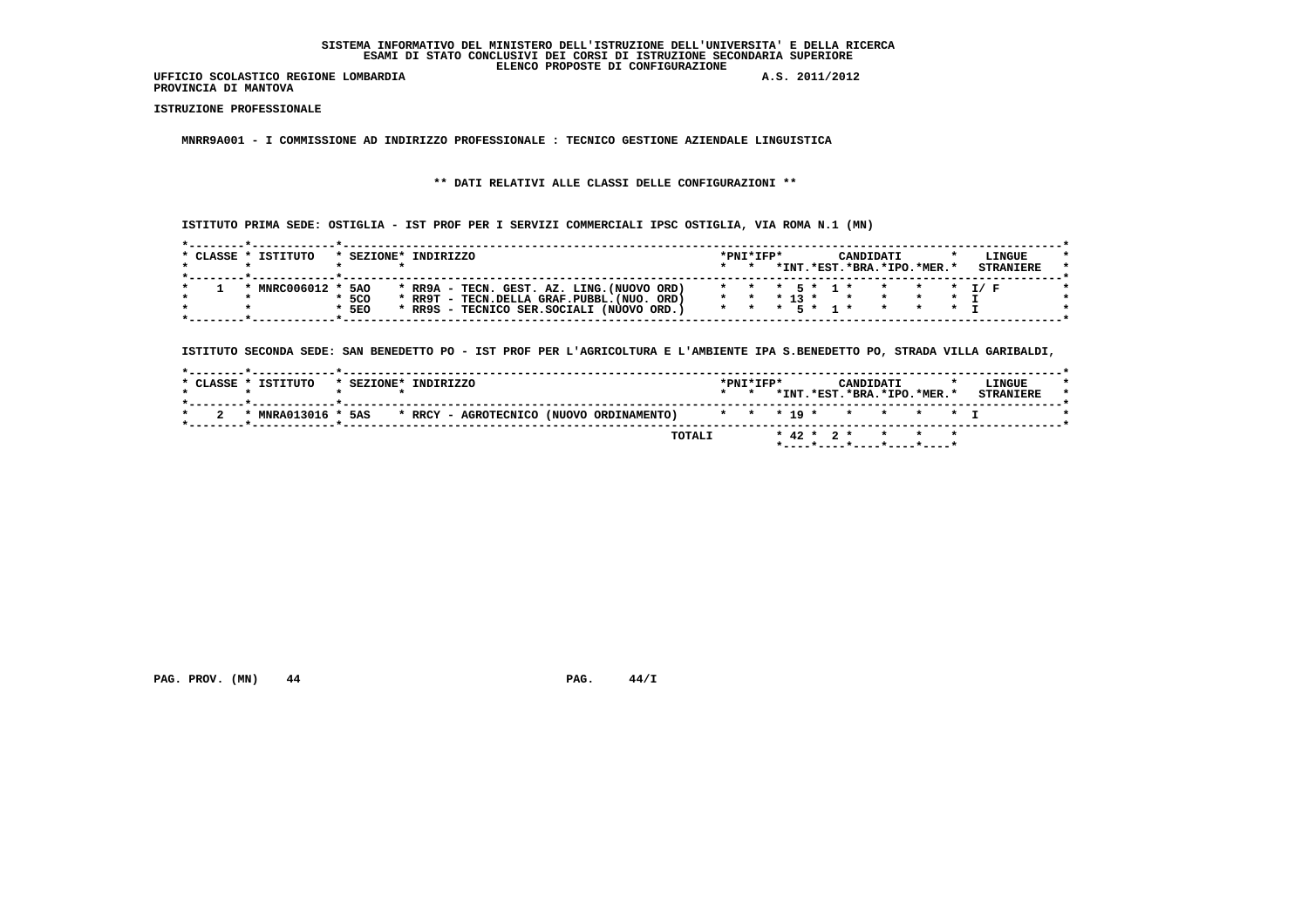**UFFICIO SCOLASTICO REGIONE LOMBARDIA A.S. 2011/2012 PROVINCIA DI MANTOVA**

 **ISTRUZIONE TECNICA**

 **MNTF52001 - I COMMISSIONE AD INDIRIZZO TECNICO : PER. IND. LE CAPOTECNICO-SPECIALIZZ. NE:MECCANICA**

 **\*\* DATI RELATIVI ALLE CLASSI DELLE CONFIGURAZIONI \*\***

 **ISTITUTO PRIMA SEDE: OSTIGLIA - ISTITUTO TECNICO INDUSTRIALE ITIS OSTIGLIA, VIA COLLODI 24/26 (MN)**

| CLASSE | TSTTTUTO     | * SEZIONE* | INDIRIZZO                                       |           | *PNI*IFP* |       |       | CANDIDATI                |  |                | LINGUE |  |
|--------|--------------|------------|-------------------------------------------------|-----------|-----------|-------|-------|--------------------------|--|----------------|--------|--|
|        |              |            |                                                 |           |           | *INT. | .*EST | $.*BRA.*IPO.*MER.*$      |  |                |        |  |
|        | * MNTF002018 |            | 5MA * TF52 - MECCANICA                          |           |           |       |       | * * * 10 * 2 * * * * * I |  |                |        |  |
|        |              | $*$ 5 INF  | $*$ TF45 -<br>PROGETTO<br>"ABACIIS"-TNFORMATICA | * * * 7 * |           |       |       |                          |  | $\star$ $\tau$ |        |  |

 **ISTITUTO SECONDA SEDE: SERMIDE - ISTITUTO TECNICO PER GEOMETRI ITG SERMIDE, PIAZZA IV NOVEMBRE 17 (MN)**

| * CLASSE * ISTITUTO | * SEZIONE* | INDIRIZZO                               |        |                        | $*$ PNT $*$ TFP $*$ |  | <b>CANDIDATI</b><br>*INT.*EST.*BRA.*IPO.*MER.* |  | LINGUE<br><b>STRANTERE</b> |
|---------------------|------------|-----------------------------------------|--------|------------------------|---------------------|--|------------------------------------------------|--|----------------------------|
| * MNTL00201C *      |            | 5GA * TL01 - GEOMETRI (PROGETTO CINQUE) |        | * * * 11 * * * * * * T |                     |  |                                                |  |                            |
|                     |            |                                         | TOTALI |                        |                     |  | * 28 * 2 * * * * *                             |  |                            |

 **PAG. PROV. (MN) 45 PAG. 45/I**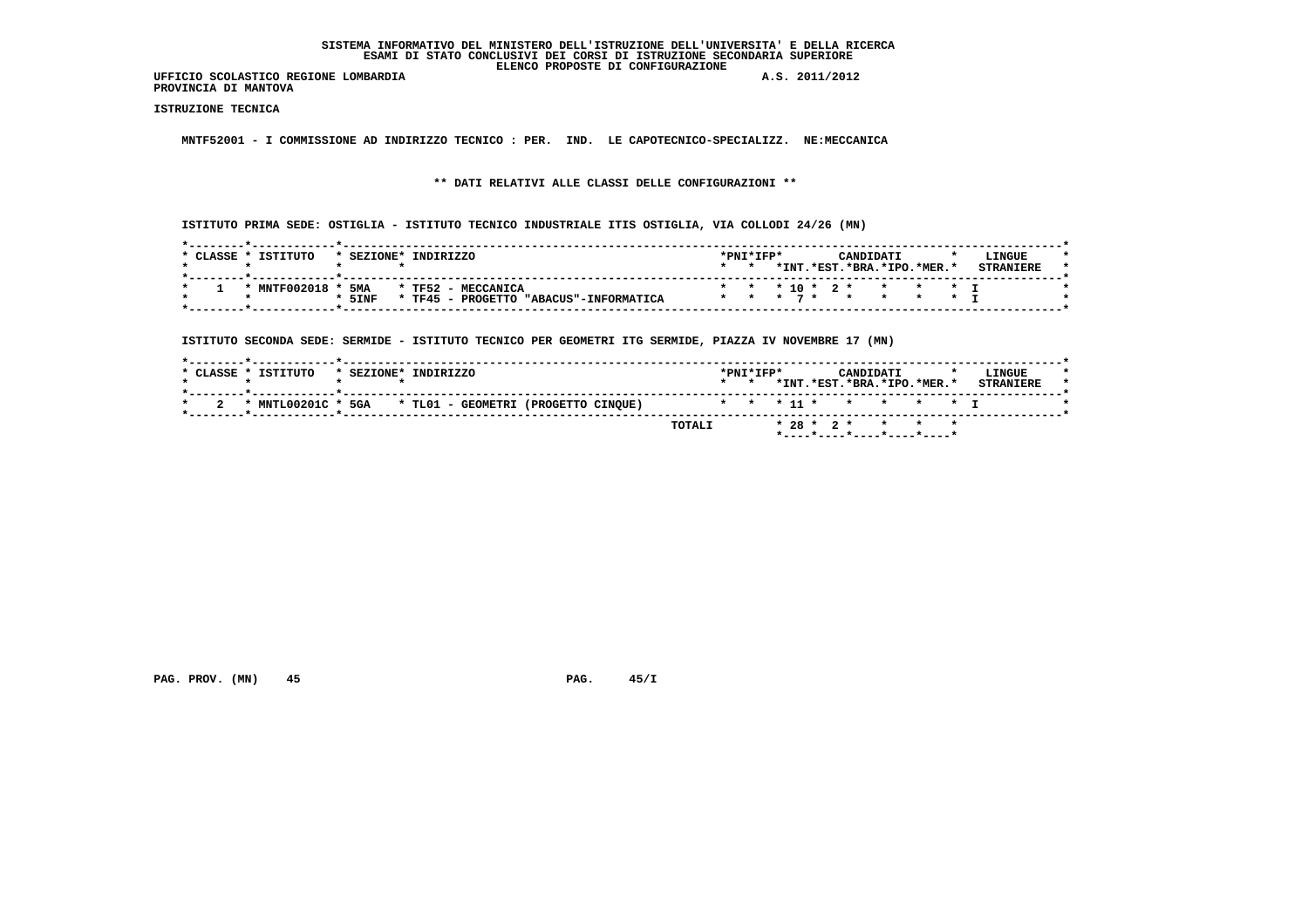**PROVINCIA DI MANTOVA**

 **ISTRUZIONE PROFESSIONALE**

 **MNRR9R001 - I COMMISSIONE AD INDIRIZZO PROFESSIONALE : TECNICO DEI SERVIZI DELLA RISTORAZIONE**

# **\*\* DATI RELATIVI ALLE CLASSI DELLE CONFIGURAZIONI \*\***

 **ISTITUTO PRIMA SEDE: POGGIO RUSCO - IST PROF PER I SERVIZI COMMERCIALI IPSAR POGGIO RUSCO, LARGO LENNEDY (MN)**

| CLASSE * | TSTTTITO     | * SEZIONE*   | INDIRIZZO |  |  |                                           |  | $*PNT*TFP*$ |         |        | CANDIDATI                  |                     |           |  | LINGUE |  |
|----------|--------------|--------------|-----------|--|--|-------------------------------------------|--|-------------|---------|--------|----------------------------|---------------------|-----------|--|--------|--|
|          |              |              |           |  |  |                                           |  |             | $*$ TNT | .*EST. |                            | $.*RRA.*TPO.*MFR.*$ |           |  |        |  |
|          |              |              |           |  |  |                                           |  |             |         |        |                            |                     |           |  |        |  |
|          | * MNRC006023 | <b>5APIF</b> |           |  |  | * RR9R - TECNICO SER. RISTOR. (NUOVO ORD) |  |             |         |        | * * * 19 * 2 * * * * * I/F |                     |           |  |        |  |
|          |              | * 5AIT       |           |  |  | RR9R - TECNICO SER, RISTOR, (NUOVO ORD)   |  |             |         |        | * * * 7 * *                |                     | * * * T/T |  |        |  |
|          |              |              |           |  |  |                                           |  |             |         |        |                            |                     |           |  |        |  |

 **ISTITUTO SECONDA SEDE: POGGIO RUSCO - IST PROF PER I SERVIZI COMMERCIALI IPSAR POGGIO RUSCO, LARGO LENNEDY (MN)**

| * CLASSE * ISTITUTO | * SEZIONE* INDIRIZZO                                                                      | $\star$ $\star$ | *INT.*EST.*BRA.*IPO.*MER.* | LINGUE<br><b>STRANTERE</b> |
|---------------------|-------------------------------------------------------------------------------------------|-----------------|----------------------------|----------------------------|
|                     | * MNRC006023 * 5CPIF * RR9Q - TECNICO SERV. TURIS.(NUOVO ORD.) * * * 10 * * * * * * * I/F |                 |                            |                            |
|                     | * 5CPIT * RR9Q - TECNICO SERV. TURIS. (NUOVO ORD.) * * * 2 * * * * * * * I/ T             |                 |                            |                            |

 **PAG. PROV.** (MN) 46 **PAG. 46/I**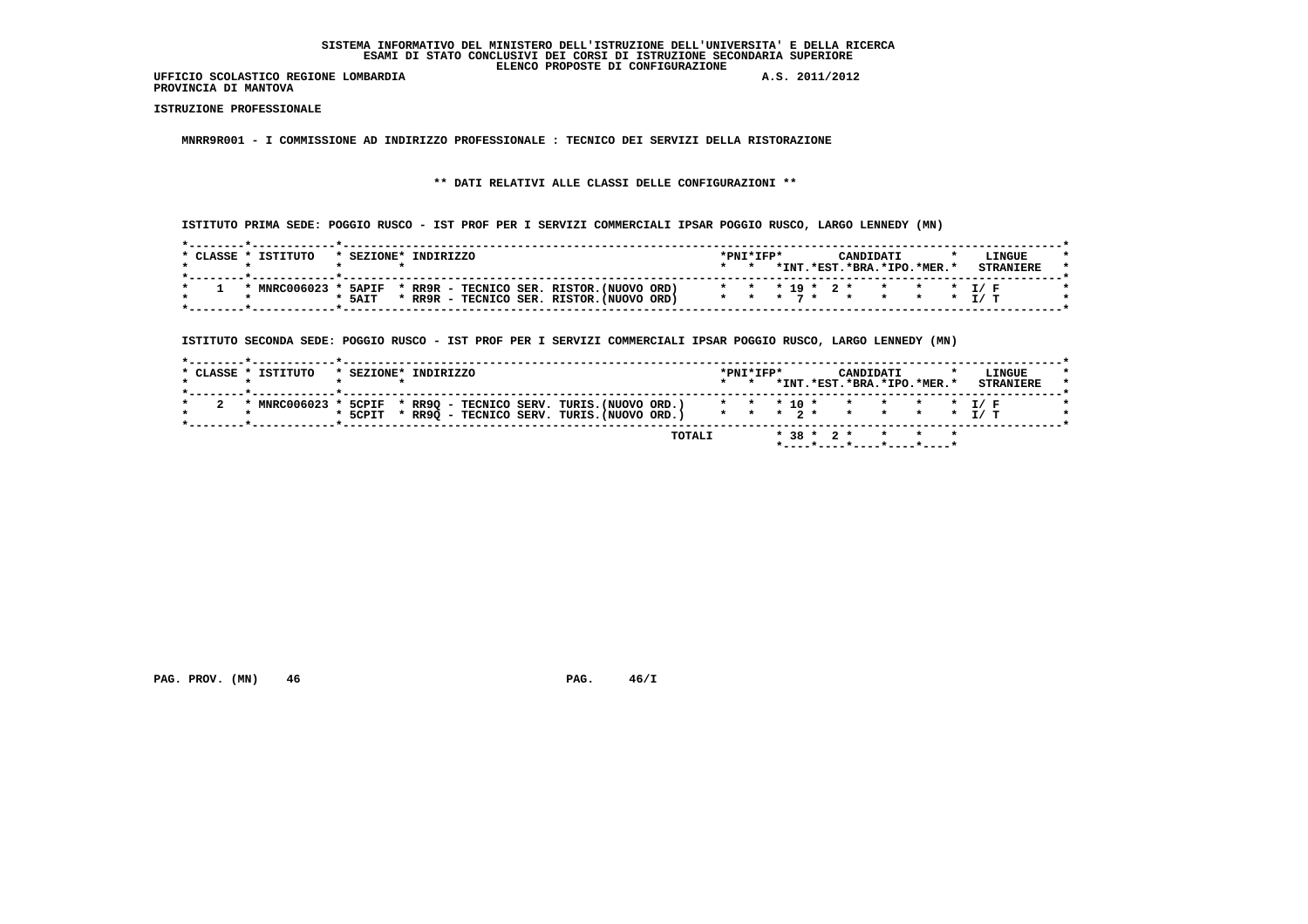**PROVINCIA DI MANTOVA**

 **ISTRUZIONE CLASSICA, SCIENTIFICA E MAGISTRALE**

 **MNIA44002 - II COMMISSIONE AD INDIRIZZO MAGISTRALE : DURATA QUINQUENNALE**

 **\*\* DATI RELATIVI ALLE CLASSI DELLE CONFIGURAZIONI \*\***

 **ISTITUTO PRIMA SEDE: SUZZARA - ISTITUTO MAGISTRALE IST.MAG.LE SUZZARA, VIA MANTOVA,13 (MN)**

| ISTITUTO<br><b>CLASSE</b> | INDIRIZZO<br>* SEZIONE*  | *PNI*IFP* |       | CANDIDATI |                          | LINGUE           |
|---------------------------|--------------------------|-----------|-------|-----------|--------------------------|------------------|
|                           |                          |           | *INT. |           | .*EST.*BRA.*IPO.*MER.*   | <b>CTDANTPDF</b> |
| * MNPM00101B * 5SA        | * IA44 - SCIENZE SOCIALI |           |       |           | * * * 17 * 2 * * * * 1/F |                  |

 **ISTITUTO SECONDA SEDE: SUZZARA - ISTITUTO MAGISTRALE IST.MAG.LE SUZZARA, VIA MANTOVA,13 (MN)**

| $*$ CLASSE $*$ . | TSTTTITO       | * SEZIONE* | INDIRIZZO                | $\star$ $\star$ | $*$ PNT $*$ TFP $*$ |                  | CANDIDATI | *INT.*EST.*BRA.*IPO.*MER.* |  | LINGUE<br><b>STRANIERE</b> |  |
|------------------|----------------|------------|--------------------------|-----------------|---------------------|------------------|-----------|----------------------------|--|----------------------------|--|
|                  | * MNPM00101B * | 5SB        | * IA44 - SCIENZE SOCIALI |                 |                     |                  |           |                            |  | * * * 18 * * * * * * I/F   |  |
|                  |                |            | TOTALI                   |                 |                     | $*$ 35 $*$ 2 $*$ |           | * * *                      |  |                            |  |

 **PAG. PROV. (MN) 47 PAG. 47/I**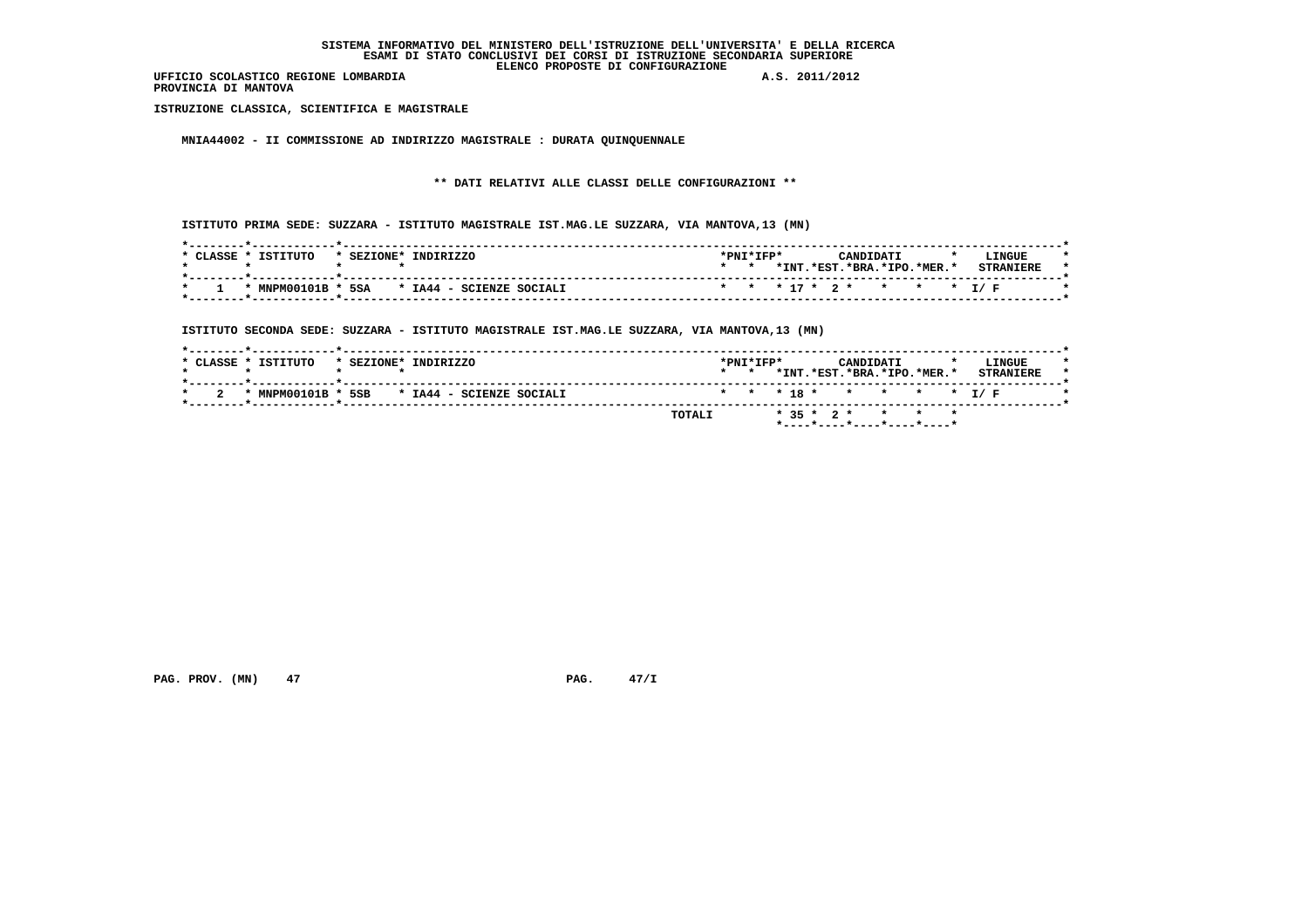**PROVINCIA DI MANTOVA**

 **ISTRUZIONE CLASSICA, SCIENTIFICA E MAGISTRALE**

 **MNIC60001 - I COMMISSIONE AD INDIRIZZO LINGUISTICO**

# **\*\* DATI RELATIVI ALLE CLASSI DELLE CONFIGURAZIONI \*\***

 **ISTITUTO PRIMA SEDE: SUZZARA - ISTITUTO MAGISTRALE IST.MAG.LE SUZZARA, VIA MANTOVA,13 (MN)**

| CLASSE | TSTTTITO | * SEZIONE* | TNDTRTZZO                               | $*$ PNT $*$ TFP $*$ |  | CANDIDATI                  |  | LINGUE                           |  |
|--------|----------|------------|-----------------------------------------|---------------------|--|----------------------------|--|----------------------------------|--|
|        |          |            |                                         |                     |  | *INT.*EST.*BRA.*IPO.*MER.* |  | <b>STRANTFRE</b>                 |  |
|        |          |            | * MNPM00101B * 5LA * IC60 - LINGUISTICO |                     |  |                            |  | * * * 25 * 4 * * * * * I/F/T/S * |  |

 **ISTITUTO SECONDA SEDE: SUZZARA - ISTITUTO MAGISTRALE IST.MAG.LE SUZZARA, VIA MANTOVA,13 (MN)**

| * CLASSE * ISTITUTO | * SEZIONE* INDIRIZZO                    |        | $\star$ $\star$ | $*$ PNT $*$ TFP $*$ |  | CANDIDATI | *INT.*EST.*BRA.*IPO.*MER.* |  | LINGUE<br><b>STRANIERE</b> |  |
|---------------------|-----------------------------------------|--------|-----------------|---------------------|--|-----------|----------------------------|--|----------------------------|--|
|                     | * MNPM00101B * 5LB * IC60 - LINGUISTICO |        |                 |                     |  |           |                            |  | * * * 18 * * * * * * I/F/S |  |
|                     |                                         | TOTALI |                 |                     |  |           | $* 43 * 4 * * * * * * *$   |  |                            |  |

 **PAG. PROV. (MN) 48 PAG. 48/I**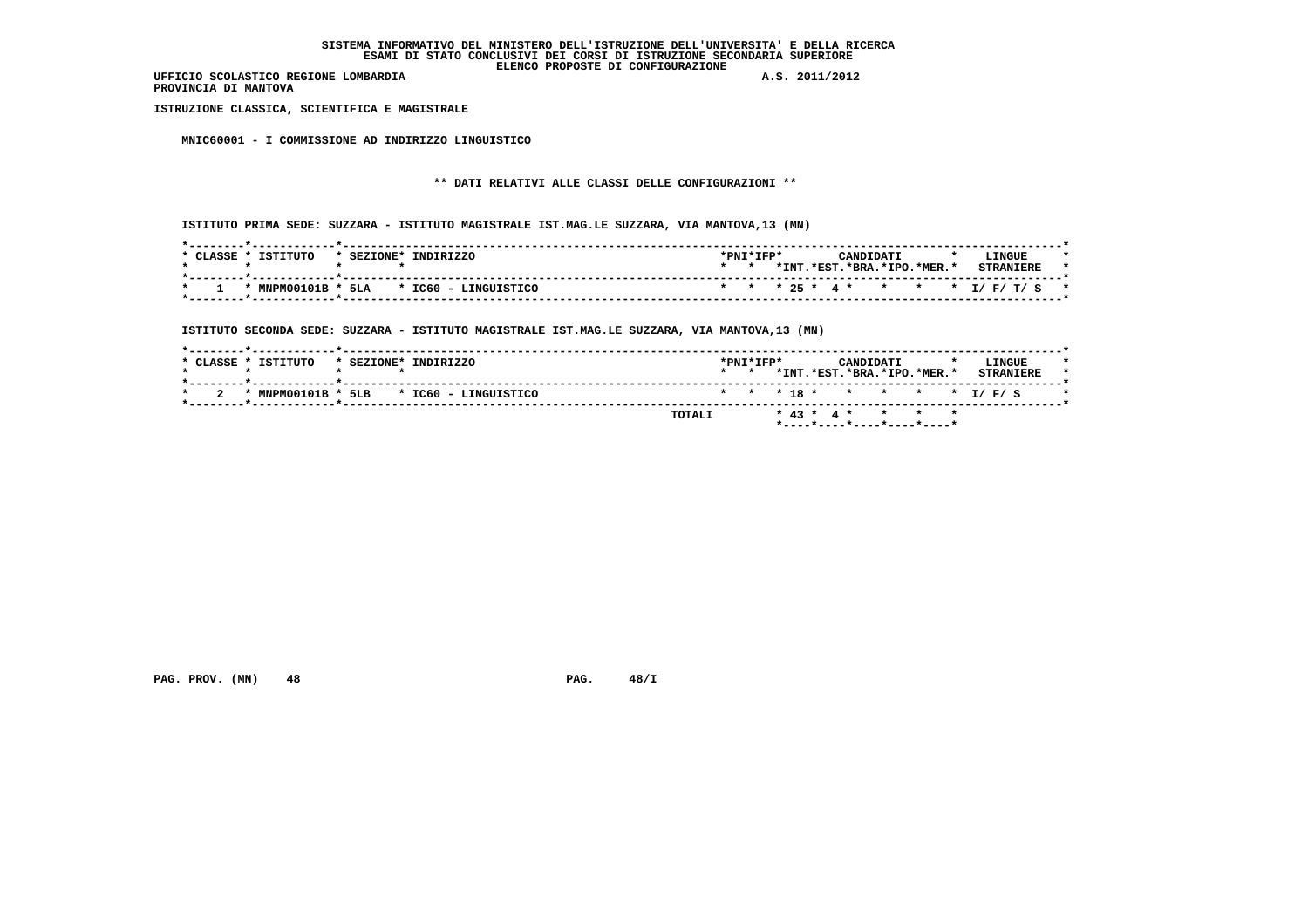**PROVINCIA DI MANTOVA**

 **ISTRUZIONE CLASSICA, SCIENTIFICA E MAGISTRALE**

 **MNIC61001 - I COMMISSIONE AD INDIRIZZO SCIENTIFICO**

# **\*\* DATI RELATIVI ALLE CLASSI DELLE CONFIGURAZIONI \*\***

 **ISTITUTO PRIMA SEDE: SUZZARA - ISTITUTO MAGISTRALE IST.MAG.LE SUZZARA, VIA MANTOVA,13 (MN)**

| ISTITUTO<br>CLASSE<br>* SEZIONE* | INDIRIZZO                               | *PNI*IFP* |       | CANDIDATI                |  | $\cdot$ | LINGUE           |
|----------------------------------|-----------------------------------------|-----------|-------|--------------------------|--|---------|------------------|
|                                  |                                         |           | *INT. | .*EST.*BRA.*IPO.*MER.*   |  |         | <b>CTDANTPDF</b> |
|                                  | * MNPM00101B * 5AS * IC61 - SCIENTIFICO |           |       | * * * 24 * 1 * * * * * T |  |         |                  |

 **ISTITUTO SECONDA SEDE: SUZZARA - ISTITUTO MAGISTRALE IST.MAG.LE SUZZARA, VIA MANTOVA,13 (MN)**

| * CLASSE * ISTITUTO |      | * SEZIONE* INDIRIZZO | $\star$ $\star$ | $*$ PNT $*$ TFP $*$ |  | CANDIDATI<br>*INT.*EST.*BRA.*IPO.*MER.* |  | LINGUE<br><b>STRANIERE</b> |  |
|---------------------|------|----------------------|-----------------|---------------------|--|-----------------------------------------|--|----------------------------|--|
| * $MNPM00101B$ *    | 5BST | * IC61 - SCIENTIFICO |                 |                     |  | * * * 18 * * * * * T                    |  |                            |  |
|                     |      | TOTALI               |                 |                     |  | * 42 * 1 * * * * *                      |  |                            |  |

 **PAG. PROV. (MN) 49 PAG. 49/I**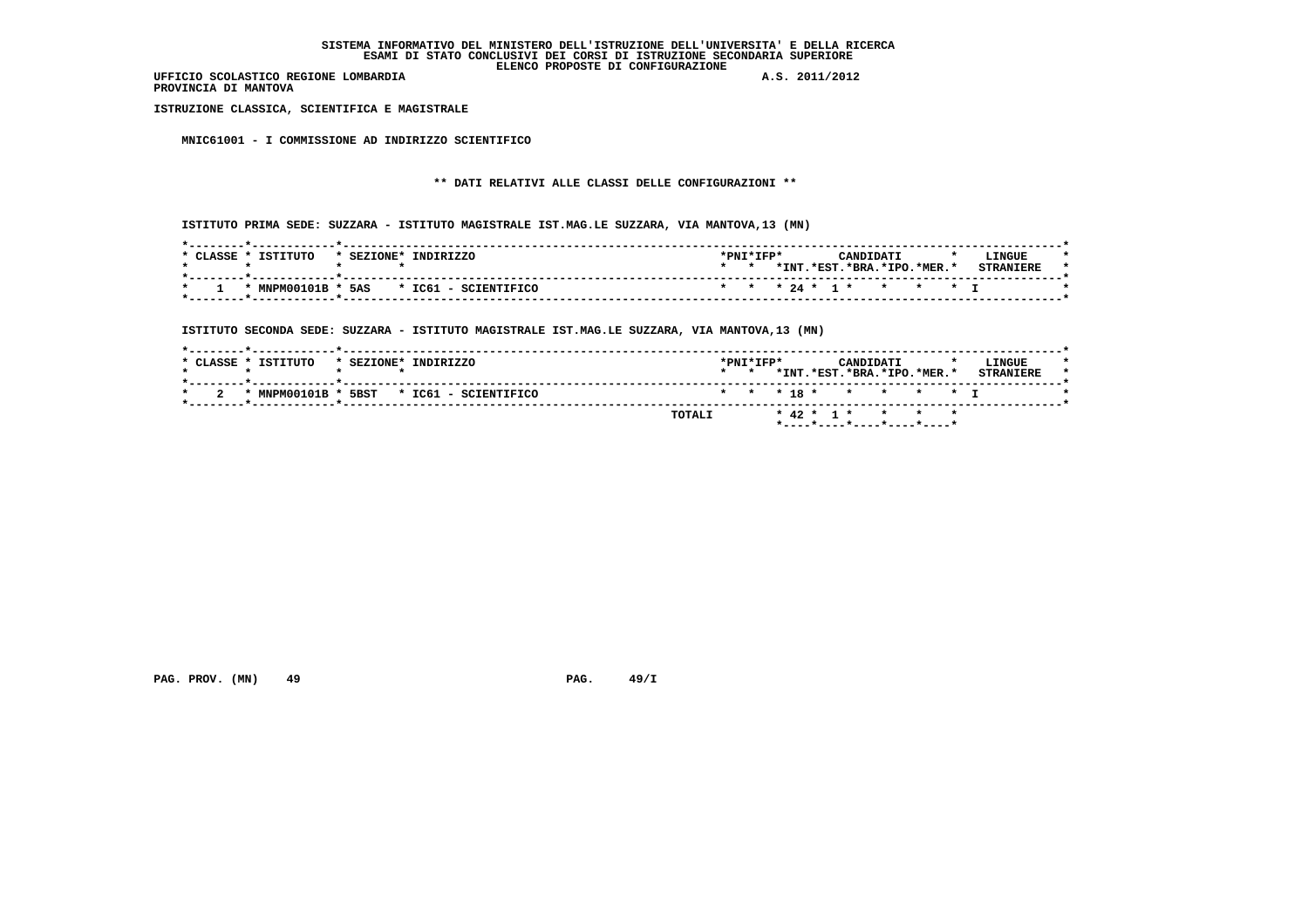**PROVINCIA DI MANTOVA**

 **ISTRUZIONE TECNICA**

 **MNTD00002 - II COMMISSIONE AD INDIRIZZO TECNICO : RAGIONIERE E PERITO COMMERCIALE**

 **\*\* DATI RELATIVI ALLE CLASSI DELLE CONFIGURAZIONI \*\***

 **ISTITUTO PRIMA SEDE: SUZZARA - ISTITUTO TECNICO COMMERCIALE ITC SUZZARA, VIA MANTOVA, 13 (MN)**

| * CLASSE * | TSTTTITO | * SEZIONE* INDIRIZZO                                      | *PNI*IFP* |      | CANDIDATI              |  | LINGUE                   |  |
|------------|----------|-----------------------------------------------------------|-----------|------|------------------------|--|--------------------------|--|
|            |          |                                                           |           | *INT | .*RST.*BRA.*TPO.*MER.* |  | <b>CTDANTEDE</b>         |  |
|            |          |                                                           |           |      |                        |  |                          |  |
|            |          | * MNTD001016 * 5AI * TD00 - GIURIDICO ECONOMICO AZIENDALE |           |      |                        |  | * * * 25 * * * * * I/F/T |  |
|            |          |                                                           |           |      |                        |  |                          |  |

 **ISTITUTO SECONDA SEDE: SUZZARA - ISTITUTO TECNICO COMMERCIALE ITC SUZZARA, VIA MANTOVA, 13 (MN)**

|  | * CLASSE * ISTITUTO | * SEZIONE* INDIRIZZO |  |                                           |  |                          | $\star$ $\star$ | $*$ PNT $*$ TFP $*$ |  | CANDIDATI |  | *INT.*EST.*BRA.*IPO.*MER.* | LINGUE<br><b>STRANIERE</b> |  |
|--|---------------------|----------------------|--|-------------------------------------------|--|--------------------------|-----------------|---------------------|--|-----------|--|----------------------------|----------------------------|--|
|  | * MNTD001016 *      |                      |  | 5AM * TD14 - PROGRAMMATORI PROG. MERCURIO |  | * * * 30 * 2 * * * * * T |                 |                     |  |           |  |                            |                            |  |
|  |                     |                      |  |                                           |  | TOTALI                   |                 |                     |  |           |  | * 55 * 2 * * * *           |                            |  |

 **PAG. PROV. (MN)** 50 **PAG. 50/I**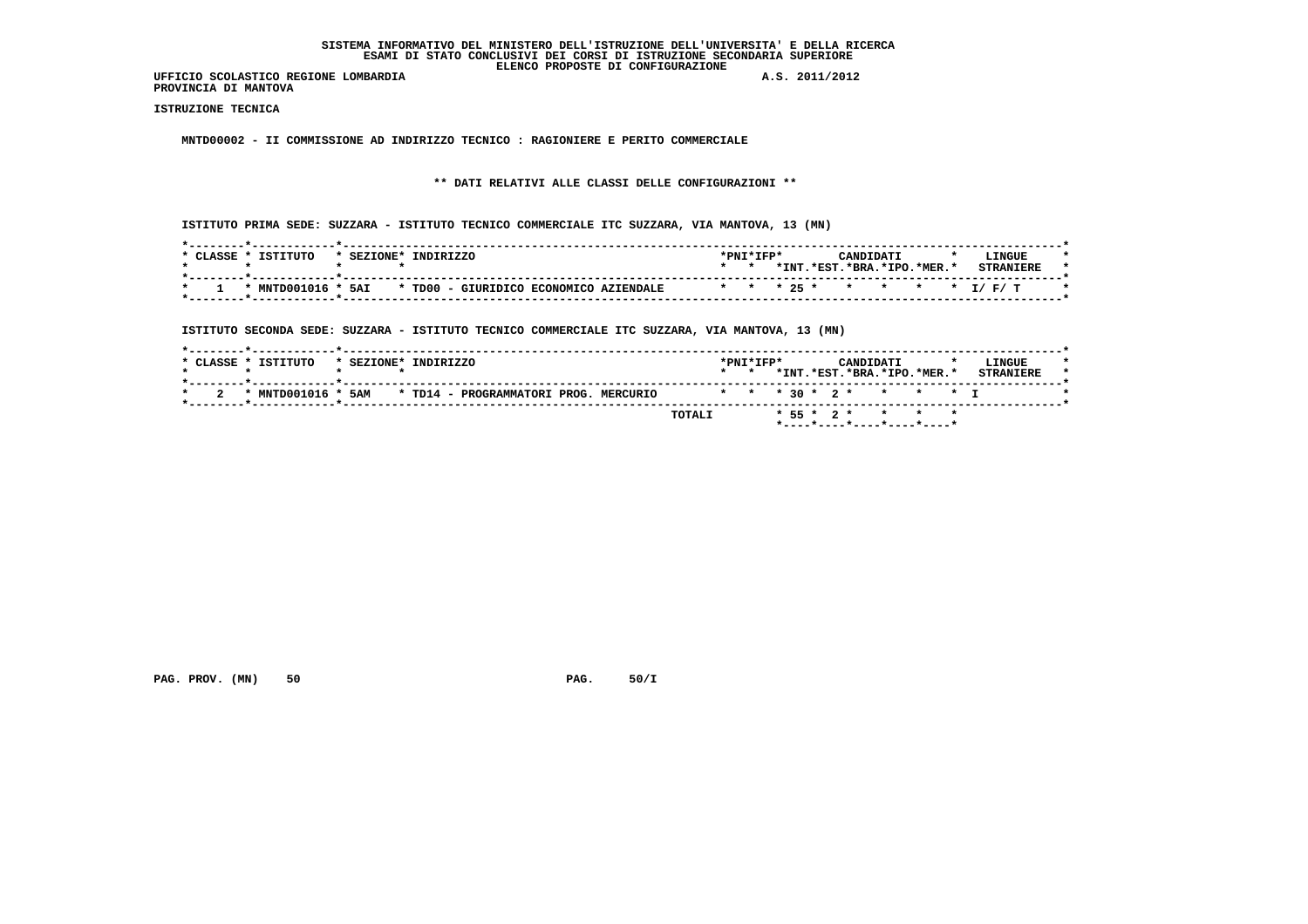**PROVINCIA DI MANTOVA**

 **ISTRUZIONE CLASSICA, SCIENTIFICA E MAGISTRALE**

 **MNIA44004 - IV COMMISSIONE AD INDIRIZZO MAGISTRALE : DURATA QUINQUENNALE**

 **\*\* DATI RELATIVI ALLE CLASSI DELLE CONFIGURAZIONI \*\***

 **ISTITUTO PRIMA SEDE: VIADANA - LICEO SCIENTIFICO LS E.SANFELICE, VIA VANONI 21 (MN)**

| CLASSE | <b>TSTITUTO</b> | * SEZIONE* | TNDTRTZZO    |                          | *PNI*IFP* |  |       |       | CANDIDATI               |  | <b>LTNGUE</b>            |  |
|--------|-----------------|------------|--------------|--------------------------|-----------|--|-------|-------|-------------------------|--|--------------------------|--|
|        |                 |            |              |                          |           |  | *INT. | .*EST | $.*BRA.*IPO.*MER.*$     |  |                          |  |
|        |                 |            |              |                          |           |  |       |       |                         |  |                          |  |
|        | * MNPS007019 *  | 5KIF       |              | * IA44 - SCIENZE SOCIALI |           |  |       |       | * * * 9 * * * * * * T/F |  |                          |  |
|        |                 | * 5KIT     | $*$ TA44 $-$ | SCIENZE SOCIALI          |           |  |       |       |                         |  | * * * 4 * * * * * * T/ T |  |
|        |                 |            |              |                          |           |  |       |       |                         |  |                          |  |

 **ISTITUTO SECONDA SEDE: VIADANA - IST PROF INDUSTRIA E ARTIGIANATO IPSIA VIADANA, VIA ROMA S.N.C. (MN)**

| * CLASSE * ISTITUTO | * SEZIONE* INDIRIZZO                                                                   |        | $*$ PNT $*$ TFP $*$ |  | CANDIDATI | *INT.*EST.*BRA.*IPO.*MER.* | LINGUE<br><b>STRANTERE</b> |
|---------------------|----------------------------------------------------------------------------------------|--------|---------------------|--|-----------|----------------------------|----------------------------|
|                     | * MNRI004013 * 5AE * RR9J - TECNICO DELLE IND.EL. (NUOVO ORD) * * * 17 * * * * * * * I |        |                     |  |           |                            |                            |
|                     |                                                                                        | TOTALI |                     |  |           | $* 30 * * * * * * * *$     |                            |

 **PAG. PROV. (MN)** 51 **PAG. 51/I**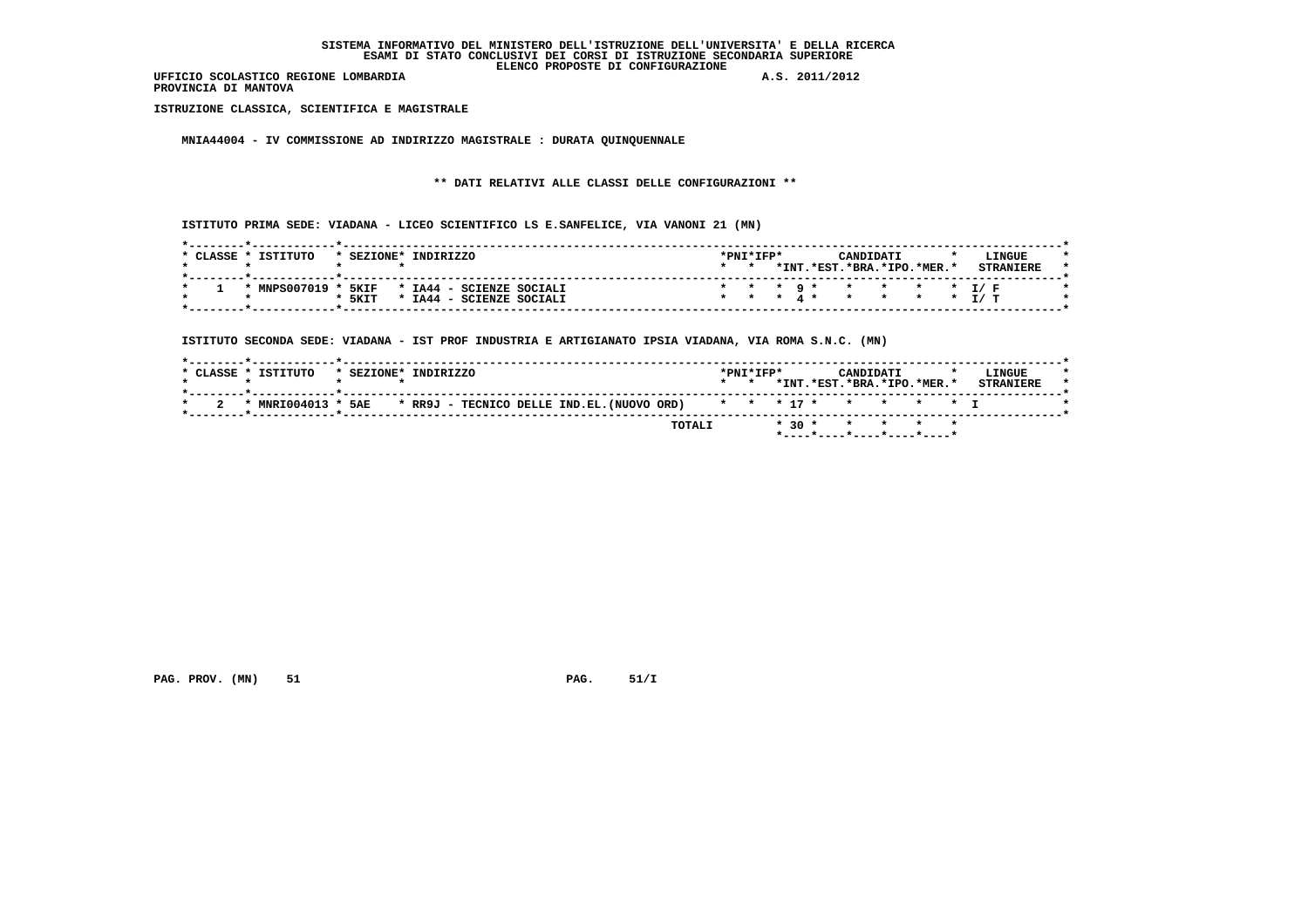**PROVINCIA DI MANTOVA**

 **ISTRUZIONE CLASSICA, SCIENTIFICA E MAGISTRALE**

 **MNPS00007 - VII COMMISSIONE AD INDIRIZZO SCIENTIFICO**

# **\*\* DATI RELATIVI ALLE CLASSI DELLE CONFIGURAZIONI \*\***

 **ISTITUTO PRIMA SEDE: VIADANA - LICEO SCIENTIFICO LS E.SANFELICE, VIA VANONI 21 (MN)**

| CLASSE. | TSTTTITO | * SEZIONE* | TNDTRTZZO                                | $*$ PNT $*$ TFP $*$ |  | CANDIDATI                  |  | LINGUE           |  |
|---------|----------|------------|------------------------------------------|---------------------|--|----------------------------|--|------------------|--|
|         |          |            |                                          |                     |  | *INT.*EST.*BRA.*IPO.*MER.* |  | <b>STRANTFRE</b> |  |
|         |          |            | * MNPS007019 * 5ASC * PS00 - SCIENTIFICO |                     |  | * x * * 25 * * * * * * T   |  |                  |  |

 **ISTITUTO SECONDA SEDE: VIADANA - LICEO SCIENTIFICO LS E.SANFELICE, VIA VANONI 21 (MN)**

|  |  | $*$ MNPS007019 $*$ 5BSCIF $*$ PS00 - SCIENTIFICO |  |  |  |  |  | * * * 25 * * * * * * I/F |
|--|--|--------------------------------------------------|--|--|--|--|--|--------------------------|
|  |  | * 5BSCIT * PS00 - SCIENTIFICO                    |  |  |  |  |  | * * * 2 * * * * * T/ T   |

 **PAG. PROV. (MN) 52 PAG. 52/I**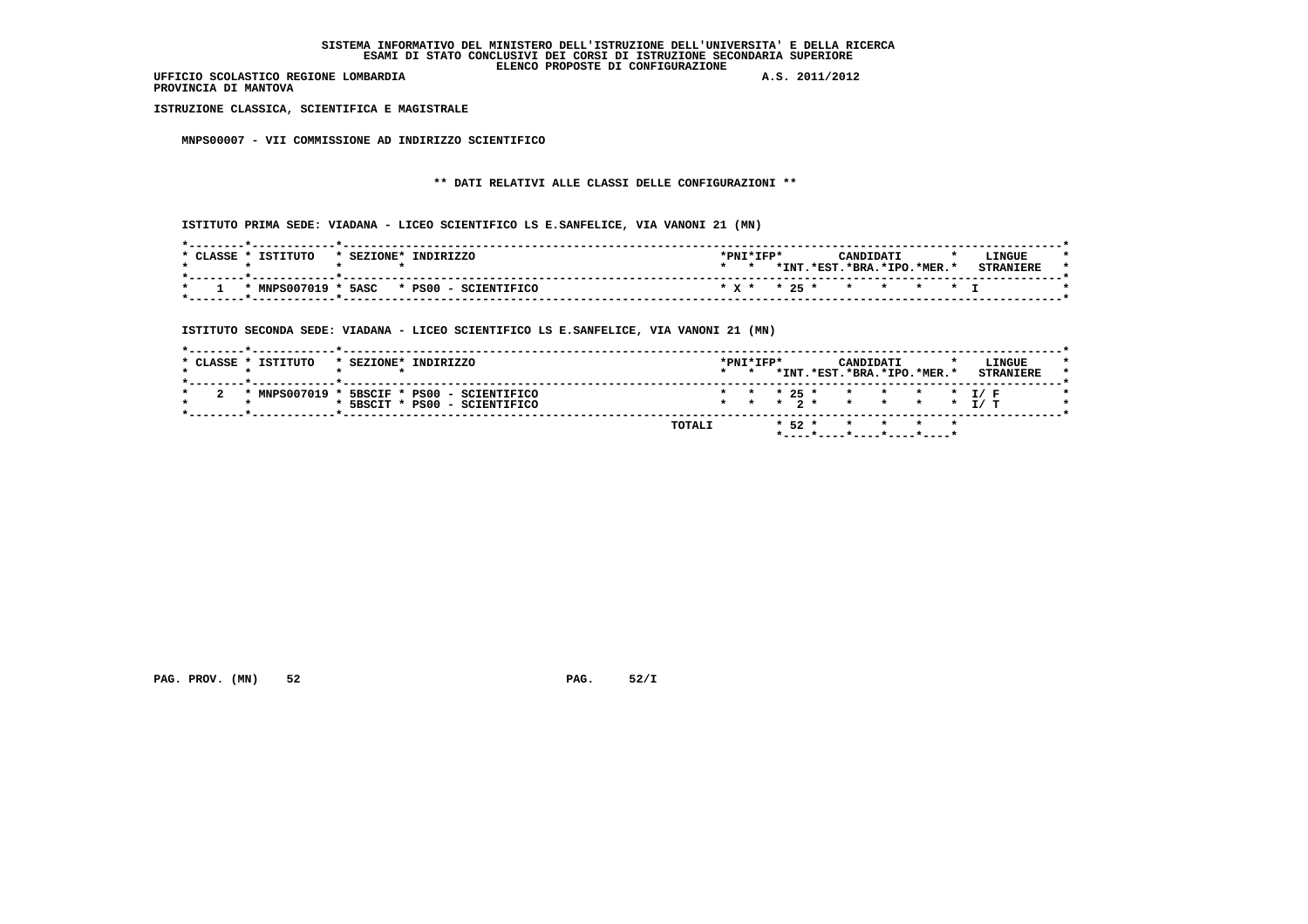**PROVINCIA DI MANTOVA**

 **ISTRUZIONE PROFESSIONALE**

 **MNRR9S002 - II COMMISSIONE AD INDIRIZZO PROFESSIONALE : TECNICO SERVIZI SOCIALI**

 **\*\* DATI RELATIVI ALLE CLASSI DELLE CONFIGURAZIONI \*\***

 **ISTITUTO PRIMA SEDE: VIADANA - IST PROF PER I SERVIZI SOCIALI IPSS VIADANA, VIA ROMA S.N.C. (MN)**

| CLASSE * | <b>TSTITITO</b> |       | * SEZIONE* | INDIRIZZO                                 |  |  |                                                                    | $*PNT*TFP*$ |          |          | CANDIDATI           |  | LINGUE |  |
|----------|-----------------|-------|------------|-------------------------------------------|--|--|--------------------------------------------------------------------|-------------|----------|----------|---------------------|--|--------|--|
|          |                 |       |            |                                           |  |  |                                                                    |             | $*$ TNT  | $.*EST.$ | $.*RRA.*TPO.*MFR.*$ |  |        |  |
|          |                 |       |            |                                           |  |  |                                                                    |             |          |          |                     |  |        |  |
|          | * $MNEF004014$  |       | <b>5AA</b> |                                           |  |  | * RR9S - TECNICO SER.SOCIALI (NUOVO ORD.) * * * 16 * * * * * * * I |             |          |          |                     |  |        |  |
|          |                 | * 5AM |            | * RR9L - TECNICO IN. MECCAN. (NUOVO ORD.) |  |  |                                                                    |             | $* 11 *$ |          |                     |  |        |  |
|          |                 |       |            |                                           |  |  |                                                                    |             |          |          |                     |  |        |  |

 **ISTITUTO SECONDA SEDE: VIADANA - IST PROF PER I SERVIZI SOCIALI IPSS VIADANA, VIA ROMA S.N.C. (MN)**

| * MNRF004014 * | 5SA<br>* 5SM |  | * RR9S - TECNICO SER.SOCIALI (NUOVO ORD.)<br>* RR9L - TECNICO IN. MECCAN. (NUOVO ORD.) | * * * * * * * * * T |  |  | * * * 10 * * * * * * T |  |  |
|----------------|--------------|--|----------------------------------------------------------------------------------------|---------------------|--|--|------------------------|--|--|

 **PAG. PROV. (MN) 53 PAG. 53/I**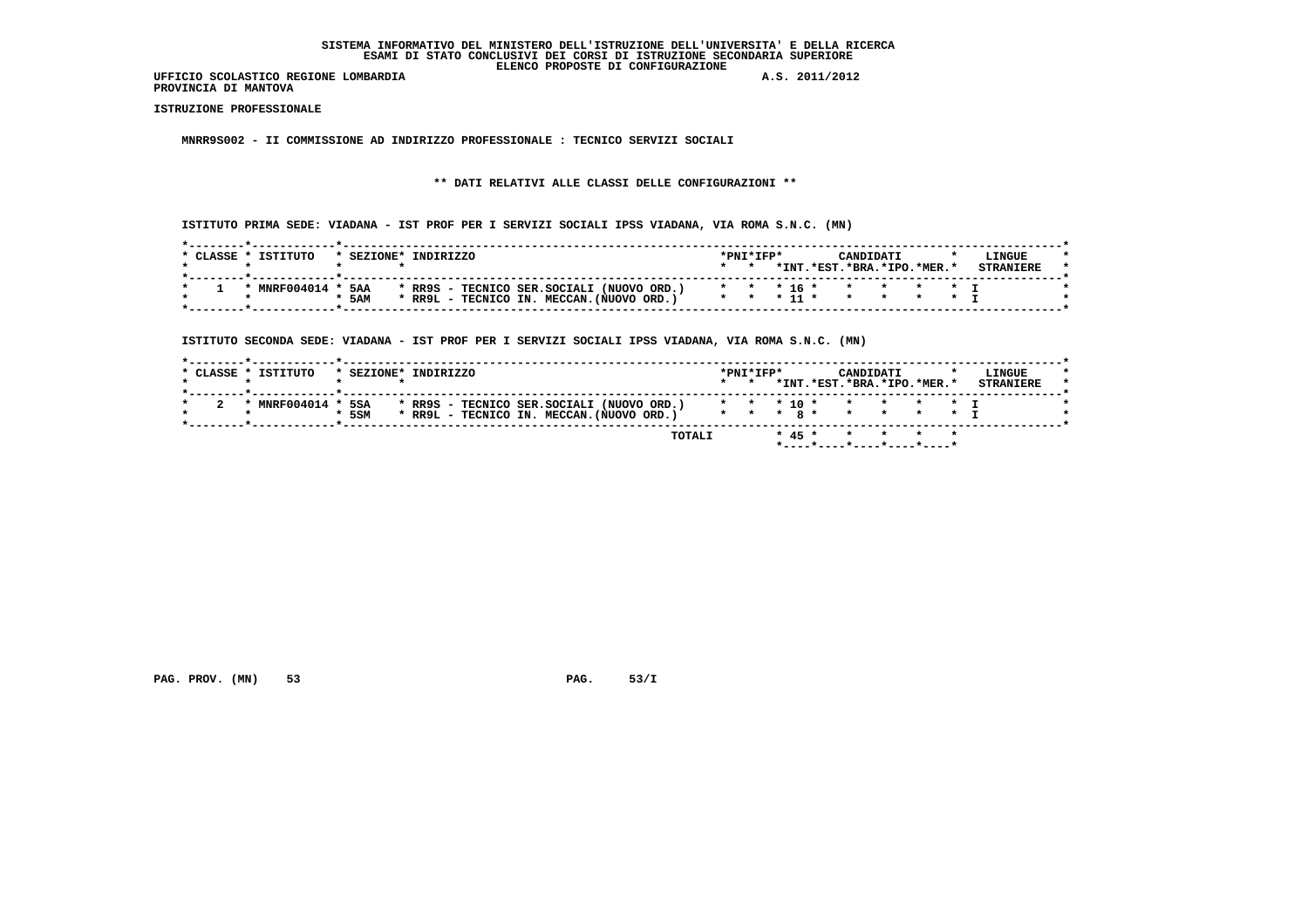**PROVINCIA DI MANTOVA**

 **ISTRUZIONE TECNICA**

 **MNTD00003 - III COMMISSIONE AD INDIRIZZO TECNICO : RAGIONIERE E PERITO COMMERCIALE**

# **\*\* DATI RELATIVI ALLE CLASSI DELLE CONFIGURAZIONI \*\***

 **ISTITUTO PRIMA SEDE: VIADANA - ISTITUTO TECNICO COMMERCIALE ITC E. SANFELICE, VIA SANFELICE 8 (MN)**

| CLASSE | TSTTTITO       | * SEZIONE* | TNDTRTZZO |  |                                        | *PNI*IFP* |  |         |             | CANDIDATI                |           |  | LINGUE |  |
|--------|----------------|------------|-----------|--|----------------------------------------|-----------|--|---------|-------------|--------------------------|-----------|--|--------|--|
|        |                |            |           |  |                                        |           |  | $*$ TNT |             | $.*EST.*BRA.*IPO.*MER.*$ |           |  |        |  |
|        |                |            |           |  |                                        |           |  |         |             |                          |           |  |        |  |
|        | * MNTD007015 * | 5AIF       |           |  | * TD00 - GIURIDICO ECONOMICO AZIENDALE |           |  |         |             | * * * 25 * * * * * T/F   |           |  |        |  |
|        |                | $*$ 5AIT   | * TD00    |  | GIURIDICO ECONOMICO AZIENDALE          |           |  |         | * * * 2 * * |                          | * * * T/T |  |        |  |
|        |                |            |           |  |                                        |           |  |         |             |                          |           |  |        |  |

 **ISTITUTO SECONDA SEDE: VIADANA - ISTITUTO TECNICO COMMERCIALE ITC E. SANFELICE, VIA SANFELICE 8 (MN)**

| * CLASSE * ISTITUTO | * SEZIONE* INDIRIZZO                                                                   |        | $*$ PNT $*$ TFP $*$ |  | CANDIDATI | *INT.*EST.*BRA.*IPO.*MER.* | LINGUE<br><b>STRANTERE</b> |
|---------------------|----------------------------------------------------------------------------------------|--------|---------------------|--|-----------|----------------------------|----------------------------|
|                     | * MNTD007015 * 5SER * TD18 - GIURID.ECON. AZ.LE (PROG. SIRIO) * * * 18 * * * * * * * I |        |                     |  |           |                            |                            |
|                     |                                                                                        | TOTALI |                     |  |           | * 45 * * * * * *           |                            |

 **PAG. PROV. (MN)** 54 **PAG. 54/I**